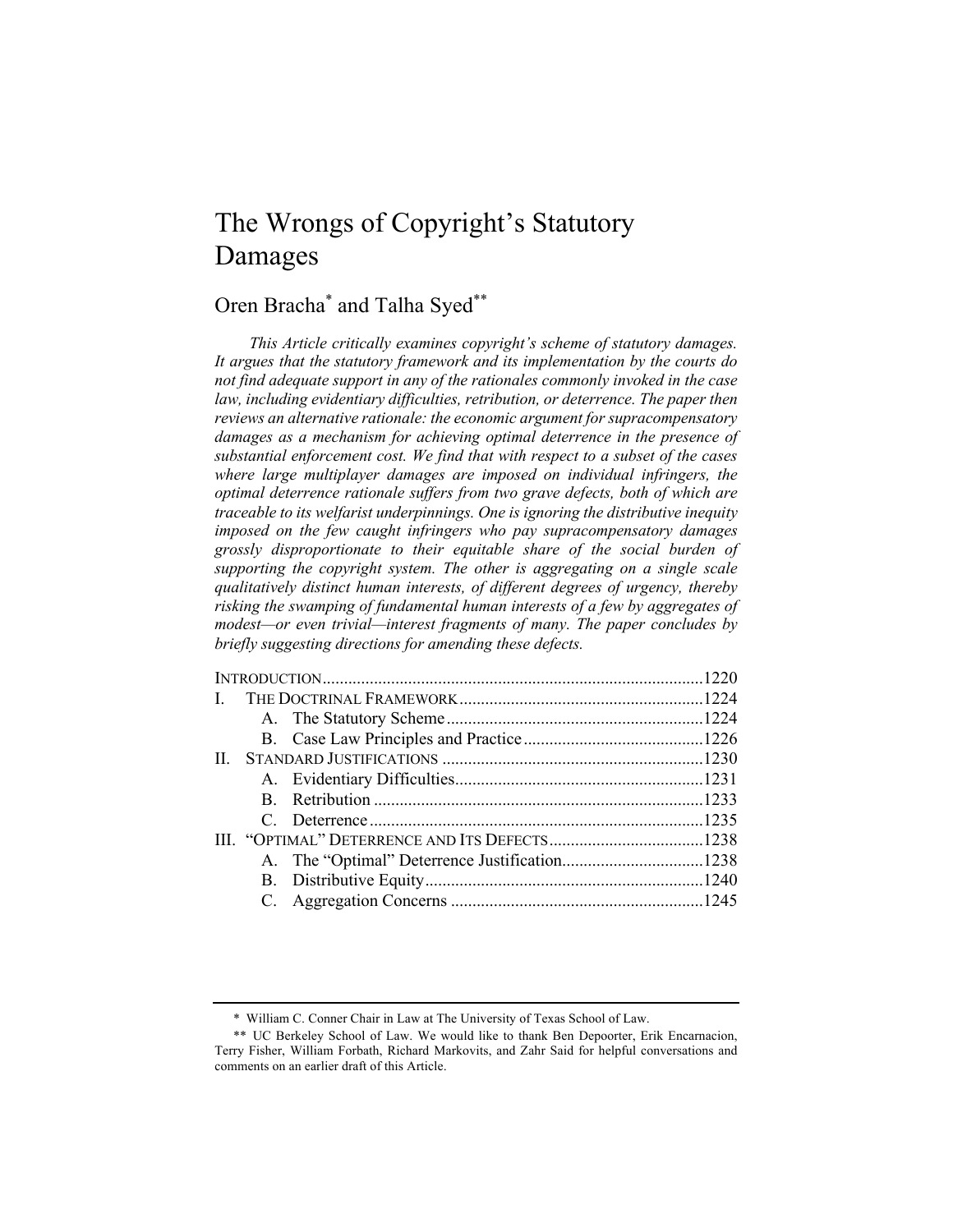1220 Texas Law Review [Vol. 98:1219

# Introduction

If there was ever "doctrine in search of justification," it is copyright's scheme of statutory damages.<sup>1</sup> The Copyright Act gives a victorious plaintiff the right to elect statutory damages irrespective of establishing actual harm.<sup>2</sup> It bestows on courts a broad discretion to set fixed amounts within vast monetary ranges, but provides scarce guidance on how to determine these amounts.<sup>3</sup> Courts consistently stress the discretionary character of statutory damages awards, reject any rigid formulas, and rely on "weighing" a list of factors that end up providing little discipline or meaningful structure.<sup>4</sup> The result is great variance in outcomes. Some awards are quite restrictive both in absolute amounts and in their proportion to estimated actual harm, while others are massively supracompensatory, sometimes involving damage multipliers in the hundreds.

One troubling aspect of this is the inconsistent and arbitrary patterns of awards. Even more troubling is the possible substantive injustice involved in a subset of the cases. The most troubling are those cases in which massive supracompensatory damages are inflicted on ordinary individuals who are unable to spread the impact of such awards through limited liability or dispersed ownership. On its face, there seems to be something fundamentally wrong with an individual of ordinary wealth having to pay over a million dollars for sharing twenty-four copyrighted sound recordings online.<sup>5</sup>

The underlying source of this state of affairs is deep confusion with respect to the animating purpose and associated rationales of copyright's statutory damages. Courts have suggested several such rationales: evidentiary difficulties, retribution, and deterrence. Upon closer examination, however, none of these rationales justifies the existing statutory damages framework. To make things worse, courts often invoke inconsistent rationales side by side without explaining the relationship between them,

<sup>1.</sup> Robert G. Bone, *A New Look at Trade Secret Law: Doctrine in Search of Justification*, 86 CALIF. L. REV. 241 (1998). Professor Bone's searching examination of trade secret law provides a model of unflinching critical analysis that we aspire to here. *See also* Robert G. Bone, *The (Still) Shaky Foundations of Trade Secret Law*, 92 TEXAS L. REV. 1803 (2014).

<sup>2.</sup> 17 U.S.C. § 504(c) (2018).

<sup>3.</sup> *Id.*

<sup>4.</sup> *See infra* text accompanying notes 56–62.

<sup>5.</sup> *See* Capitol Records, Inc. v. Thomas-Rasset, 692 F.3d 899, 901 (8th Cir. 2012) (noting a jury award of \$1.5 million for sharing twenty-four copyrighted sound recordings online).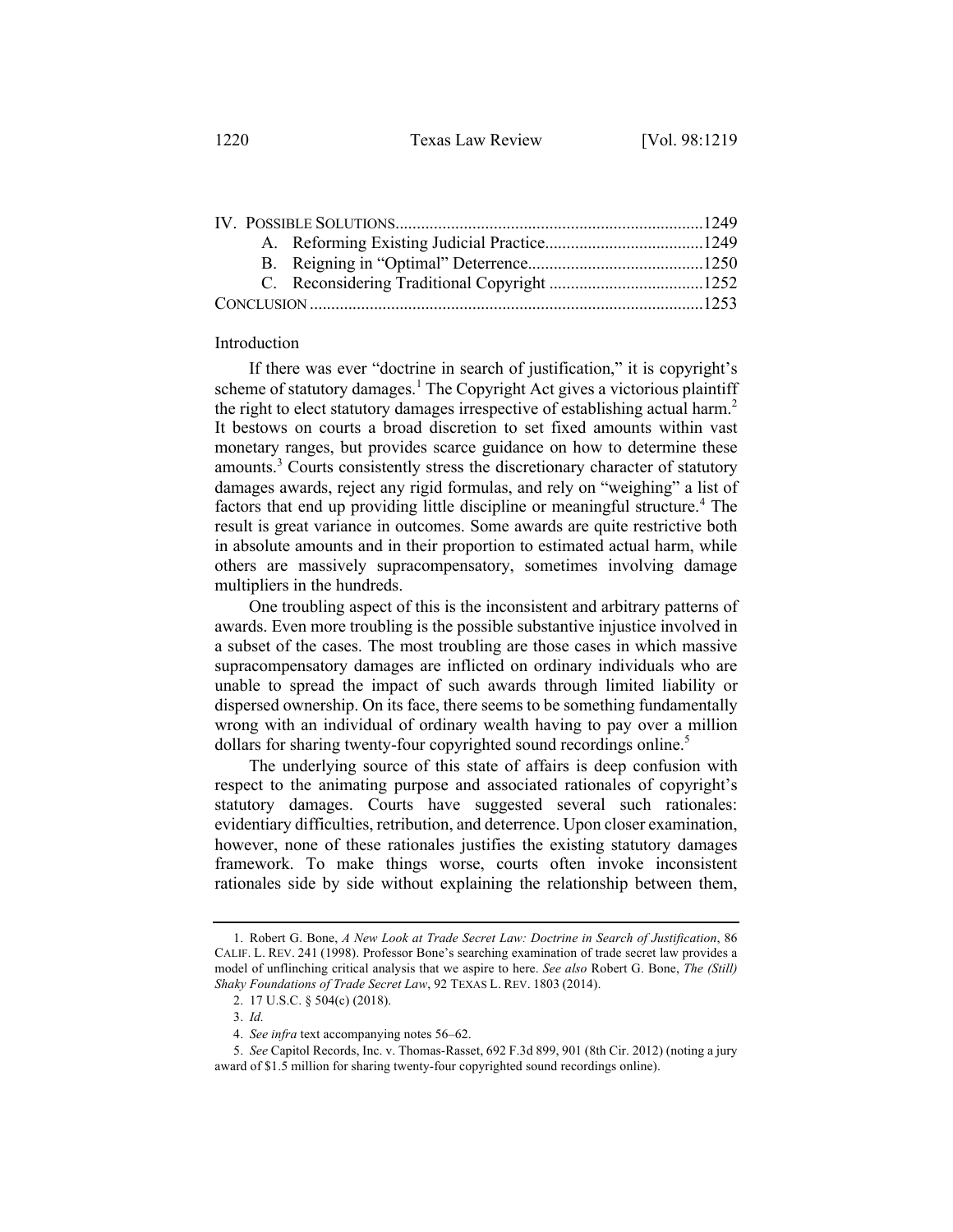thereby thickening the fog in this area. Legal scholarship, for its part, has been mostly critical of copyright's statutory damages.<sup>6</sup> In addition to criticizing the arbitrary character of awards, the main critique offered in this scholarship is that significantly supracompensatory damages destabilize copyright's balance by overdeterring access to and use of expressive materials<sup>7</sup> and by chilling innovation in technologies that may be found to be facilitative of copyright infringement.<sup>8</sup>

Meanwhile, judicial opinions and some of the scholarly discussion ignore what appears to be the most plausible justification for supracompensatory statutory damages: the economic argument that, in the face of substantial enforcement cost, such damages are needed for "optimal" deterrence.<sup>9</sup> The argument seems compelling. Substantial enforcement cost is both a waste in itself and a cause of underdeterrence that impedes obtaining the goals of the legal regime. The proffered remedy is simple: boost up damages proportionately to underdeterrence, thereby "optimizing" the *ex ante* incentives of would-be violators. If infringers have only a 1% chance of getting caught, increase the sanction to one-hundred-times compensatory damages, thereby restoring deterrence to its optimal level.<sup>10</sup> In light of common assertions that in the digital age—where reproduction technology is ubiquitous and infringement is decentralized and hard to detect enforcement costs are very high, this argument seems tailor-made for justifying extreme supracompensatory damages. For the same reason, the optimal deterrence argument also casts doubt on scholarly criticisms based on overdeterrence and chilling effects. What then ensues is a speculative debate: assertions that optimal deterrence requires extreme levels of

<sup>6.</sup> Pamela Samuelson et al., *Statutory Damages: A Rarity in Copyright Laws Internationally, but for How Long?*, 60 J. COPYRIGHT SOC'Y U.S.A. 529, 530 (2013) (observing that "[v]irtually all of the law review literature in the United States has criticized the U.S. statutory damage regime"); *see also* Ben Depoorter, *Copyright Enforcement in the Digital Age: When the Remedy Is the Wrong*, 66 UCLA L. REV. 400, 404–05 (2019) (describing how minimum statutory damages can result in large fines "due to the sheer amount of infringed works"); Peter S. Menell, *This American Copyright Life: Reflections on Re-Equilibrating Copyright for the Internet Age*, 61 J. COPYRIGHT SOC'Y U.S.A. 235, 306–07, 315 (2014) (proposing reforms to this statutory damage regime); Pamela Samuelson & Tara Wheatland, *Statutory Damages in Copyright Law: A Remedy in Need of Reform*, 51 WM. & MARY L. REV. 439, 443 (2009) (arguing that statutory damage awards result in a potentially "significant" chilling effect); J. Cam Barker, Note, *Grossly Excessive Penalties in the Battle Against Illegal File-Sharing: The Troubling Effects of Aggregating Minimum Statutory Damages for Copyright Infringement*, 83 TEXAS L. REV. 525, 526 (2004) (positing that minimum statutory damages, in the aggregate, impose an "unconstitutional grossly excessive penalty").

<sup>7.</sup> *See* Samuelson & Wheatland, *supra* note 6, at 443 (arguing that grossly excessive penalties could potentially chill access to expressive materials).

<sup>8.</sup> Stephanie Berg, *Remedying the Statutory Damages Remedy for Secondary Copyright Infringement Liability: Balancing Copyright and Innovation in the Digital Age*, 56 J. COPYRIGHT SOC'Y U.S.A. 265, 267 (2009).

<sup>9.</sup> *See infra* subpart III(A).

<sup>10.</sup> This is a rough simplification, abstracting from any risk preferences of would-be violators.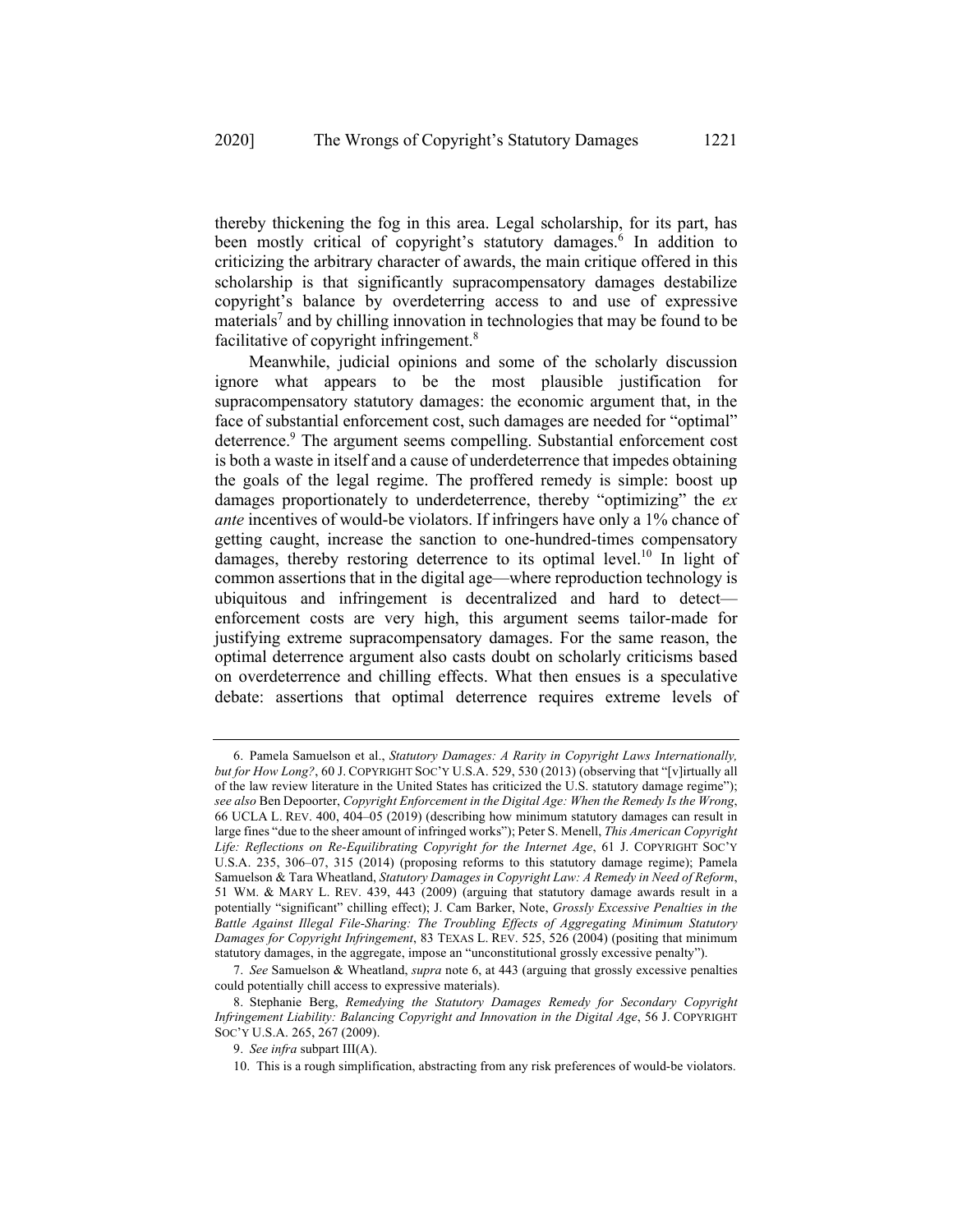amplified sanctions<sup>11</sup> are confronted by counterarguments about how strategic exploitation of threatened sanctions, combined with risk aversion on the part of users, might lead to overdeterrence.<sup>12</sup>

We argue that this scholarly debate is somewhat beside the point, or at least of secondary importance, because it misses altogether the most troubling normative defects of extensive supracompensatory damages. The central wrongs of such damages are not overdeterrence, but possibly grave injustices inflicted on the individuals who suffer the amplified sanctions. When someone might lose her house or be seriously impeded in her ability to make fundamental life choices due to infringing copyright in a handful of recorded songs, it seems strange to focus the debate on whether people in general are over or underdeterred from the use of expressive works. The real wrongs presented by a subset of the cases are twofold: (1) the distributive inequity of imposing a detriment on infringers far beyond their fair share of the burdens involved in securing the benefits of the copyright system (even considering their personal responsibility for infringement); and (2) the aggregation and trading off of human interests that are qualitatively different from each other on a single scale, resulting in the danger of a large aggregate of fractions of trivial individual interests swamping the fundamental or urgent interests of the few.

The reason these concerns are currently invisible lies in the latent welfarist assumptions shared by most participants in the existing debate. The defects of copyright's statutory damages are thus reflective of more general defects characteristic of the dominant welfarist framework of most legal– policy debates in the U.S. One such defect, which explains how the question of distributive equity vanishes from view, is the adoption of a normative criterion that focuses on the maximization of some total aggregate social number, instead of on the fairness of the effects across distinct individuals' lives, each equally valuable for its own sake.<sup>13</sup> To be clear, our present

<sup>11.</sup> *See* Roger D. Blair & Thomas F. Cotter, *An Economic Analysis of Damages Rules in Intellectual Property Law*, 39 WM. & MARY L. REV. 1585, 1657 (1998) (hypothesizing that the threat of statutory damages, "which may be *many* times greater than the actual harm or benefit" a defendant derives, may be sufficient to deter potential infringers).

<sup>12.</sup> *See* Depoorter, *supra* note 6, at 415–16 ("The shadow of [potential liability] may loom large over disputes and prompt settlement concessions by risk-averse defendants, capitalized upon by copyright trolls and other new enforcement business models in recent years.").

<sup>13.</sup> To be sure, in theory welfarism is not committed to any maximizing or efficiency criterion whether of wealth or welfare—as its ultimate aim and can factor in questions of distribution. *See* LOUIS KAPLOW & STEVEN SHAVELL, FAIRNESS VERSUS WELFARE 16 (2002) (observing that welfarism considers distribution because it is "relevant to individuals' well-being"). But in practice, the dominant mode of applied welfarism in U.S. law and policy—economic analysis of law—does indeed focus exclusively on efficiency in law and regulatory policy, putting aside questions of distribution as apt only for legislative tax-and-transfer. *See* Louis Kaplow & Steven Shavell, *Why the Legal System Is Less Efficient than the Income Tax in Redistributing Income*, 23 J. LEGAL STUD.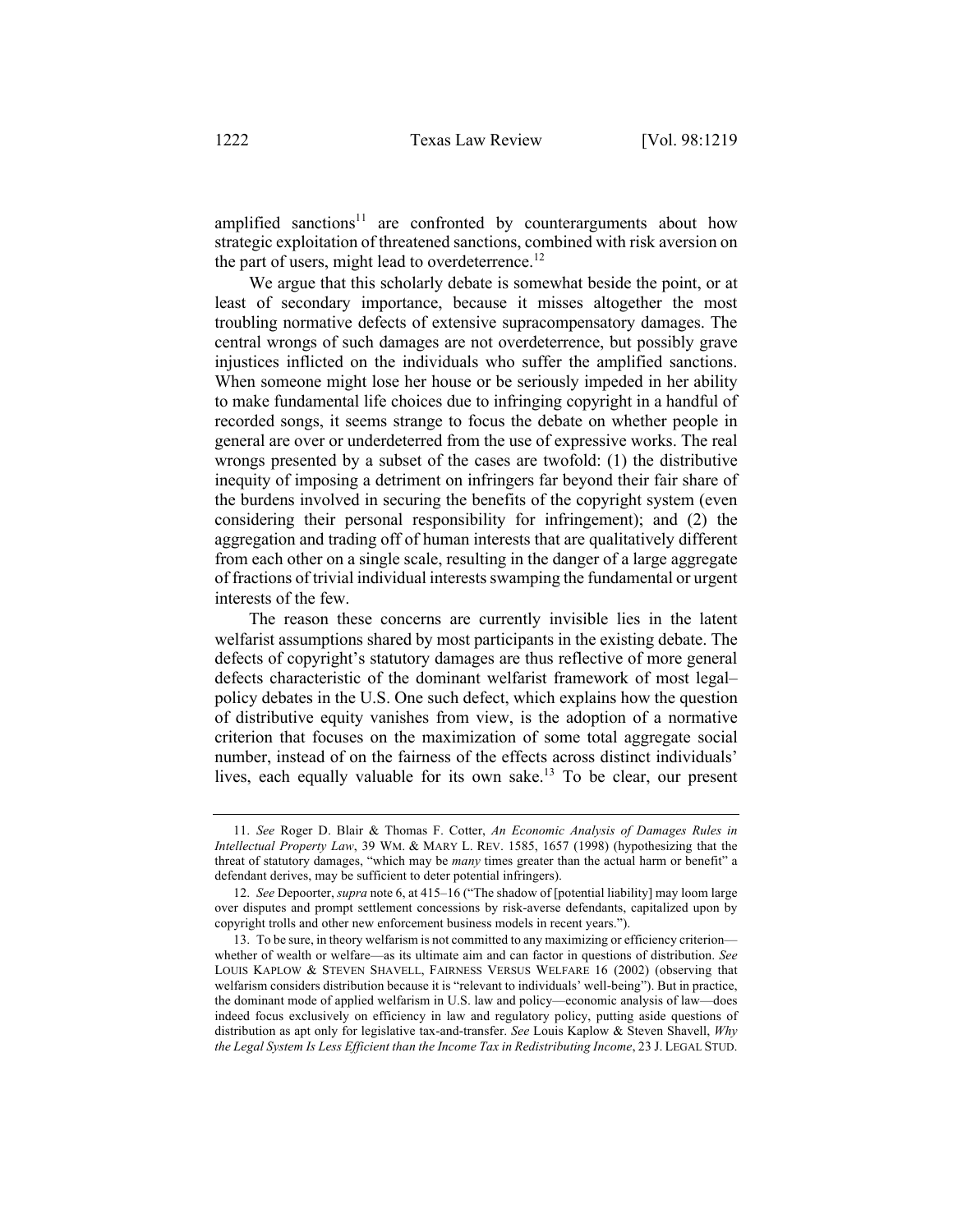criticism of this criterion is not that fairness toward individuals should somehow "trump" social goodness. Rather, it is that there is only one unified normative criterion: fair attainment and distribution of the good, as between distinct individuals of equal moral worth. The second welfarist fallacy is that of illegitimate aggregation. It consists of the reduction of all human interests to a supposedly single quantitative metric, placing these values on a single scale and then engaging in interpersonal tradeoffs between them. The chief danger here is that of low-intensity interests of the many overwhelming highintensity interests of the few. Ultimately this is another façade of the welfarist attempt to reduce rich and distinct human lives, with the fundamentally different spheres of interests associated with them, to one abstract social measure. The antidote is erecting barriers against such illegitimate interpersonal aggregation of fundamentally different interests, a consequence -sensitive version, if you will, of a "rights as trumps" argument.<sup>14</sup>

We analyze how these two defects of welfarism play out in the context of copyright's statutory damages. Each of the two concerns is most acute in cases where ordinary individual infringers face very large supracompensatory awards that form a significant share of their wealth. On the distributive equity side, these are cases where the appropriate distributive criterion—one that proportionally takes into account both the incremental benefit or detriment of the relevant effects and the overall holdings of the individuals on which these effects are visited—is likely to militate against amplifying sanctions well before the marginal point of optimal deterrence. On the aggregation side, the same cases are likely to raise serious concerns because the deterrence benefits are likely to be dispersed over a very large number of individuals, while concentrated monetary detriments suffered by the few are likely to trigger more urgent human interests, different in kind than those of the beneficiaries.

To be clear, we do not mount here an all-out attack on the general notion of statutory damages in copyright (or indeed elsewhere). Rather, we believe such damages, when properly designed, could play an important role in copyright. Our criticism here is of their current institutional design. Specifically, this design clings to the pure ideal of market-based compensation through property rights even when this ideal seems not to work. Insisting on implementing that ideal even under conditions of high enforcement cost and highly selective enforcement, in order to achieve "optimal" deterrence, results in grave individual inequities. These inequities are obscured by deeply problematic assumptions of the underlying welfarist

<sup>667,</sup> 667–68 (1994) (arguing that legal rules should not be designed to sacrifice efficiency for distributive aims because the tax system can achieve redistribution more efficiently). We believe this move is unwarranted in the present context. *See infra* note 109 and accompanying text.

<sup>14.</sup> *See* RONALD DWORKIN, TAKING RIGHTS SERIOUSLY xi (1978) (positing that individual rights serve as "political trumps").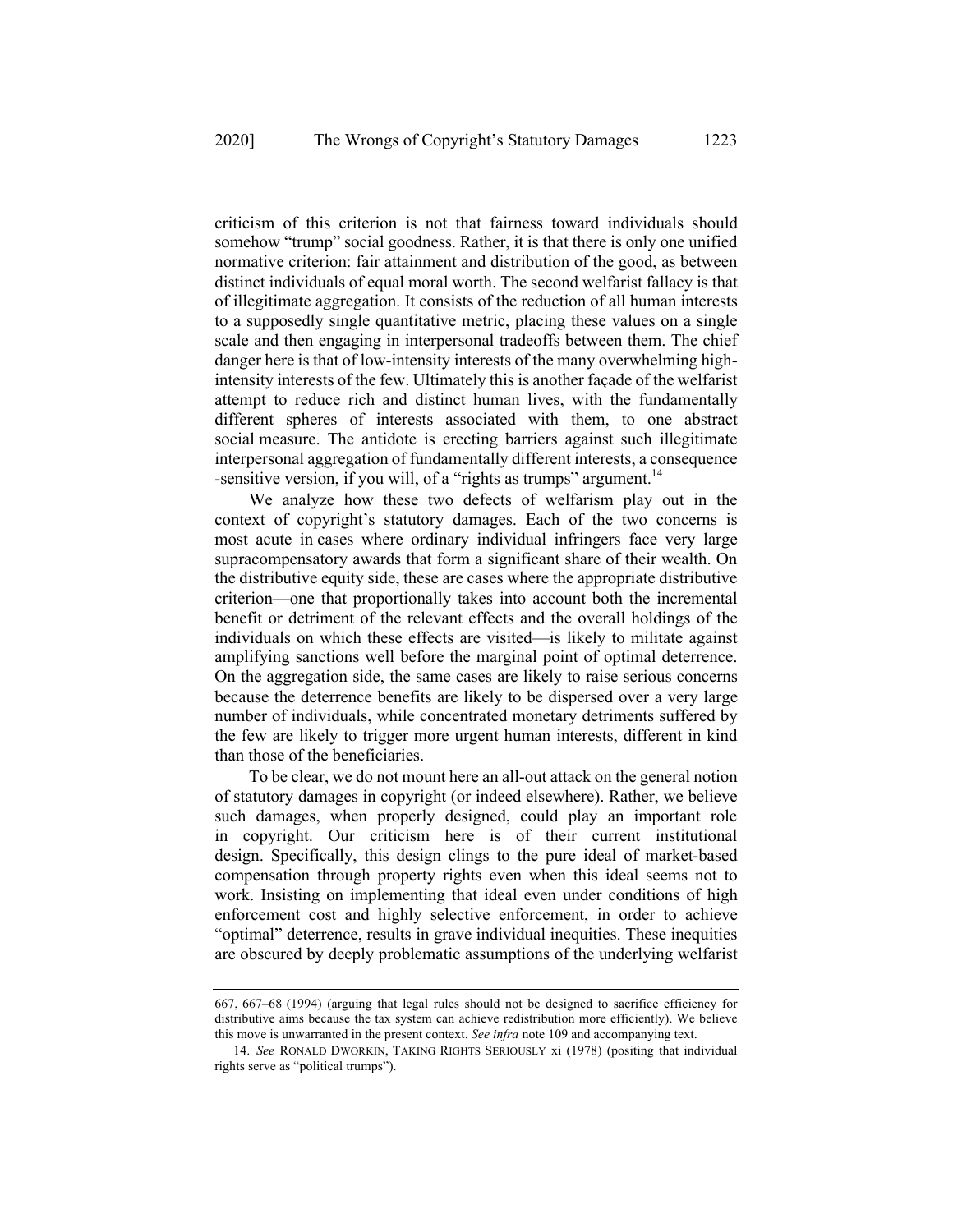framework. There are two possible ways forward. One possibility is that the system can deliver on the goals of the copyright regime without inflicting such grave inequities, in which case statutory damages should be reformed to include proper doctrinal safeguards to avoid such results. The other is that, in light of current conditions, the proper functioning of the copyright system and a robust support of expressive production through traditional property rights requires inflicting these inequities. In that case, the time has come to seriously consider alternatives to copyright's traditional default of a "property rule" mechanism for underwriting creation, and we should look at available alternatives that do not involve such inequities.

The Article proceeds in four parts. Part I surveys the doctrinal framework of copyright's statutory damages, both its statutory grounding and the principles and practices that have developed in the case law. Part II presents and critiques the rationales commonly offered in the case law for copyright statutory damages, including evidentiary difficulties, retribution, and simple deterrence. Part III examines the alternative rationale that is not to be found in the case law: supracompensatory sanctions as means for achieving "optimal" deterrence in the face of substantial enforcement cost. This Part first introduces the "optimal" deterrence rationale and then explains its two fundamental defects: distributive inequities and interpersonal aggregation of fundamentally distinct human interests. Part IV concludes by briefly sketching various ways for reforming copyright's statutory damages in order to remedy their serious normative problems.

## I. The Doctrinal Framework

This Part provides a brief survey of the existing statutory framework of copyright's statutory damages remedy and the principles and practices developed by courts in applying it.

#### *A. The Statutory Scheme*

The remedy of a fixed statutory sum for copyright infringement predates the American copyright regime. Formally, the only monetary remedy in the first American Copyright Act of 1790 was a per-page fixed sum to be paid by an infringer and split between the copyright owner and the government.<sup>15</sup> This was a direct continuation of a tradition started by the 1710 Statute of Anne in Britain<sup>16</sup> and carried over by the American state copyright statutes of the 1780s.<sup>17</sup> However, a clear line divides these early origins from the

<sup>15.</sup> Copyright Act of May 31, 1790, ch. 15, § 2, 1 Stat. 124, 124–25 (1790).

<sup>16.</sup> Statute of Anne, 8 Ann., c. 19, § 2 (1710).

<sup>17.</sup> *See* Oren Bracha, *The Adventures of the Statute of Anne in the Land of Unlimited Possibilities: The Life of a Legal Transplant*, 25 BERKELEY TECH. L.J. 1427, 1448–49 (2010) (discussing the influence of the Statute of Anne on state copyright statutes).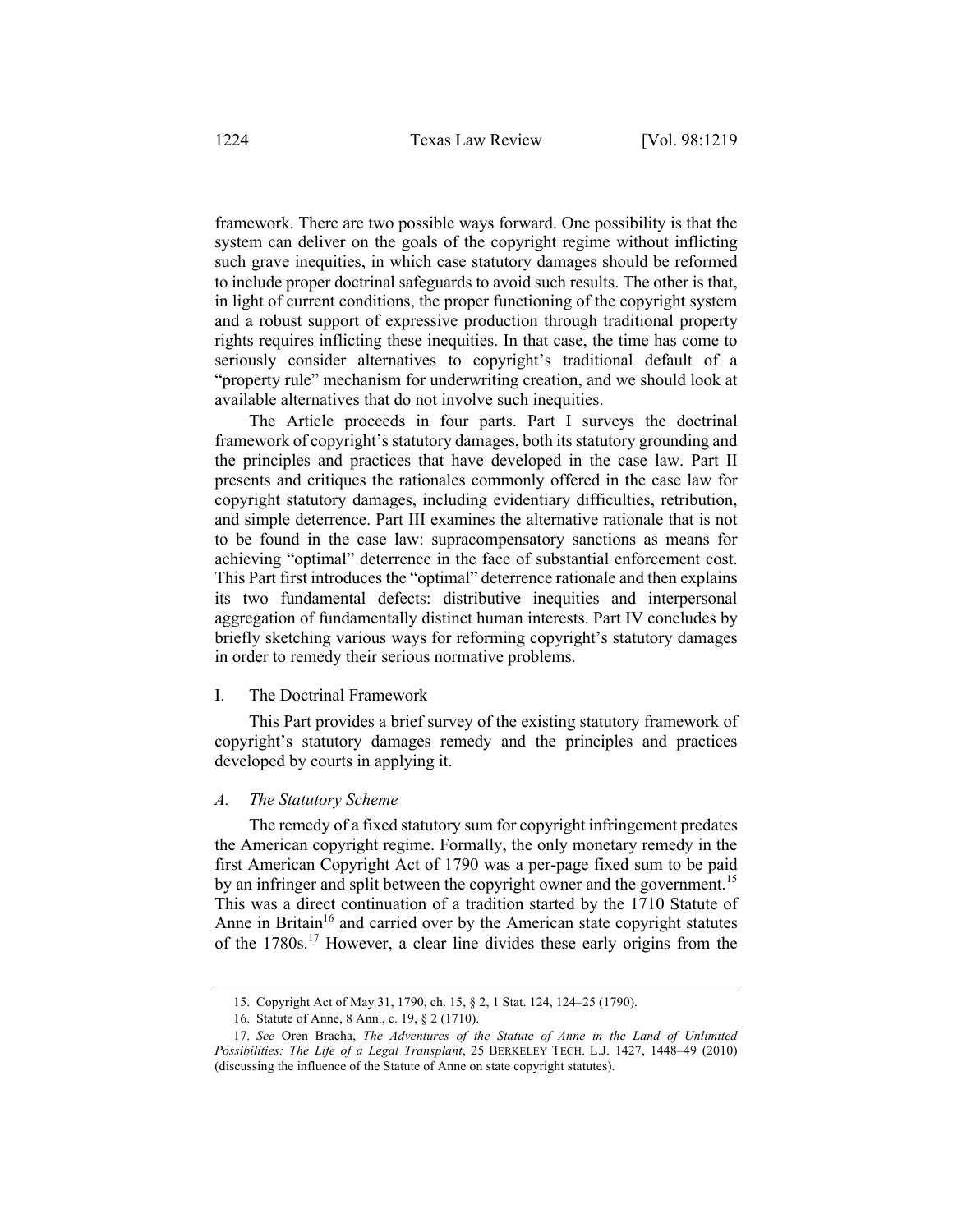modern framework. The early format, with its exclusive focus on an extramarket, fixed sanctions/fees regime, retained much of the original historical character of copyright as a public-regulation regime.<sup>18</sup>

By contrast, the modern system folds in statutory damages as a supplemental layer on top of the default remedy of compensatory damages rooted in market prices. This modern framework first appeared in the 1909 Copyright Act.<sup>19</sup> Its current version is the result of a substantial revision of the statutory damages provision by the 1976 Copyright Act,<sup>20</sup> followed by a few later adjustments. $^{21}$  Under this framework, statutory damages constitute an alternative remedy to actual damages or disgorgement of a defendant's profit, one that may be elected as a matter of right by a prevailing plaintiff and done so "at any time before final judgment is rendered." $22$ 

Upon a plaintiff's election of statutory rather than common law damages, a court has discretion to award such damages as it "considers just" within broad ranges set by the statute.<sup>23</sup> Such an award is to be given "for all infringements involved in the action, with respect to any one work."<sup>24</sup> The statute provides some additional structure within which to cabin this broad discretion, in the form of differential guidelines for each of three general categories of cases.<sup>25</sup> First, in the default case, the statute provides for a range of \$750 to \$30,000 per infringed work.<sup>26</sup> Second, in cases where the copyright owner is able to show that the infringement was "committed willfully," the discretionary ceiling is raised to  $$150,000<sup>27</sup>$  Third, in cases where the infringer is able to show that the infringement was innocent (i.e., that the infringer "was not aware and had no reason to believe that his or her acts constituted an infringement of copyright"), the discretionary floor drops

<sup>18.</sup> *See* OREN BRACHA, OWNING IDEAS: THE INTELLECTUAL ORIGINS OF AMERICAN INTELLECTUAL PROPERTY, 1790–1909 59–60 (2016) (observing that the 1790 Act followed the Statute of Anne in providing only "forfeiture and destruction of infringing copies" and "a fine of fifty cents per each sheet" in the infringer's possession).

<sup>19.</sup> Copyright Act of 1909, Pub. L. No. 60-349, § 25(b), 35 Stat. 1075, 1081 (1909).

<sup>20.</sup> Copyright Act of 1976, Pub. L. No. 94-553, 90 Stat. 2541, 2585–86 (1976) (codified as amended at 17 U.S.C. §504(c)).

<sup>21.</sup> *See* Berne Convention Implementation Act of 1988, Pub. L. No. 100-568, § 21, 102 Stat. 2853, 2860 (1988) (enhancing statutory damages for copyright infringement); Digital Theft Deterrence and Copyright Damages Improvement Act of 1999, Pub. L. No. 106-160, § 2, 113 Stat. 1774, 1774 (1999) (codified as amended at 17 U.S.C. § 504(c) (2000)) (enhancing statutory damages for copyright infringement actions).

<sup>22.</sup> 17 U.S.C. § 504(c)(1) (2018).

<sup>23.</sup> *Id.*

<sup>24.</sup> *Id.*

<sup>25.</sup> There is also a fourth, narrower category under which certain institutional infringers are exempt altogether from statutory damages (but not other remedies), provided that such an infringer "believed and had reasonable grounds for believing that his or her use of the copyrighted work was a fair use." *Id.* § 504(c)(2).

<sup>26.</sup> *Id.* § 504(c)(1).

<sup>27.</sup> *Id.* § 504(c)(2).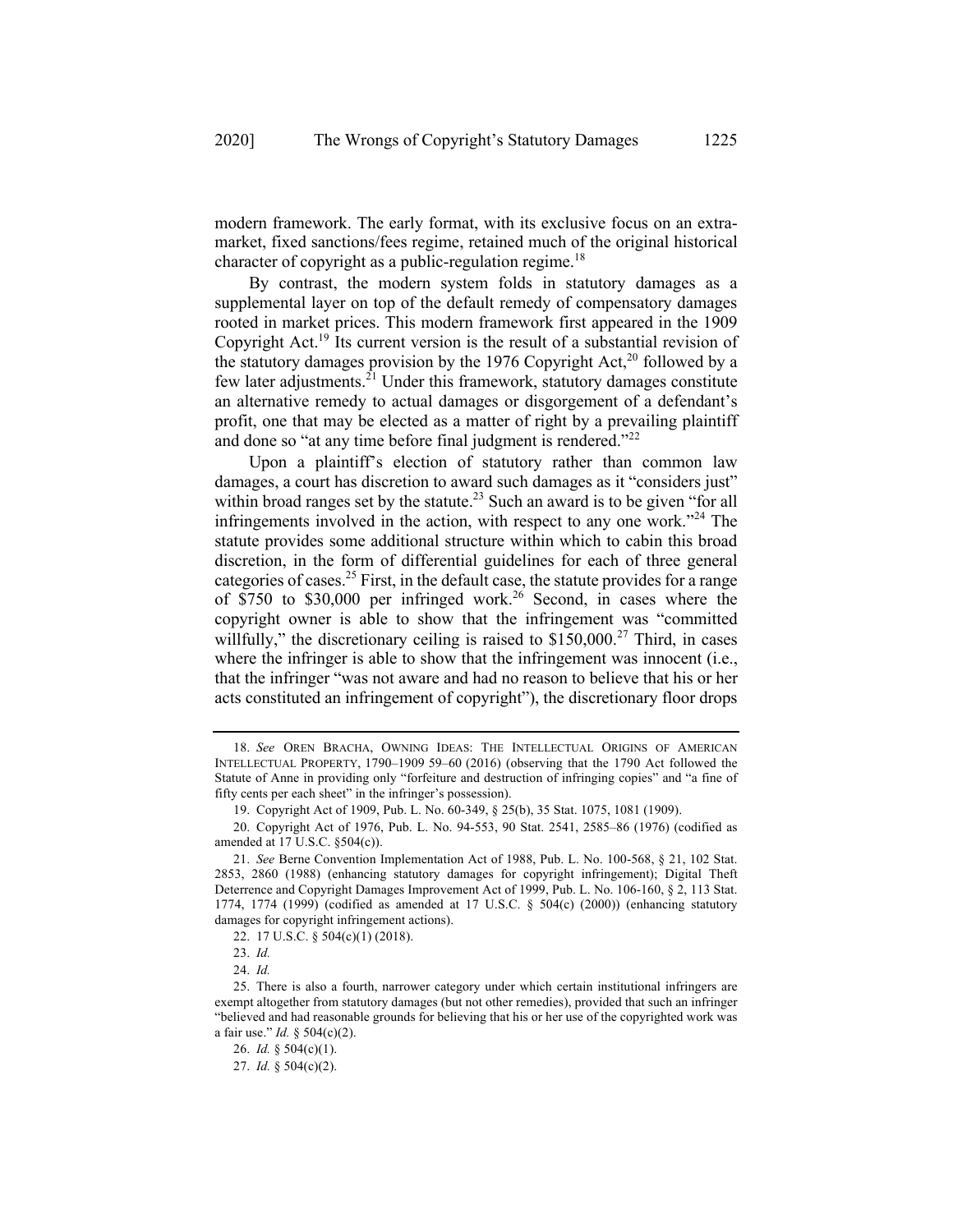to \$200.<sup>28</sup> Despite some disagreement and confusion in the case law about exactly what each of these standards entails, $2<sup>9</sup>$  the most plausible meaning of each category's level of fault is: willfulness requires actual knowledge or recklessness, $30$  innocence or "no reason to believe" means non-negligence, $31$ and the default category occupies the remaining middle space, namely negligent infringement. $32$ 

#### *B. Case Law Principles and Practice*

Courts have poured further content into this broad statutory scheme by developing principles and practices for its application in litigation. On the procedural front, the decision maker with respect to the amount of statutory damages may be either the judge or, when requested by one of the parties (since 1998 as a matter of a constitutional right),  $33$  a jury.<sup>34</sup> In the latter case, the jury determines the statutory damages amount under instructions from the judge regarding the underlying statutory framework, including the monetary ranges.<sup>35</sup> With respect to appellate review, while circuits differ on the exact standard, $36$  most are highly deferential to the lower court. $37$  With regard to the timing and circumstances of plaintiff's decision to opt for statutory damages, courts have interpreted the plaintiff's right of election with generosity and

<sup>28.</sup> *Id.*

<sup>29.</sup> *See* 4 MELVILLE B. NIMMER & DAVID NIMMER, NIMMER ON COPYRIGHT §§ 14.04[B][2][a], [B][3][a] (2019) (describing disagreement among courts regarding the standards for innocent infringement and willful infringement, respectively).

<sup>30.</sup> Erickson Prods. Inc. v. Kast, 921 F.3d 822, 833 (9th Cir. 2019) (ruling that willfulness requires "actual knowledge, willful blindness, or recklessness").

<sup>31.</sup> Childress v. Taylor, 798 F. Supp. 981, 994 (S.D.N.Y. 1992) (observing that "an infringer must meet a two-pronged burden of proof to establish innocence: (1) a subjective good faith . . . which was (2) objectively reasonable under the circumstances").

<sup>32.</sup> More precisely, within the default category, negligence is simply assumed unless the lower or higher degrees of fault are established. For the analysis of copyright infringement using tort concepts of fault, see Oren Bracha & Patrick Goold, *Copyright Accidents*, 96 B.U. L. REV. 1025, 1039–40 (2016).

<sup>33.</sup> Feltner v. Columbia Pictures Television, Inc., 523 U.S. 340, 355 (1998) (ruling that "the Seventh Amendment provides a right to a jury trial on all issues pertinent to an award of statutory damages under § 504(c) of the Copyright Act").

<sup>34.</sup> *See* 6 WILLIAM F. PATRY, PATRY ON COPYRIGHT § 22:172 (2020) (discussing election-ofdamages procedures).

<sup>35.</sup> *See* Sony BMG Music Entm't v. Tenenbaum, 660 F.3d 487, 504 (1st Cir. 2011) (observing with approval that "[i]t is commonplace for courts to explicitly instruct juries of the maximum and minimum statutory damage awards permitted under § 504(c)").

<sup>36.</sup> *See* PATRY, *supra* note 34, § 22:173 (discussing the exact standards applied by the various circuit courts to trial courts' awards of statutory damages).

<sup>37.</sup> *See* Harris v. Emus Records Corp., 734 F.2d 1329, 1335 (9th Cir. 1984) ("[T]he court has wide discretion in determining the amount of statutory damages to be awarded, constrained only by the specified maxima and minima."); NIMMER & NIMMER, *supra* note 29, § 14.04[B][1][a] (observing that "as long as the district court acts within the prescribed statutory limits, its discretion will probably be upheld on appeal").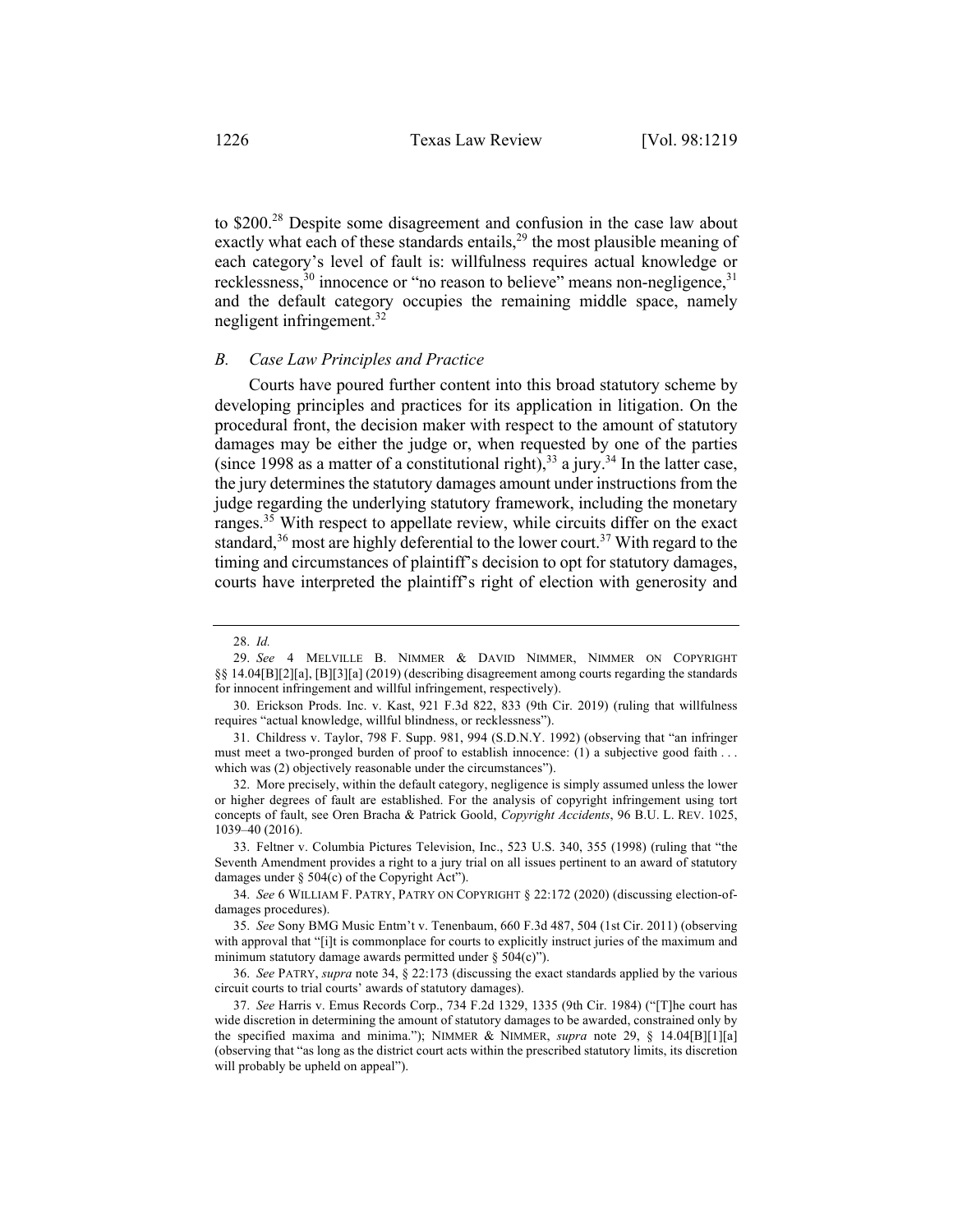flexibility, allowing election (a) at any time "before final judgment is rendered"<sup>38</sup>; (b) in any reasonable form;<sup>39</sup> and (c) indeed, in the alternative, such that a plaintiff may request a determination of both actual and statutory damages and then only make its election after seeing both figures<sup> $40$ </sup> with courts having developed procedures to facilitate such an election process.<sup>41</sup>

How, substantively, are the awards to be determined? Here there are three main issues: (a) what role, if any, should determinations of actual harm play in the setting of statutory awards?; (b) which, if any, of the three statutory categories should serve as the center of gravity?; and (c) what, if any, further considerations can and should the courts draw upon?

Regarding the first, courts have taken widely different approaches on the required relationship, if any, between the statutory amounts awarded and any established or estimated amount of actual harm. The main point of common assent is that actual damages, where estimatable, are indeed relevant to determining the statutory award.<sup> $42$ </sup> Further, where these are unknown, some courts will also try to approximate plaintiff's actual harm and defendant's profits, to serve as guideposts.<sup>43</sup> At this point paths diverge. Although no court strictly places the amount of actual damages as a cap on statutory damages, some do follow the view that "assessed statutory damages should bear some relation to actual damages suffered."<sup>44</sup> Others, however, take a very different route: insisting that the plaintiff is entitled to statutory damages "whether or not there is adequate evidence of the actual damages suffered . . . or of the profits reaped by defendant,"<sup>45</sup> they proceed to award substantial statutory sums even in the face of indications that actual harm was

45. L.A. News Serv. v. Reuters Television Int'l, Ltd., 149 F.3d 987, 996 (9th Cir. 1998).

<sup>38.</sup> 17 U.S.C. § 504(c)(1) (2018).

<sup>39.</sup> *See, e.g.*, Smith v. Thomas, 911 F.3d 378, 382 (6th Cir. 2018) (ruling that a plaintiff "simply has to inform the court—either orally or in writing—of his intent to seek [statutory damages]").

<sup>40.</sup> *E.g.*, *id.* ("[P]laintiffs are entitled to simultaneously seek actual damages and statutory damages in the alternative."); Curet–Velazquez v. ACEMLA de P.R., Inc., 656 F.3d 47, 57–58 (1st Cir. 2011) (citing FED. R. CIV. P.  $8(a)(3)$  for the proposition that plaintiff "may include relief in the alternative or different types of relief").

<sup>41.</sup> *See* PATRY, *supra* note 34 (discussing procedures for requesting alternative awards and choosing in between them).

<sup>42.</sup> *See also* H.R. REP. NO. 94-1476, at 161 (1975) ("[T]here is nothing in section 504 to prevent a court from taking account of evidence concerning actual damages and profits in making an award of statutory damages . . . .").

<sup>43.</sup> 2 PAUL GOLDSTEIN, GOLDSTEIN ON COPYRIGHT § 14.2.1.1, at 14.45 (3d ed. 2005); Depoorter, *supra* note 6, at 435.

<sup>44.</sup> RSO Records, Inc. v. Peri, 596 F. Supp. 849, 862 (S.D.N.Y. 1984); PATRY, *supra* note 34, § 22:174. Some courts limit the guiding role of actual damages to cases on nonwillful infringement. *See* M.S.R. Imports, Inc. v. R.E. Greenspan Co., 596 F. Supp. 849, 862 (E.D. Pa. 1983) (asserting that "in the absence of a willful violation," a statutory damages award should "attempt to approximate the normal 'measure of damages'" approach).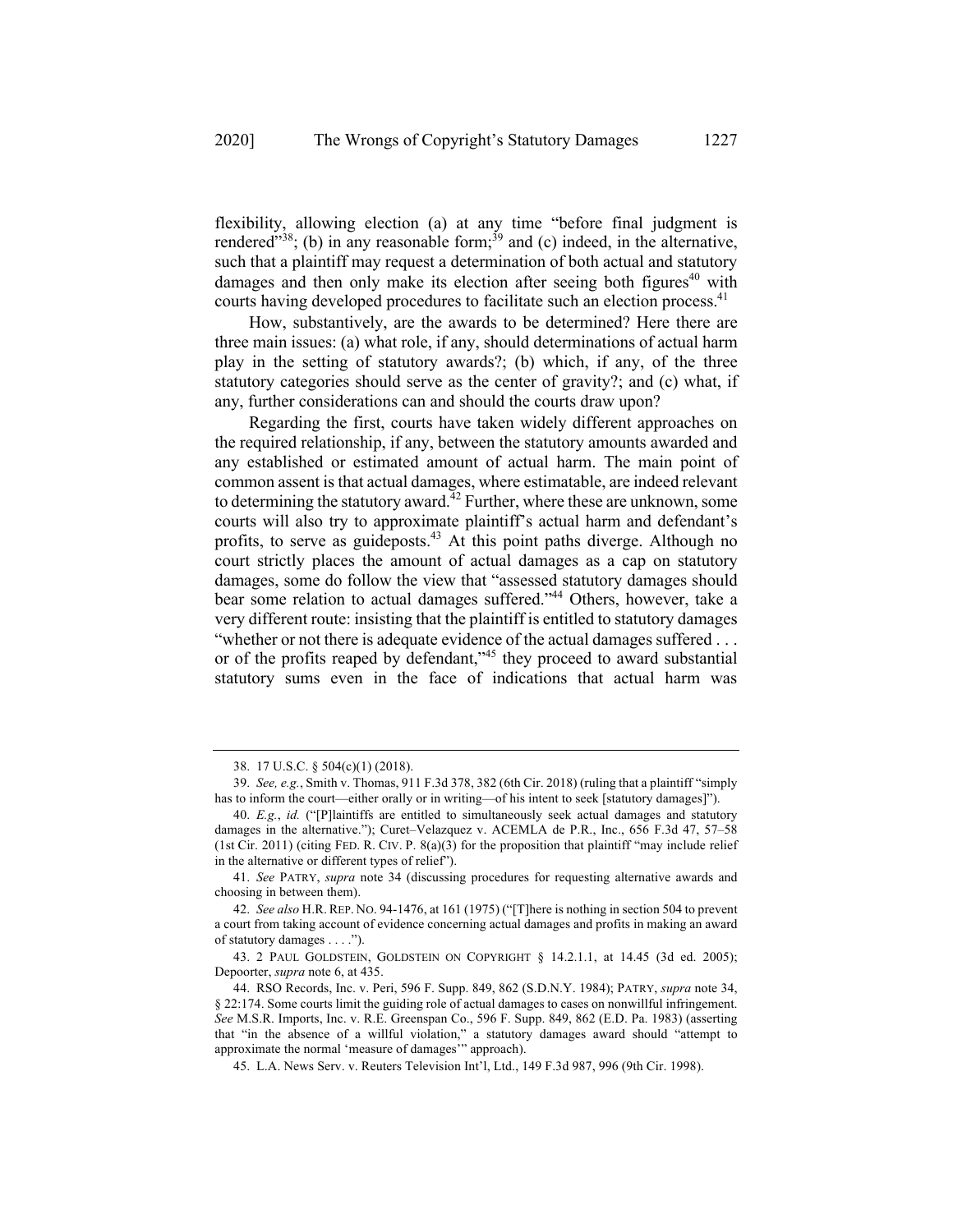negligible.<sup>46</sup> Plainly, once statutory damages are completely untethered from actual harm, the way is open for the awarding of sums that may be massive, either in terms of their absolute quantity or in proportion to actual harm, or  $both<sup>47</sup>$ 

Of the three categories of willful, innocent, or the silent default of negligent infringement, which, if any, should play an anchoring role? In formal terms of course, the statutory text adopts the mid-range monetary category as the default,<sup>48</sup> against which backdrop it then specifies two additional fault levels that may either raise the ceiling or lower the floor of the default range.<sup>49</sup> The legislative history indicates that the heightened category of willful infringement was envisioned by Congress as applying only in "exceptional cases."<sup>50</sup> In practice, however, it appears that the application of this tripartite structure tilts toward the higher-end categories. In particular, willful infringement seems to exert a strong gravitational pull, albeit indirectly. A recent empirical study found that an overwhelming majority of copyright plaintiffs plead willful infringement, while in only a small fraction of cases litigated to judgment for the plaintiff (most settle) do courts find willfulness.<sup>51</sup> This trend of overclaiming willfulness is fueled by the tendency of some courts to define the concept in a broad and lax way that potentially encompasses many infringers—including some far afield of the paradigmatic knowing distributor of verbatim copies.<sup>52</sup> This strongly suggests strategic use of enhanced damages claims, either in extracting higher settlement sums from risk-averse defendants or in anchoring and ratcheting up damage awards within the normal range.<sup>53</sup> Conversely, courts tend to define innocent infringement so narrowly that many nonegregious

<sup>46.</sup> Shapkin/Crossroads Prods., Inc. v. Legacy Home Video, Inc., Nos. 96-55650, 96-55761, 1997 WL 556312, at \*2 (9th Cir. Aug. 29, 1997) ("[T]he district court has the power to discourage infringement by imposing a statutory award even where actual damages are negligible.").

<sup>47.</sup> *See* Samuelson & Wheatland, *supra* note 6, at 462–63 (providing examples of statutory damages awards disproportionate to the actual harm suffered).

<sup>48.</sup> 17 U.S.C. § 504(c)(1) (2018).

<sup>49.</sup> *Id.* § 504(c)(2).

<sup>50.</sup> *See* S. REP. NO. 94-473, at 144–45 (1975) (describing the increased maximum and decreased minimum awards in section  $504(c)(2)$  as providing for "exceptional cases"); H.R. REP. NO. 94-1476, at 162 (1976) (same).

<sup>51.</sup> Depoorter, *supra* note 6, at 439 (finding that "[a]lthough 80 percent of plaintiffs in all disputes claim they suffered conduct that constitutes willful infringement, courts only consider enhanced damages to be justified in just 2 percent of cases where a plaintiff wins the case").

<sup>52.</sup> *Id.* at 438 (finding in the case law "considerable ambiguity as it relates to potential findings of willfulness and the enhanced awards that may follow" and concluding that "[t]he flexible standard of 'knowledge' that courts employ . . . open[s] the door to the potential award of enhanced damages in many disputes").

<sup>53.</sup> *Id.* at 440.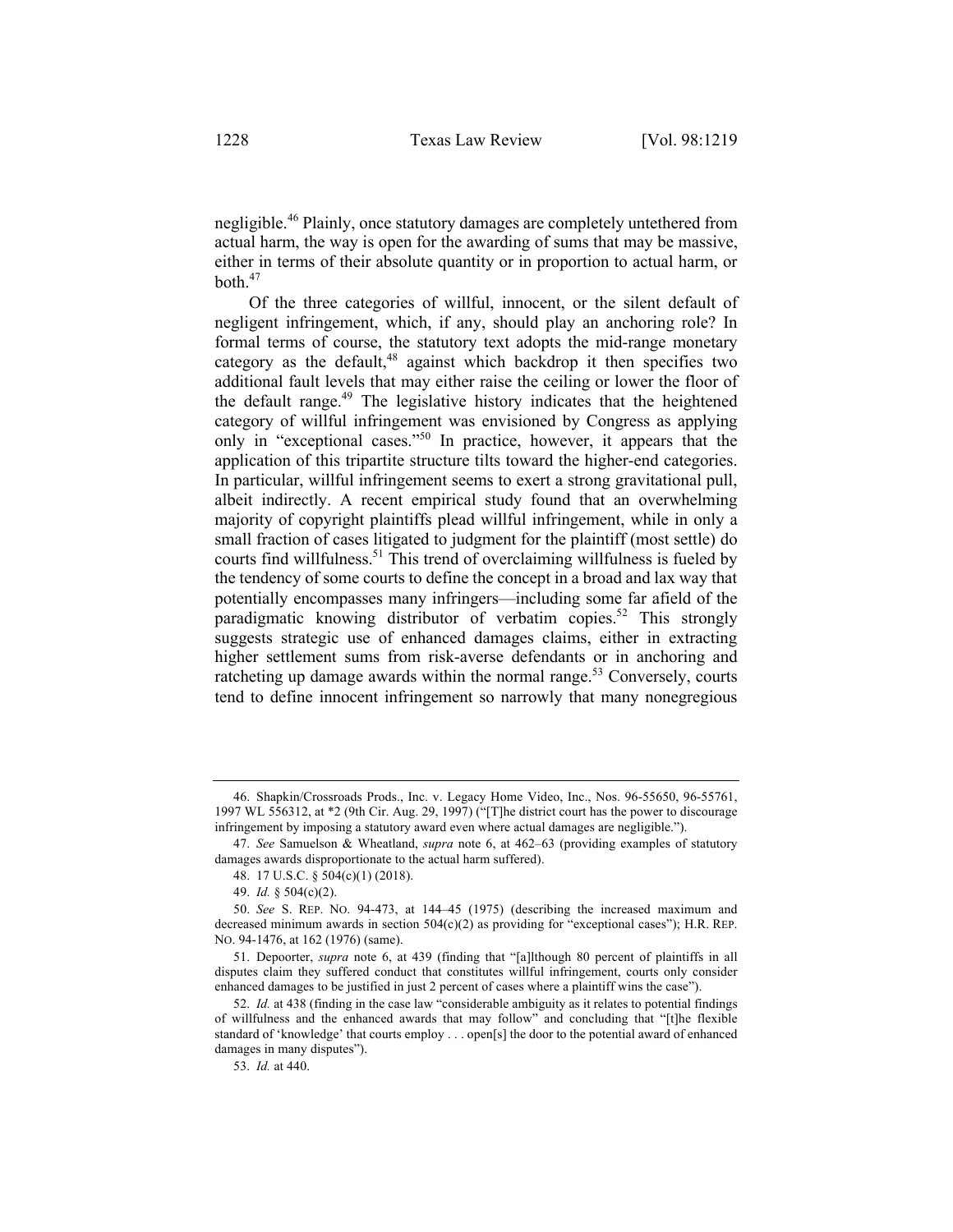infringers find it hard to come within its harbor.<sup>54</sup> Finally, the pull of the damages on the higher end is reinforced by a tendency, exhibited by at least some courts, to use, within whichever category they are operating, the maximal-damage figures or ceiling as the starting point from which to work backwards or, even more simply, as both the starting and stopping point.<sup>55</sup>

Finally, are there any other considerations (besides actual harm, culpability level, and the floor–ceiling ranges) that courts draw upon, and in any case how do they purport to weigh the ones they do consider? Little guidance has been forthcoming on either front. Common starting points are a recognition that "the statute does not afford much guidance as to how courts are to fix appropriate amounts in statutory damages cases"<sup>56</sup> and reference to the "wide discretion the Copyright Act affords the trial court in setting the amount of statutory damages."<sup>57</sup> Beyond that, courts rely on a flexible and somewhat shifting list of "factors," eschewing any "mathematical formula or equation."<sup>58</sup> One commentator summarized the "most common" factors "recited" as: "the relationship between the statutory damages sought and any actual damages or profits, whether the infringement was willful or innocent, the need for deterrence, defendant's past infringement record, defendant's cooperation after the matter was brought to its attention, and the scope of the infringement."<sup>59</sup> Additional ones have included any deterrent effect on third parties and "the conduct and attitude of the parties."60 Although courts sometimes highlight a few factors as central—typically a defendant's culpability or conduct<sup>61</sup>—there is also a general insistence that "[n]o one

<sup>54.</sup> *See, e.g.*, Childress v. Taylor, 798 F. Supp. 981, 994 (S.D.N.Y. 1992) ("[A]n infringer must meet a two-pronged burden of proof to establish innocence: (1) a subjective good faith belief in that state of grace which was (2) objectively reasonable under the circumstances."); Little Mole Music v. Spike Inv., Inc., 720 F. Supp. 751, 755 (W.D. Mo. 1989) ("[M]ere non-deliberate infringement is not 'innocent'; rather, defendants must have 'acted in complete ignorance of the fact that [their] conduct might somehow infringe upon the rights of another party.'"); *see also* Samuelson & Wheatland, *supra* note 6, at 460 ("[T]he innocent infringer provision is essentially never used.").

<sup>55.</sup> Samuelson & Wheatland, *supra* note 6, at 481–83.

<sup>56.</sup> E. Am. Trio Prods., Inc. v. Tang Elec. Corp., 97 F. Supp. 2d 395, 419 (S.D.N.Y. 2000).

<sup>57.</sup> Fitzgerald Publ'g Co. v. Baylor Publ'g Co., 807 F.2d 1110, 1116 (2d Cir. 1986); *see also* Cullum v. Diamond A Hunting, Inc., 484 Fed. App'x. 1000, 1002 (5th Cir. 2012) ("Between the statutory maximum and minimum, however, the court has virtually unfettered discretion in deciding the quantum of damages to award in a copyright infringement case.").

<sup>58.</sup> UMG Recordings, Inc. v. MP3.Com, Inc., No. 00 Civ. 472(JSR), 2000 WL 1262568, at \*5 (S.D.N.Y. Sept. 6, 2000).

<sup>59.</sup> PATRY, *supra* note 34, § 22:174.

<sup>60.</sup> *See* Nat'l Football League v. PrimeTime 24 Joint Venture, 131 F. Supp. 2d 458, 473–74 (S.D.N.Y. 2001) (reviewing the factors employed by courts in determining statutory damages awards).

<sup>61.</sup> *See, e.g.*, Schiffer Publ'g, Ltd. v. Chronicle Books, LLC, No. Civ.A.03–4962, 2005 WL 67077, at \*5 (E.D. Pa. Jan. 11, 2005) ("[D]efendant's conduct is the most important factor."); *Prime Time 24 Joint Venture*, 131 F. Supp. 2d at 474 (describing the defendant's state of mind as "a key factor").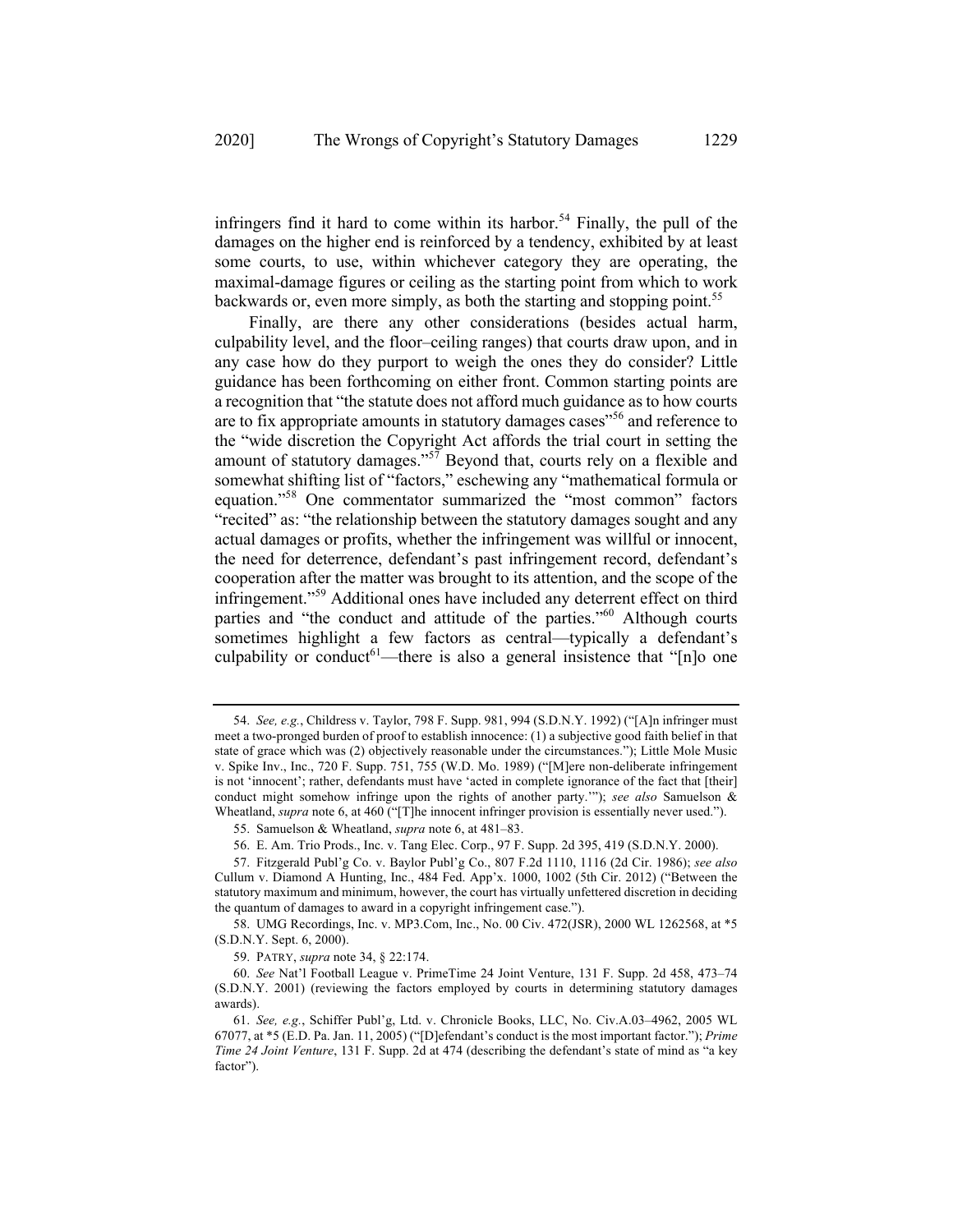factor is more important than any other."62 A typical analysis simply involves "consideration" of a subset of the listed factors, with no structured relationship between them and no one clear guiding aim or logic. The result: great variance of approaches and outcomes, leading one commentator to observe that in this area "standards are largely precatory."63 Others observe that "courts have yet to develop a meaningful jurisprudence to calibrate how to render 'just' statutory damages awards"64 and conclude that such awards are "frequently arbitrary, inconsistent, unprincipled, and sometimes grossly excessive."<sup>65</sup> In this vast, open terrain one may find anything from minimal awards hewing close to the floors to ones tracking estimates of harm to massive awards grossly disproportionate to any harm, sometimes with little harm in sight. Among the latter kind, particularly troubling are the occasionally massive awards inflicted on private individuals, including those acting noncommercially.<sup>66</sup>

### II. Standard Justifications

The fluid state of the doctrinal standards for awarding statutory damages is a symptom of a deeper cause: a contested, somewhat obscured, and even outright confused understanding of the orienting purpose of this area of the law. In light of the dearth of statutory guidance on this issue, courts have offered several conflicting rationales for statutory damages. These are often stated in murky ways, with distinct, incompatible justifications swirled together. Upon inspection, however, *none* of the standard justifications offered by the courts can plausibly support anything close to the existing framework of copyright's statutory damages.

64. Samuelson & Wheatland, *supra* note 6, at 459.

<sup>62.</sup> PATRY, *supra* note 34, § 22:174.

<sup>63.</sup> NIMMER & NIMMER, *supra* note 29, § 14.04[B][1][a].

<sup>65.</sup> *Id.* at 441.

<sup>66.</sup> *See, e.g.*, Sony BMG Music Entm't v. Tenenbaum, 660 F.3d 487, 515 (1st Cir. 2011) (reversing the district court holding that a jury award of \$675,000 for the infringement of copyright in thirty sound recordings violated due process); Macklin v. Mueck, No. 00-14092-CIV-MOORE, 2005 U.S. Dist. LEXIS 18026, at \*3 (S.D. Fla. Jan. 28, 2005) (awarding the statutory maximum of a total of \$300,000 for the infringement of copyright in two poems); L.A. Times v. Free Republic, No. 98–7840 MMM AJWX, 2000 WL 1863566, at \*3 (C.D. Cal. Nov. 16, 2000) (awarding \$1,000,000 for infringement by numerous postings on a website by its users of news articles accompanied by commentary). In one case, there were three jury awards for the infringement of copyright in twenty-four sound recordings: \$222,000, \$1,920,000, and \$1,500,000. Capitol Records, Inc. v. Thomas-Rasset, 692 F.3d 899, 901–02 (8th Cir. 2012). On appeal, after the district court found the third amount in violation of the due process clause of the Fifth Amendment, plaintiffs agreed to limit their award to the original \$220,000, an amount which the appellate court reinstated. *Id.* at 902.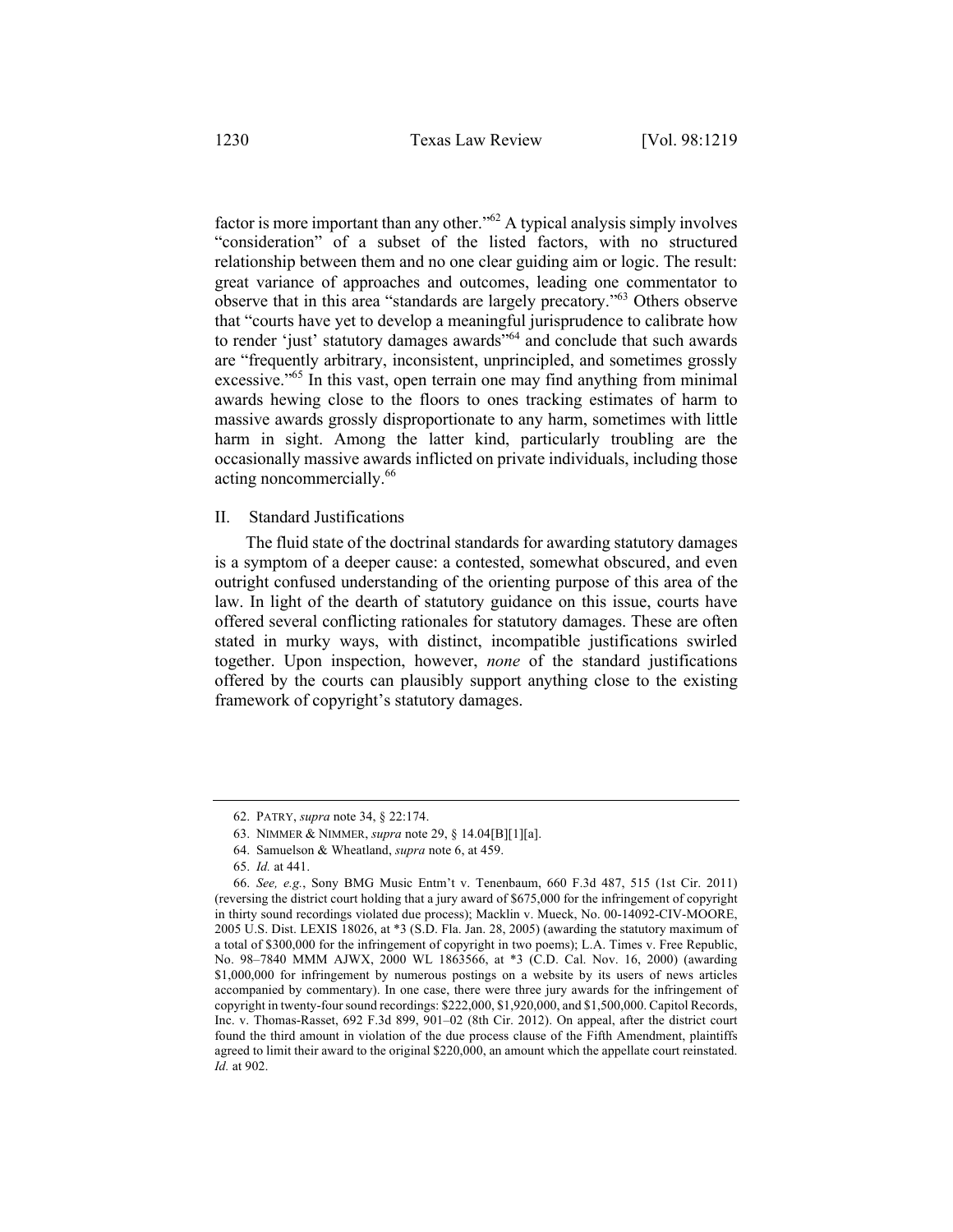# *A. Evidentiary Difficulties*

A first possible purpose of a fixed schedule of statutory damages is to address evidentiary difficulties in establishing the actual losses suffered by the plaintiff in a particular case of infringement. In some cases, a copyright owner, due to a lack of relevant information, may be unable to prove on the required level of certainty a significant part of the losses actually caused to them by the infringing activity. When this occurs, whatever purpose is served by compensatory damages for infringement is being frustrated. Statutory damages then step in as a second best. Their role is to try to approximate, albeit imperfectly, the amount that would be recovered as actual compensation. Their awarding is a way of avoiding the least desirable result of no compensation at all, in the face of actual but hard-to-prove damages.

Evidentiary difficulties were explicitly invoked by some older authority as the rationale for various statutory damages provisions predating the modern 1976 one.<sup>67</sup> There is also at least some suggestion in the legislative process leading to the 1976 provision that evidentiary difficulties were a central underlying concern.<sup>68</sup> And modern courts often mention evidentiary difficulties as an important purpose of the current arrangement.<sup>69</sup> At the same time, however, while some decisions centrally emphasize the importance of this purpose, more often it is listed as only one rationale among others.<sup>70</sup>

<sup>67.</sup> *See* Douglas v. Cunningham, 294 U.S. 207, 209 (1935) (observing that the purpose of statutory damages under the 1909 Act is "to give the owner of a copyright some recompense for injury done him, in a case where the rules of law render difficult or impossible proof of damages or discovery of profits"); L.A. Westermann Co. v. Dispatch Printing Co., 249 U.S. 100, 107–08 (1919) (citing Brady v. Daly, 175 U.S. 148, 154, 157 (1899), with respect to the 1909 Act); *Brady*, 175 U.S. at 157 (referring to "the inherent difficulty of always proving by satisfactory evidence" actual damage as the underlying reason for statutory damages for the infringement of copyright in dramatic works under the law in force at the time); Peter Pan Fabrics, Inc. v. Jobela Fabrics, Inc., 329 F.2d 194, 195–96 (2d Cir. 1964) (explaining that the statutory damages provision of the 1909 Act "allows 'the owner of a copyright some recompense for injury done him, in a case where the rules of law render difficult or impossible proof of damages or discovery of profits'").

<sup>68.</sup> *See* STAFF OF H. COMM. ON THE JUDICIARY, 87TH CONG., REPORT OF THE REGISTER OF COPYRIGHTS ON THE GENERAL REVISION OF THE U.S. COPYRIGHT LAW 102 (Comm. Print 1961) [hereinafter REPORT OF THE REGISTER OF COPYRIGHTS] (explaining that the main reason for copyright's statutory damages is that "[t]he value of a copyright is, by its nature, difficult to establish, and the loss caused by an infringement is equally hard to determine").

<sup>69.</sup> *See, e.g.*, Cable/Home Commc'n Corp. v. Network Prods., Inc., 902 F.2d 829, 850 (11th Cir. 1990) (noting that statutory damages are awarded when actual damages are difficult, if not impossible, to prove or calculate); Warner Bros. Inc. v. Dae Rim Trading, Inc., 877 F.2d 1120, 1126 (2d Cir. 1989) (same); Van Der Zee v. Greenidge, No. 03 Civ. 8659(RLE), 2006 WL 44020, at \*1 (S.D.N.Y. Jan. 6, 2006) (same); Latin Am. Music, Inc. v. Spanish Broad. Sys., Inc., 866 F. Supp. 780, 782 (S.D.N.Y. 1994) (same); *In re* Braun, 327 B.R. 447, 450 (Bankr. N.D. Cal. 2005) (same).

<sup>70.</sup> *See, e.g.*, REPORT OF THE REGISTER OF COPYRIGHTS, *supra* note 68, at 103 (the purpose of statutory damages is to "assure adequate compensation to the copyright owner for his injury, and . . . to deter infringement"); *Cable/Home Commc'n Corp.*, 902 F.2d at 851 (citing compensation and deterrence); Frank Music Corp. v. Metro-Goldwyn-Mayer, Inc., 886 F.2d 1545, 1554 (9th Cir.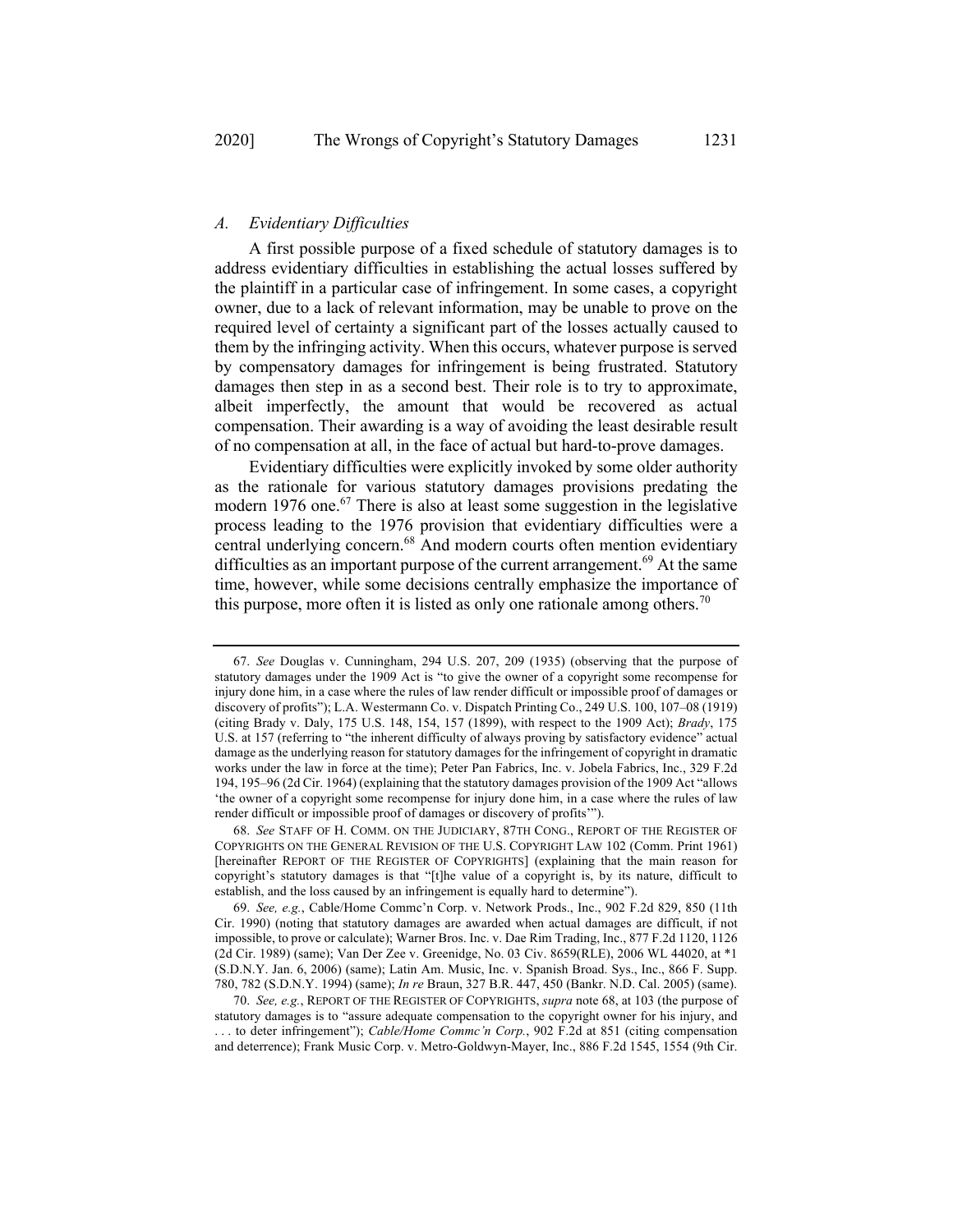Yet, the evidentiary rationale cannot justify central features of the existing statutory damages framework as applied by many courts. This rationale does not give open license for awarding large sums of damages completely detached from the actual harm suffered. Crucially, understood as a remedy for evidentiary concerns, statutory damages offer a very imperfect substitute for navigating by what is the true remedial lodestar—i.e., actual compensatory damages. If we were to take seriously the second-best status of statutory damages, two principles would follow: (1) first, such damages should not be awarded at all when actual harm is clearly established or could readily be so; and (2) second, even when actual harm remains unknown, the criteria for calculating the fixed statutory sum should be tethered as closely as possible to such harm, by way of approximation to this unknown, but perhaps estimatable, amount.

Both the statute and the case law are far removed from these principles. The statute does not limit entitlement to statutory damages to cases where establishing actual damages is impossible or difficult,<sup> $71$ </sup> and the case law is uniform in treating this entitlement as a matter of unqualified right.<sup>72</sup> While some courts would keep the award close to the statutory minimum when there is no indication of actual damages,<sup>73</sup> this practice is by no means uniform.<sup>74</sup> Similarly with respect to tethering of the award to an approximation of actual damage, the statute makes no such requirement and simply leaves it to the courts to determine an amount within its very broad ranges. Courts, for their part, have not developed rules that strictly cap statutory damages to an approximated damage, no matter how generously defined. Even those courts that pronounce the centrality of actual damages as a "factor" refrain from using it as a cap and in practice, tend to award modest multiples of that sum.<sup>75</sup>

<sup>1989)</sup> (same); *Van Der Zee*, 2006 WL 44020, at \*3 (same); Granada Sales Corp. v. Aumer, No. 02 Civ. 6682(HB)(RLE), 2003 WL 21383821, at \*2 (S.D.N.Y. June 2, 2003) (same); Stevens v. Aeonian Press, Inc., No. 00 Civ. 6330(JSM), 2002 WL 31387224, at \*4 (S.D.N.Y. Oct. 3, 2002) (same).

<sup>71.</sup> Some language in the legislative report may be read as implying that no effort to establish actual damages or the difficulty of proving them is a precondition for statutory damages eligibility. *See* H.R. REP. NO. 94-1476, at 161 (1976) ("[T]he plaintiff in an infringement suit is not obliged to submit proof of damages and profits and may choose to rely on the provision for minimum statutory damages.").

<sup>72.</sup> *See, e.g.*, TD Bank N.A. v. Hill, 928 F.3d 259, 282 (3d Cir. 2019) (noting that "statutory damages may be imposed even if the accused infringer reaps nothing from infringement"); *Cable /Home Commc'n Corp.*, 902 F.2d at 850 (observing that a plaintiff may elect statutory damages "whether or not adequate evidence exists as to the actual damages"); Harris v. Emus Records Corp., 734 F.2d 1329, 1335 (9th Cir. 1984) ("Statutory damages may be elected whether or not there is adequate evidence of the actual damages suffered by plaintiff or of the profits reaped by defendant.").

<sup>73.</sup> GOLDSTEIN, *supra* note 43, § 14.2.1.1, at 14.46.

<sup>74.</sup> *See* Peer Int'l Corp. v. Pausa Records, Inc., 909 F.2d 1332, 1337 (9th Cir. 1990) (holding that the lower court did not abuse its discretion in awarding the statutory maximum).

<sup>75.</sup> *See* GOLDSTEIN, *supra* note 43, § 14.2.1.1, at 14.45–14.47.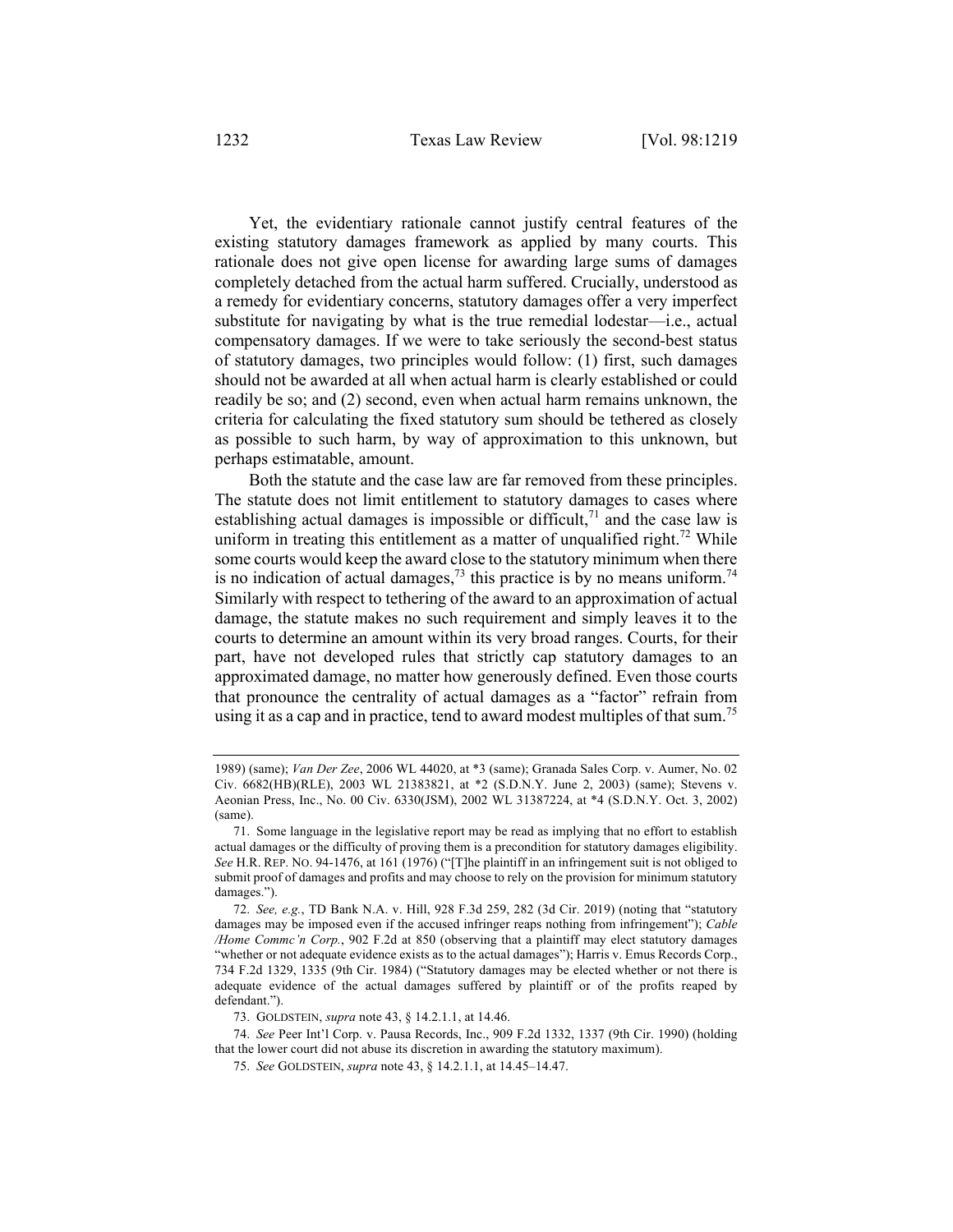Other courts go much further, sometimes awarding dizzying multiples of estimated harm.<sup>76</sup> Furthermore, there is a wide practice of allowing plaintiffs to elect statutory damages *after* receiving judgment with respect to actual damages, $^{77}$  a practice that would seem senseless but for the assumption that statutory damages are permitted to be significantly higher than actual damages.

Finally, another central feature of the statutory provision—its hitching of awards to levels of culpability—has no basis at all in the evidentiary rationale. Trying to estimate levels of harm or tethering fixed amounts to such approximations simply has nothing to do with levels of fault.<sup>78</sup>

In short, central aspects of both the statutory setup and the case law either have no basis in the evidentiary rationale or directly conflict with it. Absent fundamental reform, such a scheme simply cannot be said to be based on, or even track in any meaningful way, the aim of correcting for evidentiary barriers.

#### *B. Retribution*

The primary alternative rationale offered in the case law to evidentiary difficulties is that statutory damages serve as "punishment" for the wrongful act of infringing copyright. Many courts pronounce some variation of this claim, $^{79}$  although they often accompany it with a confusing repudiation of the "punitive" character of the remedy.<sup>80</sup> In any case, merely asserting that some measure is a "punishment" neither explains its rationale nor provides meaningful guidance for its application. One has to explain what the point of punishment is, what purpose it serves. And although seldom explicitly articulated, what most likely underlies a "punishment" view of statutory damages is the notion of retribution. Retribution, at its core, is the proposition that it is simply right that a wrongdoer suffer in a manner proportionate to the

<sup>76.</sup> *See* Samuelson & Wheatland, *supra* note 6, at 462–63, 487–89 (discussing cases in which courts awarded large multiples of estimated harm to injured parties).

<sup>77.</sup> *See supra* text accompanying notes 38–41.

<sup>78.</sup> There is no reason why the innocent infringer cannot inflict a much higher damage than the willful one.

<sup>79.</sup> *See, e.g.*, L.A. News Serv. v. Reuters Television Int'l, Ltd., 149 F.3d 987, 996 (9th Cir. 1998) (asserting that "statutory damages serve both compensatory and punitive purposes"); Cass Cty. Music Co. v. C.H.L.R., Inc., 88 F.3d 635, 643 (8th Cir. 1996) (referring to the "punitive sanction on infringers" role of statutory damages); Illinois Bell Tel. Co. v. Haines & Co., 905 F.2d 1081, 1089 (7th Cir. 1990) (noting that "[a] damage award greater than profits . . . [puts] potential infringers on notice" that compliance with copyright laws will cost less than violations). Some but not all decisions limit the punitive purpose to cases of willful infringement. *See, e.g.*, On Davis v. Gap, Inc., 246 F.3d 152, 172 (2d Cir. 2001) (observing that "[t]he purpose of punitive damages to punish and prevent malicious conduct—is generally achieved under the Copyright Act through the provisions of 17 U.S.C.  $\S 504(c)(2)$ , which allow increases to an award of statutory damages in cases of willful infringement").

<sup>80.</sup> *See infra* text accompanying notes 86–87.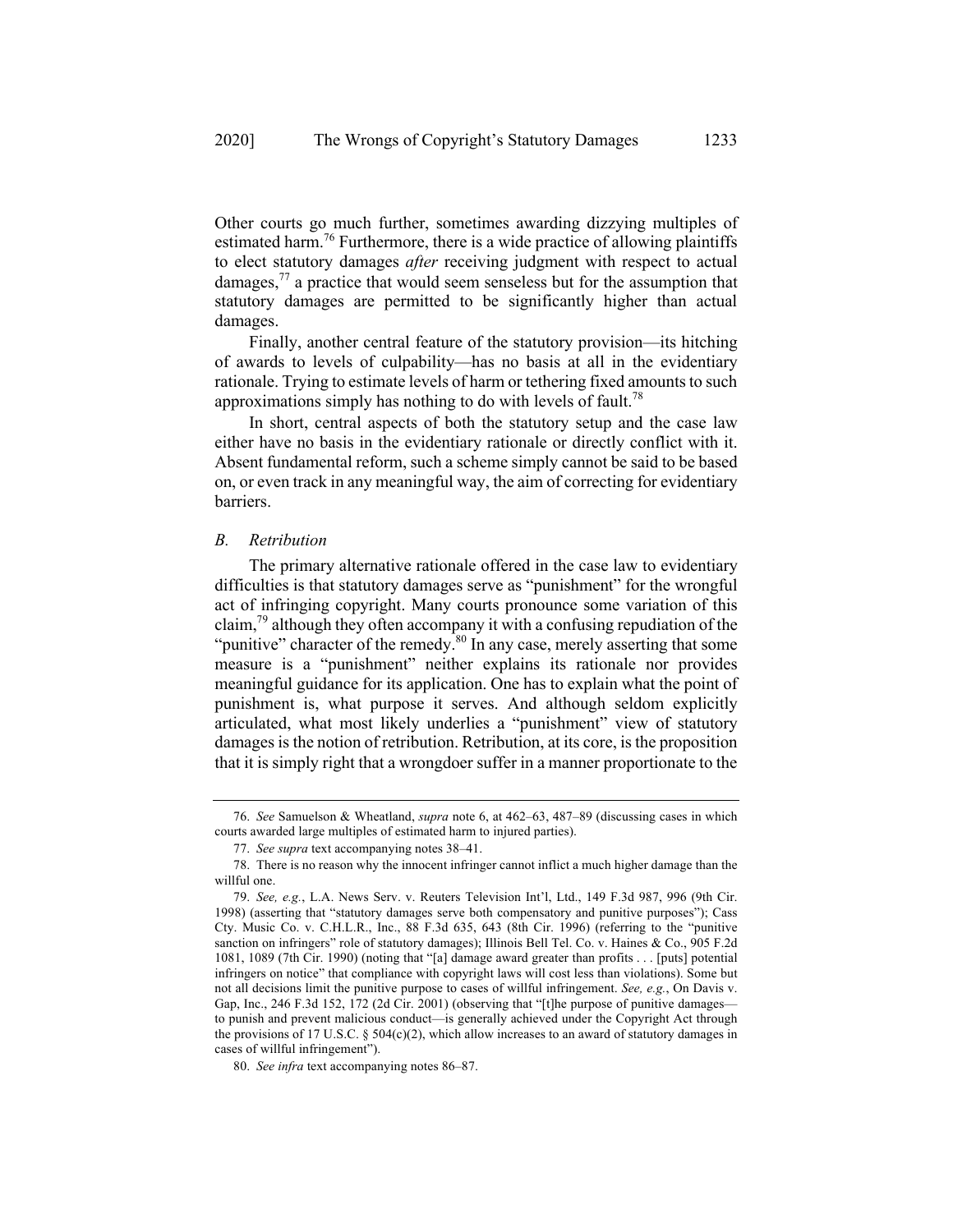severity of the wrong they committed. <sup>81</sup> That is, over and above any deterrent effect from imposing a sanction, the thought is that a wrongdoer simply "deserves" to be punished or to suffer a harm in proportion to the one they caused. As applied to copyright, the view would be that it is only right that infringers, who wrongfully harmed a copyright owner, be inflicted with some suffering or detriment proportionate to the wrong caused by their infringement.

Retribution fits, then, hand-in-glove with a key feature of the statutory scheme escaping the evidentiary justification, namely the role of fault levels in setting awards. Within the natural habitat of retribution—criminal and, to an extent, tort law—the level of the wrongdoer's culpability is, alongside the extent of the harm caused, generally thought of as the central determinant of the magnitude of the wrong.82 The wrongdoer's fault—understood as her state of mind with respect to the harmful consequence—shapes the wrongfulness of the act and that, in turn, reflects on the magnitude of the appropriate sanction. An identical act resulting in identical harm is more wrongful, and therefore requires a more severe punishment, depending on if it was committed negligently versus recklessly versus intentionally. This logic is clearly reflected in the tripartite culpability scheme of copyright's statutory damages.

Nevertheless, there are a host of reasons why retribution is a very poor justification for copyright's statutory damages. Most fundamentally, we simply find the core logic of *lex talionis*—an "eye for an eye" in the "law of revenge"—to be unpersuasive: perhaps understandable as an individual reaction but, upon reflection, indefensible and unattractive to pursue socially. No good or equitable aim is served by insisting that a wrongdoer suffer for no purpose other than itself, irrespective of any other goal such as compensation for the victim or deterrence (more on that, shortly).

In any case, even if one were to be persuaded (as we are not) by the logic of inflicting harm on a wrongdoer for its own sake in some contexts—a kind of "surplus suffering" to be imposed independent of any other consequential effects—copyright's civil remedies appear to be a particularly ill-suited candidate for it: the typical injuries suffered by plaintiffs (i.e., to their purse rather than their person) and acts engaged in by defendants (i.e., use of nonrival goods rather than invasion of personal interests in bodies or homes) are far from those standardly featured in accounts of punishment for its sake. This is closely connected to a further point: the fact that copyright law already

<sup>81.</sup> For two leading views of retributive justice, see MICHAEL MOORE, PLACING BLAME: A THEORY OF CRIMINAL LAW (1997) and Jeffrie G. Murphy, *Legal Moralism and Retribution Revisited*, 1 CRIM. L. & PHIL. 5 (2007).

<sup>82.</sup> *See* MOORE, *supra* note 81, at 55–58, 249 (discussing theories of "intentionality" in tort and criminal law, their associated culpability levels, and how culpability contributes to "responsibility" and fault).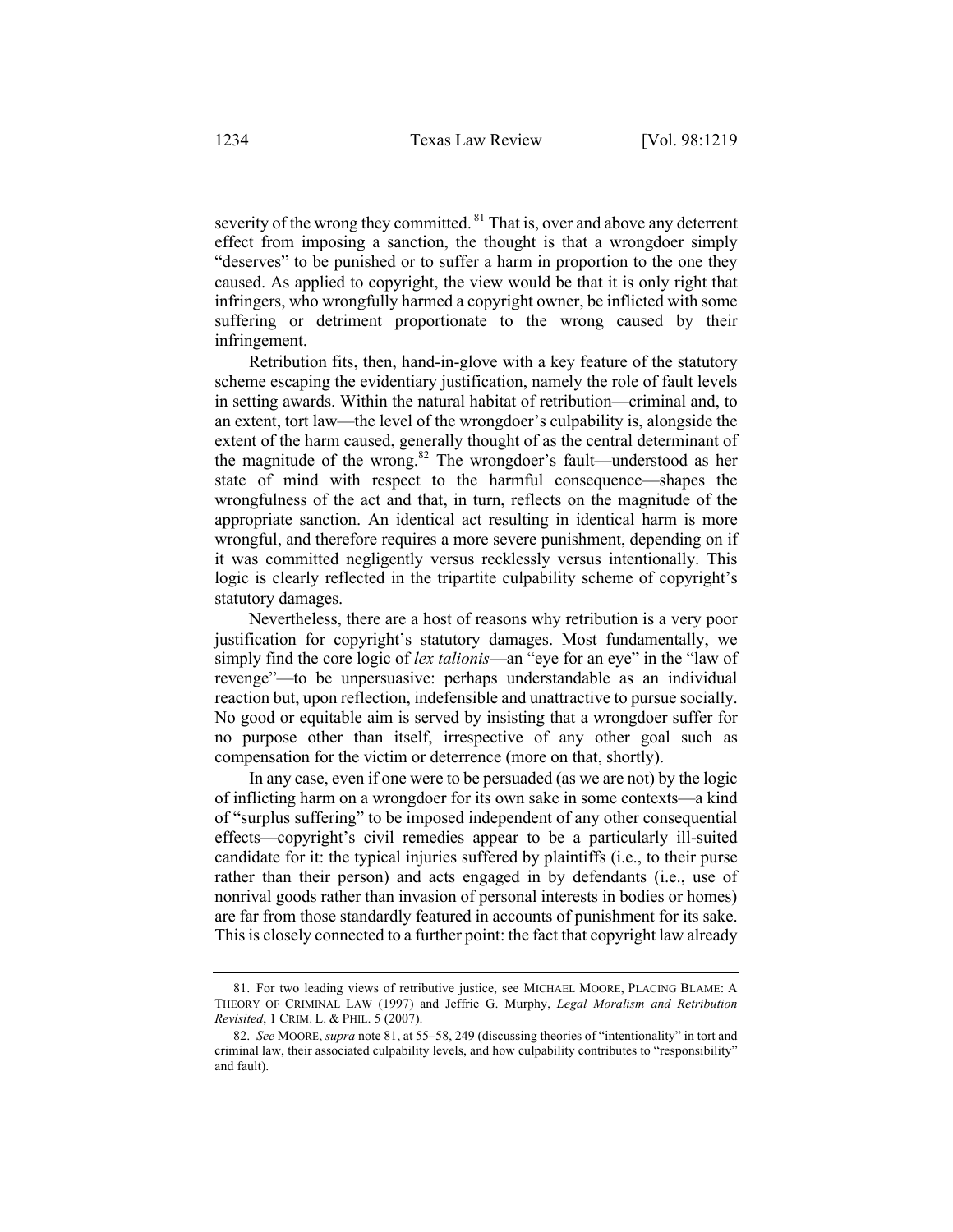designates certain cases of infringement as criminal offenses punishable by criminal sanctions.<sup>83</sup> It seems an implausible, indeed incoherent, legislative strategy to carefully define criteria for a subset of copyright violations to be treated as criminal offenses and mete out corresponding criminal sanctions and then, also pursue retribution—a classic justification of criminal sanctions—for conduct not rising to the level of those carefully circumscribed conditions through the civil remedy of statutory damages. At least in the absence of express congressional edict to that effect, such a convoluted structure should not be imputed to the statute.<sup>84</sup>

Finally, when criminal copyright enforcement is pursued, all the safeguards of criminal procedures, such as a heightened burden of proof or various evidentiary rules, are in place.<sup>85</sup> This is not the case with statutory damages. If creating an alternative route for pursuing retribution, bypassing the criminal copyright provisions, is an unattractive and implausible scheme, it is doubly so when one realizes that this civil bypass strips defendants of all the procedural and evidentiary protections of criminal procedure.

In the end, however, these additional weighty reasons are secondary. What matters most is that the logic of an eye for an eye (for no purpose other than inflicting suffering on a wrongdoer) is unattractive in general and particularly inapt as the rationale for a civil remedy for copyright infringement.

# *C. Deterrence*

Perhaps sensing the troublesome character of the retributive aim, courts, including those who embrace the punitive view of statutory damages, seem to recoil from explicit endorsement of retribution. While judges often declare that the wrongdoing of copyright infringement should be punished,  $86$  it's hard to find an opinion that expressly adopts a crisp version of the retributive view.

<sup>83.</sup> 17 U.S.C. § 506 (2018).

<sup>84.</sup> Note that the argument offered here is structural: its logic is that the inclusion of specific criminal penalties makes a retributive purpose for civil statutory damages implausible. This is in contrast to others who made textual arguments both for and against a punitive purpose based on the fact that the 1909 Act provided that statutory damages "shall not be regarded as a penalty," language that was not included in the 1976 Act. *See* H. Tomás Gómez-Arostegui, *What History Teaches Us About US Copyright Law and Statutory Damages*, 5 WIPO J. 76, 79–86 (2013) (describing and criticizing such arguments).

<sup>85.</sup> *See* NIMMER & NIMMER, *supra* note 29, § 15.01[A][2] (observing the different standards of proof in civil and criminal copyright actions). To be clear, we neither advocate retributive criminal sanctions in copyright nor argue that criminal procedural safeguards are always effective in this area. Our view is that retribution should not be pursued in copyright at all. The present argument is simply interpretive, namely: that it is highly implausible to read the statute as creating specific criminal punishments while also inflicting retributive sanctions through civil remedies where no procedural safeguards apply.

<sup>86.</sup> *See, e.g.*, Music City Music v. Alfa Foods, Ltd., 616 F. Supp. 1001, 1003 (E.D. Va. 1985) (referring to a need to "punish the wrongdoer").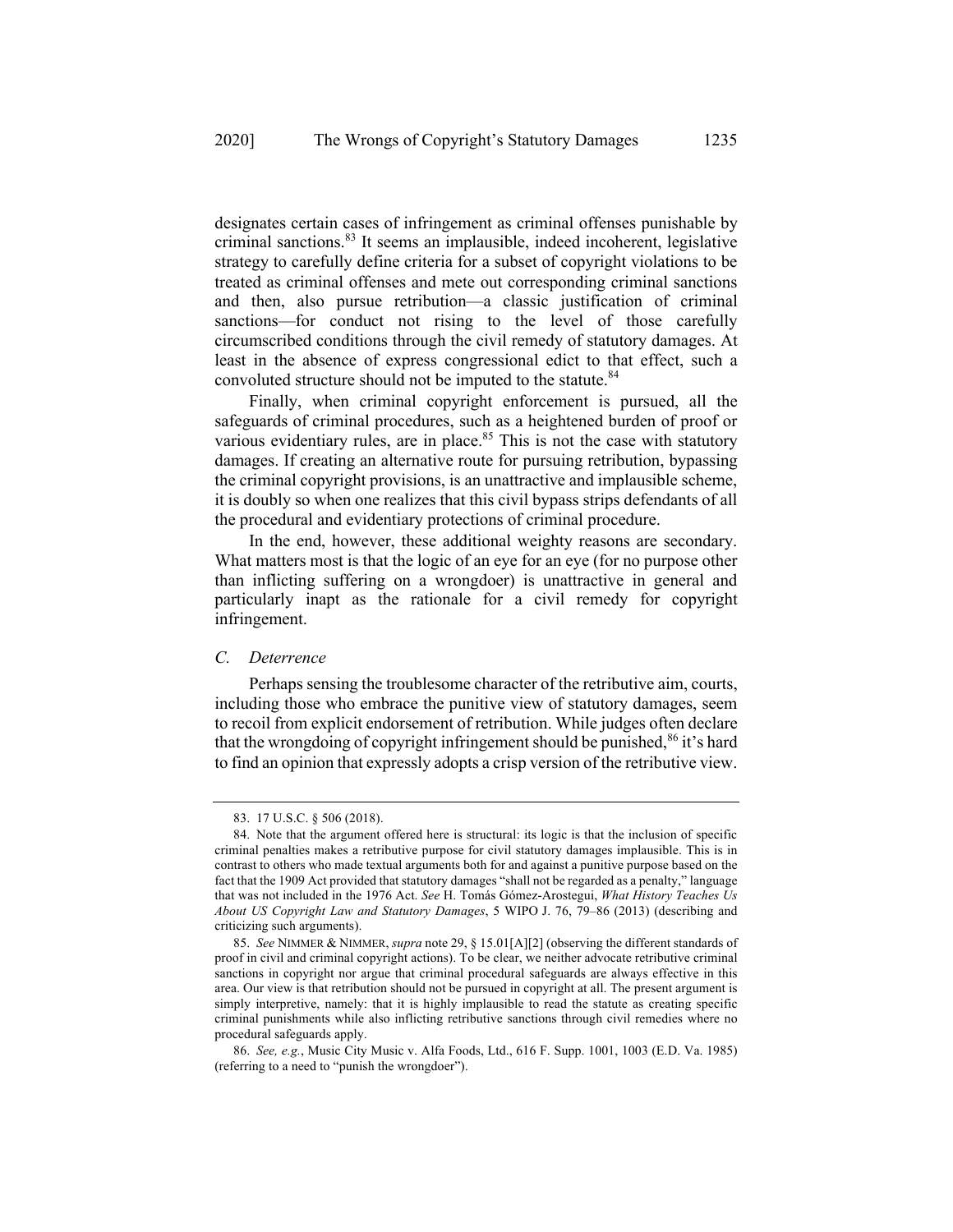Instead, when a reason is at all given for the penalty, it is that of deterrence or discouraging infringement. $87$  And courts often observe that deterrence requires a supracompensatory sanction.<sup>88</sup> What occurs in courts' opinions and jury instructions $89$  then, is a conflation of rationales: retribution is imported from the criminal and tort contexts to justify sanctions gradated by fault levels, followed by a shift to deterrence as the grounds for justifying the practice.<sup>90</sup> Retribution endows the structure with a veneer of logic, while its shaky normative foundations are evaded by a seamless switch to deterrence.

Deterrence suspended in a void is, however, an empty concept. One needs to know *why* we deter in order to know *how much* to deter. In particular, to justify existing statutory damages one needs to explain why deterrence justifies the nondefault categories of innocent and willful infringement and the different rates attached to them. As for innocent infringement, a moment's thought should show that this category finds no support in deterrence. If the infringement is truly innocent, meaning non-negligent, why would we want to deter people from engaging in the relevant activity? Nonnegligence means that it is unreasonable to expect infringers to avoid the infringement. In familiar cost–benefit terms, the cost of prevention—

<sup>87.</sup> *See, e.g.*, Yellow Pages Photos, Inc. v. Ziplocal, LP, 795 F.3d 1255, 1271 (11th Cir. 2015) ("The Copyright Act's statutory damages provision is designed to discourage wrongful conduct."); Int'l Korwin Corp. v. Kowalczyk, 855 F.2d 375, 383 (7th Cir. 1988) ("When, as here, the violation is willful, deterrence of future violations is a legitimate consideration."); *Music City Music*, 616 F. Supp. at 1004 (referencing "the need to deter [the] defendant from choosing to violate copyright laws in the future"). Reference to a deterrence purpose also found its way from the case law to the title and the legislative history of the 1999 amendment to the statutory damages provision. Digital Theft Deterrence and Copyright Damages Improvement Act of 1999, Pub. L. No. 106-160, 113 Stat. 1774 (codified as amended at 17 U.S.C. § 504(c) (2000)) (referencing deterrence in the Act's title); H.R. REP. NO. 106-216, at 2 (1999) ("The purpose of H.R. 1761 is to provide more stringent deterrents to copyright infringement and stronger enforcement of the laws enacted to protect intellectual property rights.").

<sup>88.</sup> *See, e.g.*, Unicity Music, Inc. v. Omni Commc'ns, Inc., 844 F. Supp. 504, 510 (E.D. Ark. 1994) (explaining that statutory damages are intended "both to compensate plaintiffs and deter defendants from future infringing conduct by making it clear that infringement is significantly more expensive than paying the licensing fees"); Rodgers v. Eighty Four Lumber Co., 623 F. Supp. 889, 892 (W.D. Pa. 1985) (quoting *Music City Music*, 616 F. Supp. at 1003) (observing that "statutory damages should exceed the unpaid license fees 'so that defendant will be put on notice that it costs less to obey the copyright laws than to violate them'").

<sup>89.</sup> *See, e.g.*, COMM. ON PATTERN JURY INSTRUCTIONS, DIST.JUDGES ASS'N, ELEVENTH CIR., PATTERN JURY INSTRUCTIONS, CIVIL CASES § 9.32 (2018) (describing the purposes of statutory damages as follows: "compensate the copyright owner, penalize the infringer, and deter future copyright law violations"); NINTH CIR. JURY INSTRUCTION COMM., MANUAL OF MODEL CIVIL JURY INSTRUCTIONS FOR THE DISTRICT COURTS OF THE 9TH CIR. § 17.35 (2017) (describing the purpose of statutory damages as "not only to compensate the plaintiff . . . but also to penalize the infringer and deter future violations of the copyright laws").

<sup>90.</sup> A perfect example of this seamless transition is Palmer v. Slaughter, No. 99-899-GMS, 2000 U.S. Dist. LEXIS 22118, at \*9 (D. Del. July 13, 2000), which explains that statutory damages serve "as a deterrent by punishing the defendant for its unlawful conduct." *Id.*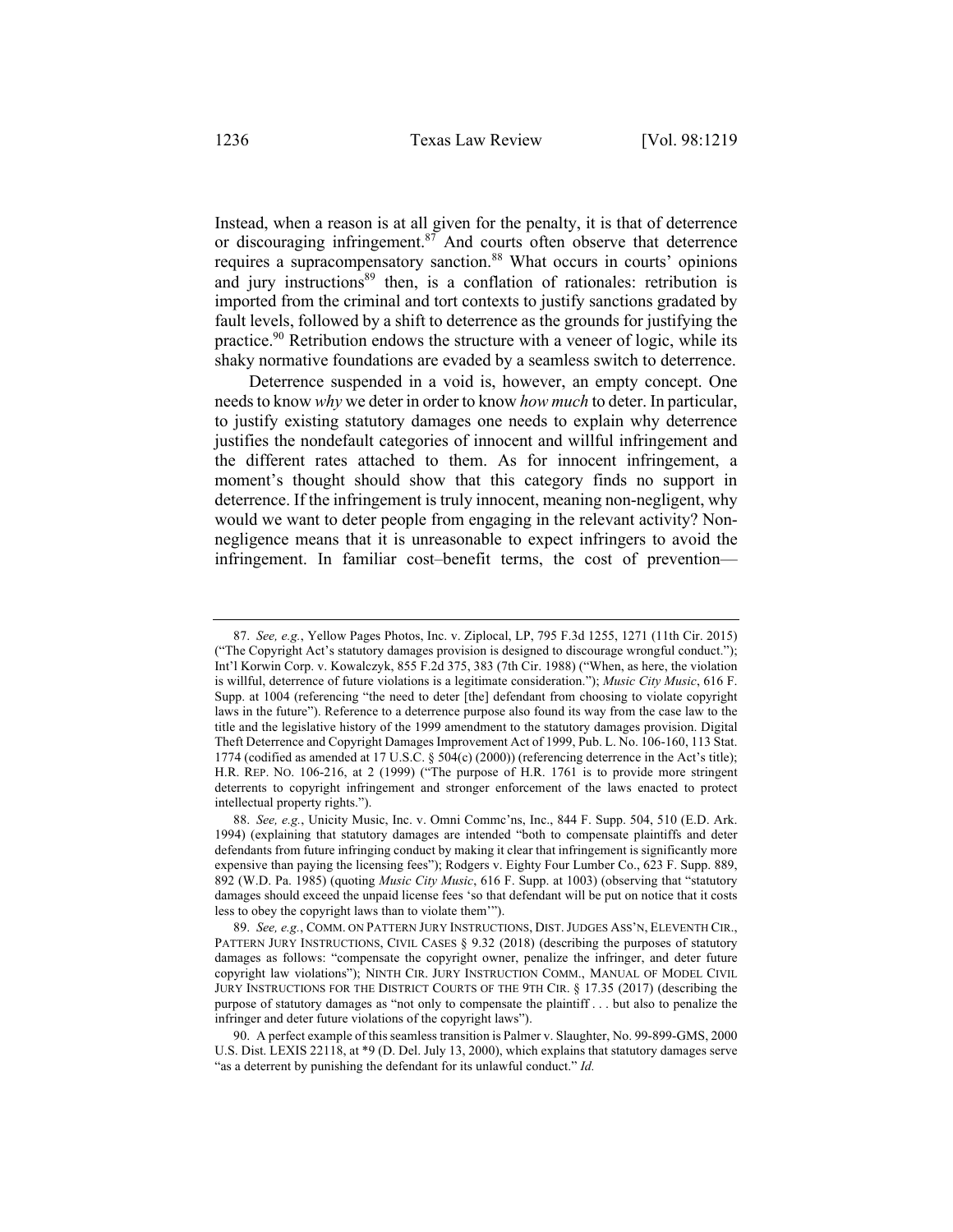meaning the cost of discovering the infringing character of the activity $91$ —is smaller than the  $ex$  *ante* value of the harm.<sup>92</sup> Why would we want to deter people from engaging in reasonable behavior? Moreover, since rational infringers would only invest in prevention up to the level of the *ex ante* expected damage they would internalize,  $93$  the only way to effectively deter them in such cases is to impose a supracompensatory sanction. The result: wasteful investment in prevention outweighing the benefit of the averted harm. The alternatives are either nondeterrence or wasteful overdeterrence. In short, deterrence does not justify any damages when the infringement is truly innocent.<sup>94</sup>

What of willful infringement? Perhaps surprisingly, deterrence also does not support any special treatment of this category.<sup>95</sup> Once the negligence line is crossed, a "willful" state of mind simply has no additional bearing on the justification for, or the means of, deterring. Whether we regard knowing or reckless behavior as worse than negligent behavior does not affect the deterrence analysis. Both cases merit deterrence, meaning discouraging people from engaging in the relevant behavior and investing in discovering their infringing status. Under simplifying assumptions, in both cases full compensation for the damage is sufficient to deter.<sup>96</sup> If, on the other hand, compensatory damages are insufficient to dissuade infringers, it is unclear why this would apply differentially to willful and negligent conducts. In both cases, once the sanction is high enough to encourage the actor to invest in effective prevention and avoid an action revealed to be infringing, any additional increment finds no justification in deterrence. Such deterrenceinert additional increments can only be justified in retributive terms, meaning the infliction of suffering on a wrongdoer for its own sake.

To support any award beyond actual damage or its approximation, one needs a deterrence theory that can justify supracompensatory damages, and this is equally true of negligence and willfulness cases. Yet, notwithstanding the frequent invocation of deterrence, no such theory is forthcoming in either the case law or the treatises. Why then might we want to achieve a level of deterrence above and beyond that already created by compensatory damages? One could try to answer this question by falling back on one of the rationales

<sup>91.</sup> Or the opportunity cost of not engaging in the activity at all.

<sup>92.</sup> In other words, the familiar Learned Hand formula: B < PL.

<sup>93.</sup> *See* Bracha & Goold, *supra* note 32, at 1043 (explaining the cost–benefit analysis of the negligence rule).

<sup>94.</sup> This of course still leaves open the possibility of awarding damages on grounds other than deterring defendants, including simply compensating plaintiffs as merited for its own sake—but this would of course simply take us back to the evidentiary rationale.

<sup>95.</sup> A. Mitchell Polinsky & Steven Shavell, *Punitive Damages: An Economic Analysis*, 111 HARV. L. REV. 869, 905–06 (1998) (explaining that "reprehensibility per se" should generally not affect the imposition of increased damages, if the aim is deterrence).

<sup>96.</sup> *Id.* at 879.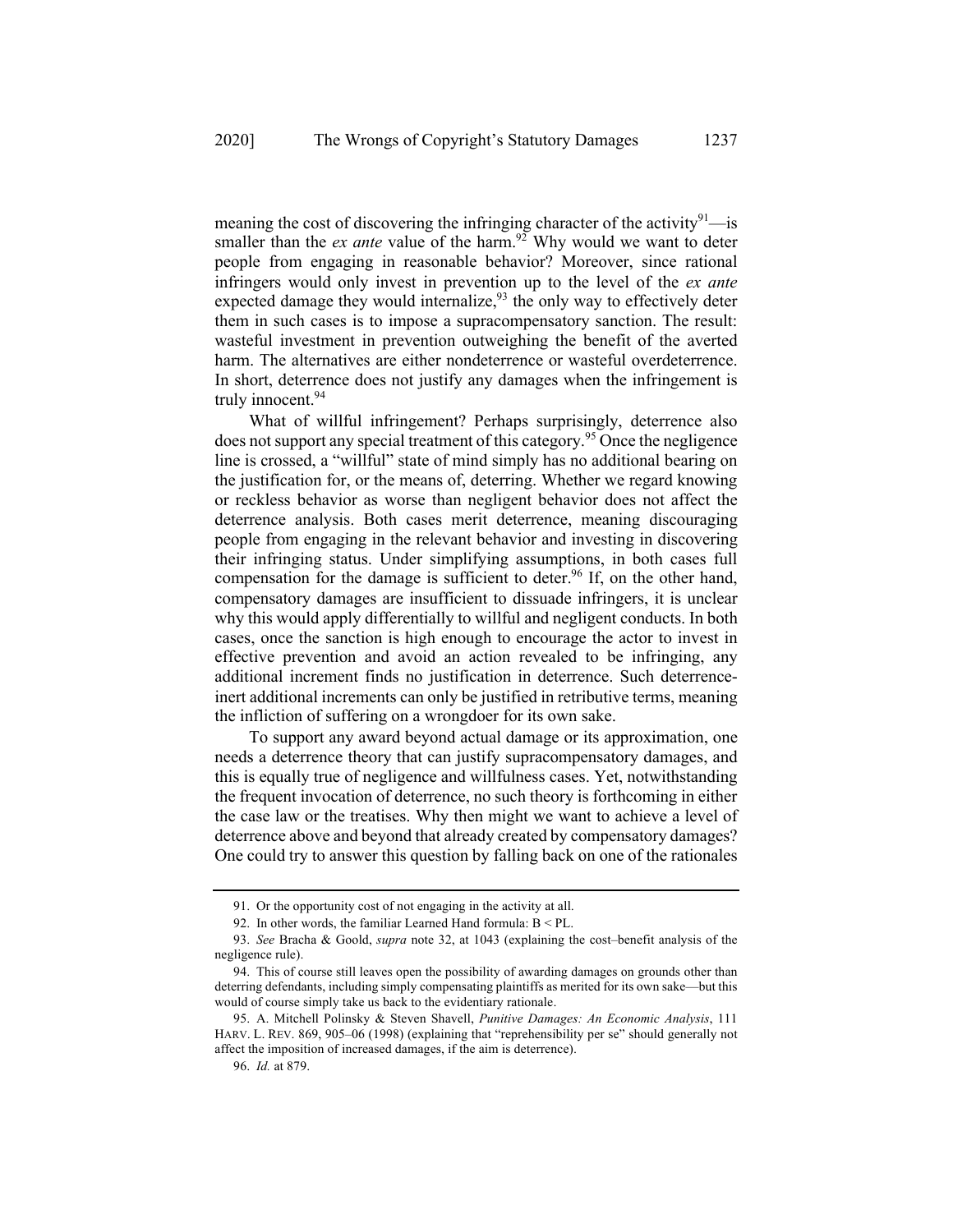already discussed: evidentiary difficulties or retribution. Each of these answers, however, not only takes us back to the litany of problems pointed out above, but also fails to supply support or meaningful content to the idea of *supracompensatory deterrence*. The evidentiary rationale is about trying to approximate as a rough second-best the level of deterrence achieved by compensatory damages. Retribution, properly understood, is about inflicting a detriment on the infringer for its own sake, and thus not about deterrence at all.

What, then, is left? As Professor Depoorter notes in his important study, the one plausible, at least on first blush, theory of supracompensatory deterrence is the one that courts seem to studiously avoid in the context of copyright's statutory damages, namely achieving optimal deterrence in the face of substantial enforcement cost.<sup>97</sup> In what follows, we briefly explain this theory and then discuss its grave defects in the context of the existing statutory damages framework.

#### III. "Optimal" Deterrence and Its Defects

#### *A. The "Optimal" Deterrence Justification*

The key concept for the optimal deterrence argument is enforcement cost.<sup>98</sup> The moment this cost is considered, the luster of compensatory damages as an ideal deterrence mechanism dims. The benefits of deterrence are secured with an attendant cost—that involved in the enforcement necessary for achieving it. And as importantly, once we reach the marginal point where this cost does not justify purchasing additional deterrence, the outcome is frustration of attaining full deterrence benefits. Arguably, in the field of copyright, especially in the modern digital context where potential infringement is highly decentralized, widespread, and costly to monitor, the twofold ills of enforcement cost are significant.<sup>99</sup> First, any cost invested in

<sup>97.</sup> *See* Depoorter, *supra* note 6, at 435–36 (observing that courts ignore the economic rationale of supracompensatory damages based on enforcement cost). Courts do sometimes refer to the need to deter third parties, but do not develop the full optimal deterrence argument based on enforcement cost. *See, e.g.*, Sony BMG Music Entm't v. Tenenbaum, 660 F.3d 487, 504 (1st Cir. 2011) (approving a jury instruction that included "the need to deter this defendant and other potential infringers"). *But see* PATRY, *supra* note 34, at § 22:183 (observing that "[d]eterrence is only individual").

<sup>98.</sup> *See* Blair & Cotter, *supra* note 11, at 1693 (indicating that "due to the presence of enforcement costs, it may be optimal in some cases to enhance the plaintiff's damages by a multiplier").

<sup>99.</sup> *See, e.g.*, Blair & Cotter, *supra* note 11, at 1656 (arguing that the cost of detecting widespread private copyright infringement is "enormous"); Christopher Buccafusco & Jonathan S. Masur, *Innovation and Incarceration: An Economic Analysis of Criminal Intellectual Property Law*, 87 S. CAL. L. REV. 275, 305 (2014) (discussing the challenges of detecting copyright infringement in the digital age); Jayashri Srikantiah, Note, *The Response of Copyright to the Enforcement Strain*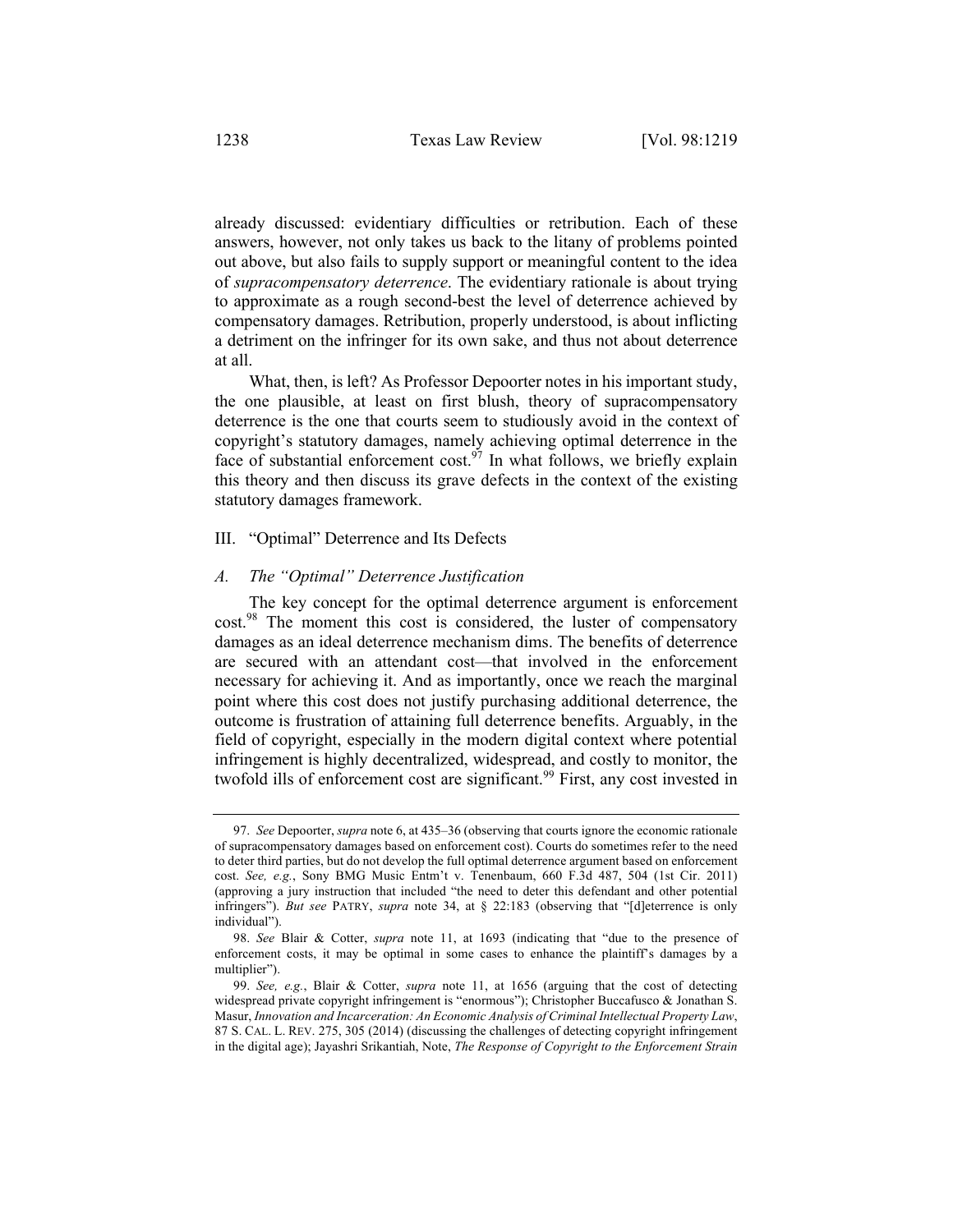expansive copyright enforcement is itself a social loss. And second, since the cost-effectiveness tipping point arrives much in advance of full enforcement, deterrence and its benefits are significantly degraded.<sup>100</sup> With a small chance of being caught, many may infringe, thereby undermining the social benefits of the copyright system.

Can anything be done about this problem? The standard economic counsel is to increase sanctions above the compensatory level.<sup>101</sup> Ramped-up sanctions increase the deterrence yield per unit of enforcement cost. Infringers happy to infringe due to a small chance of getting caught are likely to think again if, when this chance materializes, the sanction is much more painful. The result is some combination of decreased enforcement cost and increased deterrence benefits. By how much should the sanction be increased? In the setting of civil copyright, where the main factor driving underdeterrence is the low probability of detection, the answer is: until the point where the *ex ante* magnitude of the increased sanction discounted by the probability of detection equals that of full compensation under certainty of enforcement.<sup>102</sup> A smaller sanction would underdeter and a larger one would overdeter.<sup>103</sup>

Conventional economic wisdom depicts the effect of increased sanctions through the narrow lens of its boosted deterrence effect on the stylized individual figure of the potential infringer.<sup>104</sup> This translates into the following broader picture of social effects. *Ex ante*, up to the limit of overdeterrence, boosted damages increase (otherwise deficient) deterrence, resulting in better attainment of the goals of the copyright regime. Isn't there a countervailing *ex post* cost in the form of the negative effect of the sanction on caught infringers? No, comes the answer, because the (over) compensatory sanction is "just a transfer" from the defendant to the plaintiff, a self-offsetting reshuffling of identical value whose effect can therefore be ignored.<sup>105</sup> This leaves as the only ground for debate the question of whether

*of Inexpensive Copying Technology*, 71 N.Y.U. L. REV. 1634, 1647 (1996) ("Recent advances in copying technology create two main enforcement problems: increased volume and undetectability.").

<sup>100.</sup> Polinsky & Shavell, *supra* note 95, at 888–89.

<sup>101.</sup> *Id.* at 874 ("*[P]unitive damages ordinarily should be awarded, if, and only if, an injurer has a chance of escaping liability* . . . .").

<sup>102.</sup> *Id.* at 887 (observing that when an injurer has a chance of escaping liability, "*the proper magnitude of damages is the harm the defendant has caused, multiplied by a factor reflecting the probability of his escaping liability*").

<sup>103.</sup> *Id.* at 889–90.

<sup>104.</sup> *See, e.g.*, Blair & Cotter, *supra* note 11, at 1619 (modeling optimal deterrence of copyright infringement through economic analysis).

<sup>105.</sup> This is unlike criminal sanctions, where the cost of the sanction is not a mere "transfer." *See* Buccafusco & Masur, *supra* note 99, at 312–15 (discussing various costs of copyright criminal sanctions, but failing to mention the "cost" of the suffering imposed on those who are subjected to criminal sanctions).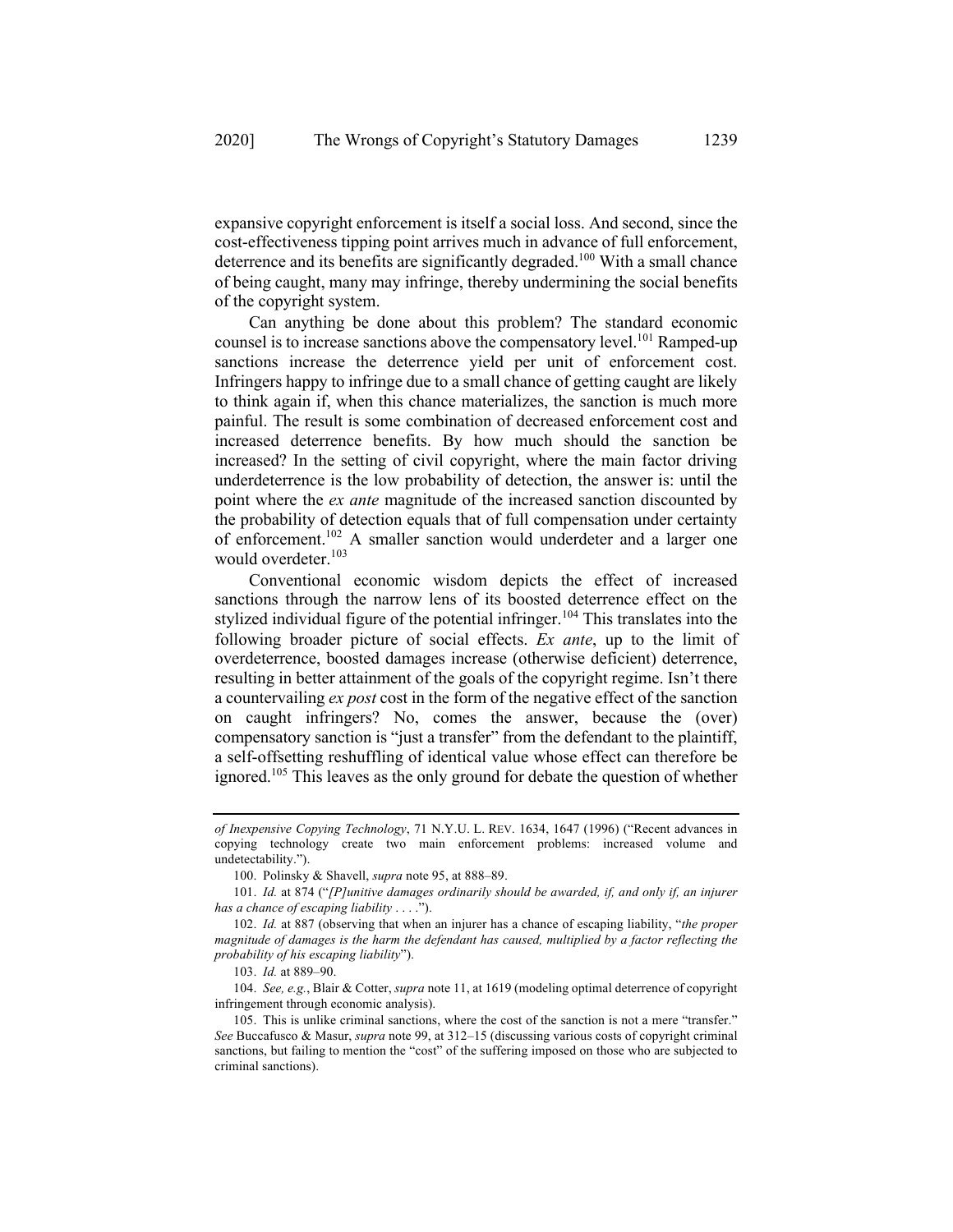the increase in damages has crossed the overdeterrence limit, a limit which is many times the actual harm if one accepts the underlying assumptions of copyright's radical underenforceability. The result: a powerful deterrence justification for supracompensatory damages. One that supports even very large magnitudes of increased sanctions when very high enforcement cost results in very low probability of enforcement. Under this logic, when the chance of enforcement is 1%, a hundred-fold damages award is justified. In other words, it is a justification tailored exactly for what appear to be the most troubling cases of statutory damages, in which infringers are inflicted with very large awards grossly disproportionate to any actual harm resulting from their conduct.<sup>106</sup>

What is wrong with this rosy picture of boosted sanctions imposed on the few, in the name of the greater good achieved by the resultant "optimal" deterrence? Two crucial things: (1) it ignores the distributive inequity inflicted on the unlucky ones who suffer the brunt of the extreme sanction; and (2) it invites illegitimate aggregation, weighing on a single scale radically distinct kinds of interest, in a manner that threatens to sacrifice the fundamental interests of a few for the sake of modest or even trivial benefits dispersed across many. We take up each of these in turn.

## *B. Distributive Equity*

The first defect of large-multiplier supracompensatory damages is their potential distributive inequity. What does distributive justice—or fairness in the overall distribution of benefits and burdens among members of society have to do with copyright damages? The answer is that the "cost" of copyright damages—the negative effect on those who have to pay them—is a social burden, one that is undertaken in order to achieve desirable results in the form of the benefits of the copyright regime. And, like any other social burden, it should be distributed equitably.<sup>107</sup>

This tends to be obscured by the fact that, in this case, the burden of supporting the social benefits of copyright takes the form of damages paid by those who infringed copyright. But this obstacle should be overcome: damages are just another form of social burden that, like any other, should be distributed equitably. To see this more clearly, assume a hypothetical prize

<sup>106.</sup> *See* Blair & Cotter, *supra* note 11 ("Perhaps only the threat of a statutory damages award, which may be *many* times greater than the actual harm or benefit derived from the defendant's unauthorized use, will be sufficient to prevent the value of the owner's copyright from being destroyed by a multitude of small-scale infringing acts."); Buccafusco & Masur, *supra* note 99, at 306 (arguing that in light of copyright's enforcement difficulties, "the damages multiplier that would be necessary to raise expected penalties from infringement above expected benefits will be very large").

<sup>107.</sup> For a general discussion of distributive justice in the context of copyright, see Oren Bracha & Talha Syed, *Beyond Efficiency: Consequence-Sensitive Theories of Copyright*, 29 BERKELEY TECH. L.J. 229, 287–313 (2014).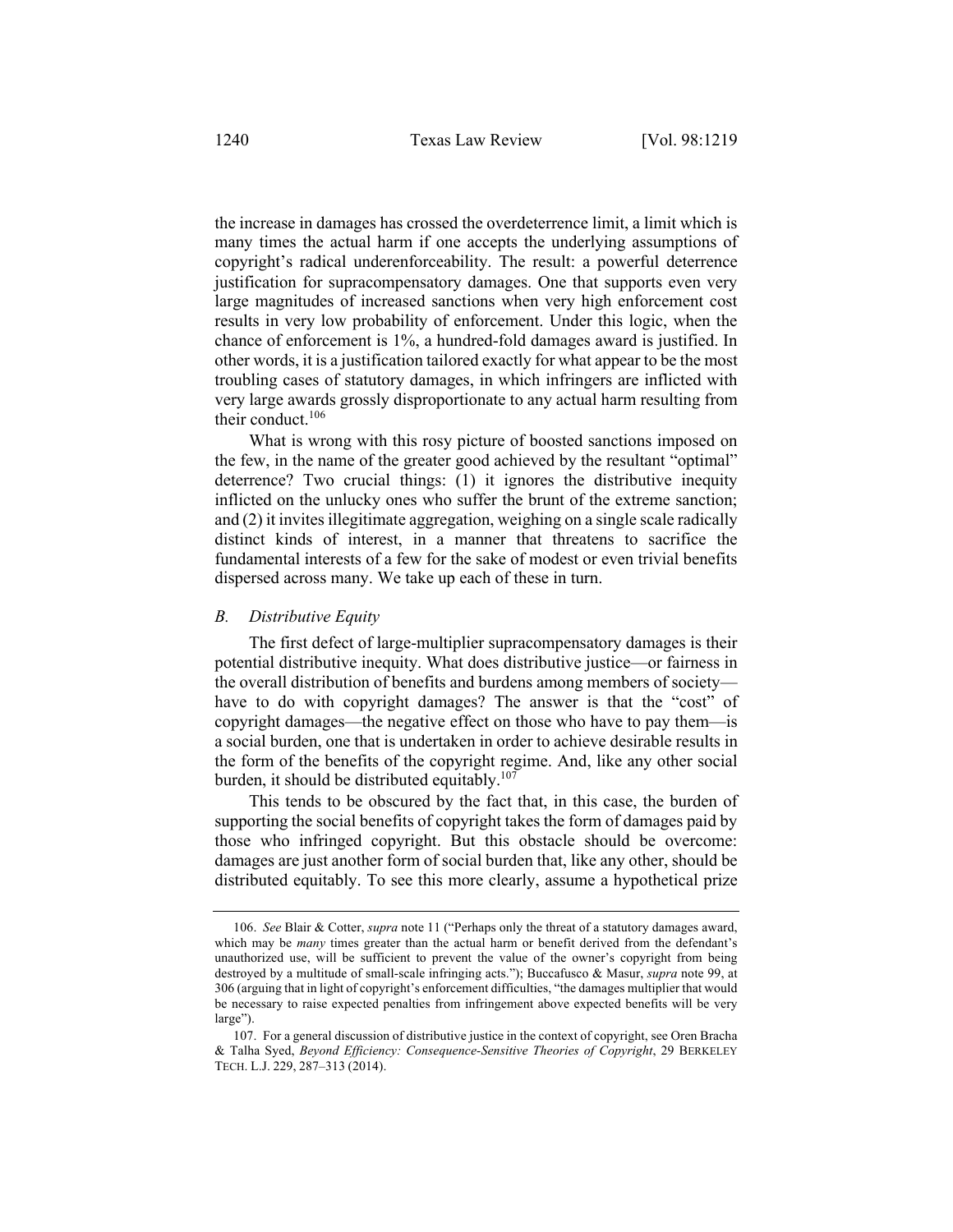regime in which expressive creation is supported not by a proprietary exclusionary right, but by a tax imposed on users with the proceeds distributed among creators. Further, assume that in order to achieve significant savings of administrative cost (which translate into better achievement of the benefits of the system), the tax is not imposed on all users but only on a small fraction, say 1%, of them.<sup>108</sup> Each of the unlucky 1% has to pay a much greater tax in order to raise the necessary funds, but the savings are significant. Do these few have cause for complaint? They clearly do: by imposing a grossly disproportionate share of the cost of obtaining the social benefits of supporting creation on a small fraction of the beneficiaries, this regime violates any plausible principle of equitable distribution of social burdens. An equitable distribution would require, as a rough first approximation, that each pay roughly in accord with the benefit he derives from this system. While here, some pay *very* much more, and many others, who benefit equally, pay nothing.

Is this hypothetical fundamentally different from the imposition of the cost of the copyright regime on the few caught infringers through damages grossly disproportionate to the benefit they derive from this regime? We think not.

One obvious objection to the parallel is that it ignores personal responsibility. The hypothetical taxpayers have done no wrong and do not deserve their disproportionate burden. The infringers, by contrast, "broke the law" and bear personal responsibility for frustrating the attainment of the social benefits of the copyright regime. Didn't they therefore forfeit their right to complain of any distributive inequity? And don't they deserve the disproportionate burden laid on their shoulders? Not quite. One who is inclined to take the personal responsibility consideration seriously here must take as seriously the principle that the amount of responsibility be commensurate with the wrong. This principle follows from the basic logic of "just deserts" that is at work here. If an infringer does deserve to shoulder a greater burden, he only deserves to shoulder more in proportion to his fault, *no less and no more*. In our context, this individual fault premium may well be a fraction of the increased enforcement cost attributable to the specific actions of the infringer or those similar to it. This is likely to be insignificant relative to the magnitude of large damage multipliers imposed on a few infringers in the name of optimal deterrence. When the deterrence multiplier is large, the effect of any individual responsibility premium to be imposed on infringers will quickly wash away in the overall distributive equity calculus.

A more plausible response, but one that applies equally to the tax and copyright damages scenarios, appeals to the countervailing social benefits of the deterrence. Even if the burden imposed on the unlucky infringers caught

<sup>108.</sup> And further assume that it is impossible to rotate the pool of taxpaying individuals.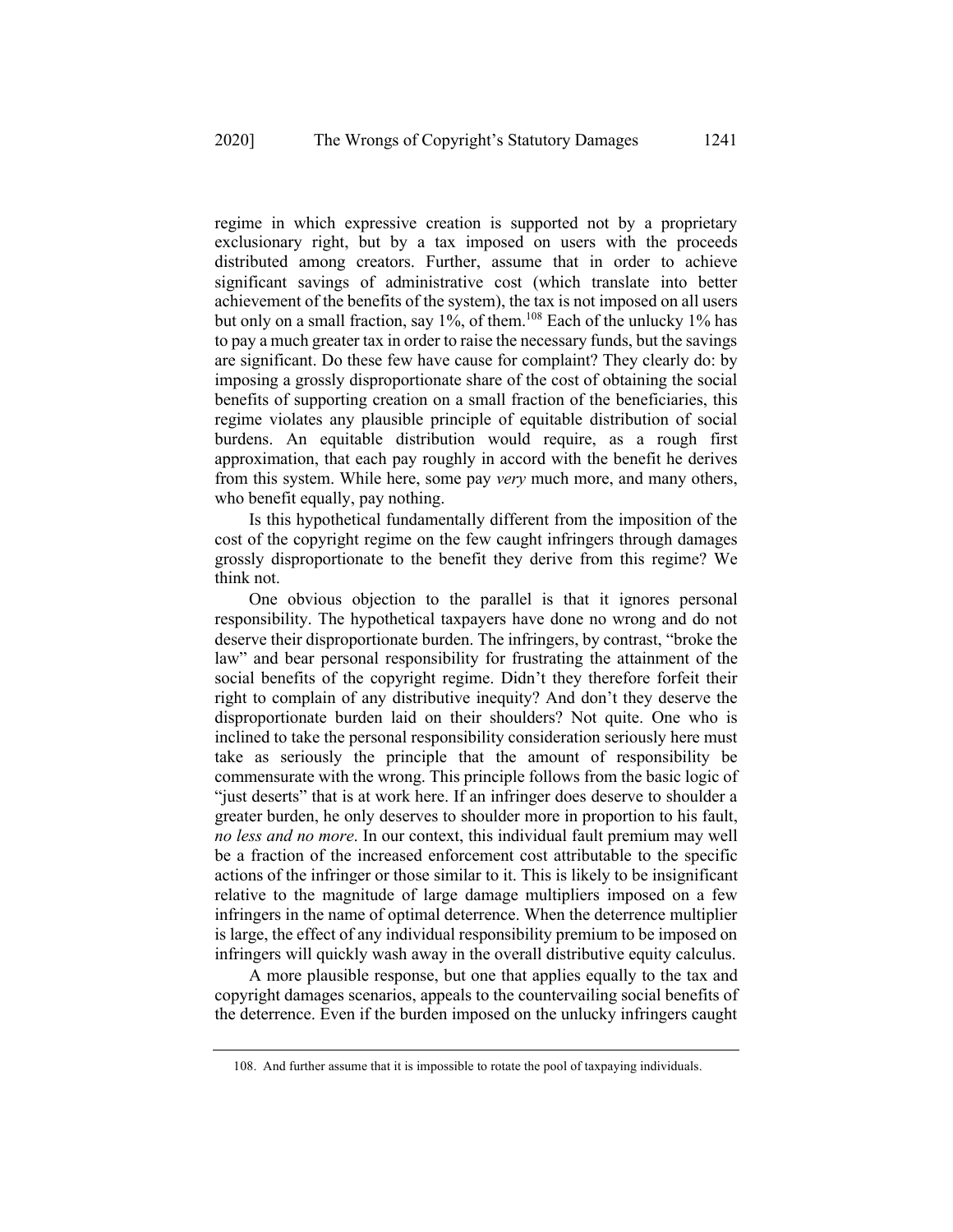is thought to be unfair, shouldn't we also consider the social benefits achieved by this measure, in terms of more effectively attaining social good of the copyright regime? And isn't it then justified to sacrifice any fairness concerns to obtain such "goodness"? This response is on target, but its framing is misguided. The real normative question here is not that of fairness versus good consequences, as in two conflicting goals that never the twain shall meet. Our aim is not to realize some notion of fairness independent of the consequences, nor to pursue good consequences irrespective of fairness, but rather to realize fairness in the pursuit of good consequences. Our enterprise, in other words, is a single, unified one, whose central question is: what is the most just alternative in terms of attaining the relevant social good and equitably distributing it among the affected individuals?

Answering this question requires a crisp understanding of several aspects of the enterprise. First, the distributive analysis here does not try to graft onto copyright some external aim, such as the correction of general social inequities writ large, in the overall distribution of income, wealth, or other goods. Rather, its aim is one squarely internal to the copyright system: to make sure that the social outcomes generated by the copyright regime are themselves equitable, an aim whose proper place, we believe, lies within the field of copyright rather than with any external tax-and-transfer scheme.<sup>109</sup> Second, the question is one of substantive fairness in distributing a social good across distinct persons leading separate lives, each life being of equal worth or importance. Third, in light of this aim and that commitment, what are the relevant considerations for fairly distributing the burdens and benefits of the copyright system? A good rough starting point is that individuals should bear that share of the system's cost that is roughly commensurate to the benefit they derive from it, on a principle of *responsibility* for one's preferences.<sup>110</sup> But fairness also requires taking into account a principle of

<sup>109.</sup> This of course faces a standard economic objection, namely that pursuit of distributive equity within copyright incurs a "double distortion" of efficiency in comparison to the single one incurred in legislative tax and transfer. *See* KAPLOW & SHAVELL, *supra* note 13, at 669–74 (arguing that an inefficient, redistributive legal rule leaves the government with less tax revenue than an efficient rule). Whatever the merits of this objection when applied to pursuit of distributive equity writ large within fields of private law, it is to no avail against pursuit of equity in the distribution of field-specific burdens and benefits, as we propose here, for two reasons: (1) First and most fundamentally, as set out in the text, it is not the case that there is some distinct "cost" to "efficiency" that must then be weighed against the "gain" in "equity"—rather, there is simply one integrated aim, of fairly securing the net benefits of copyright across affected individuals, leading distinct lives. (2) Second, even if one were to view the "cost" to efficiency as a separate factor, it turns out that the cost within copyright is the same as that in tax-and-transfer, namely a dampening of dynamic production incentives. For further discussion of this latter point, as well as replies to other common economic objections to the pursuit of distributive aims in private law, see Bracha & Syed, *supra*  note 107, at 289, 311–13.

<sup>110.</sup> Although many may see this as straightforward enough, others—especially those deeply versed in distributive justice theory—may be surprised at this easy assimilation of the market's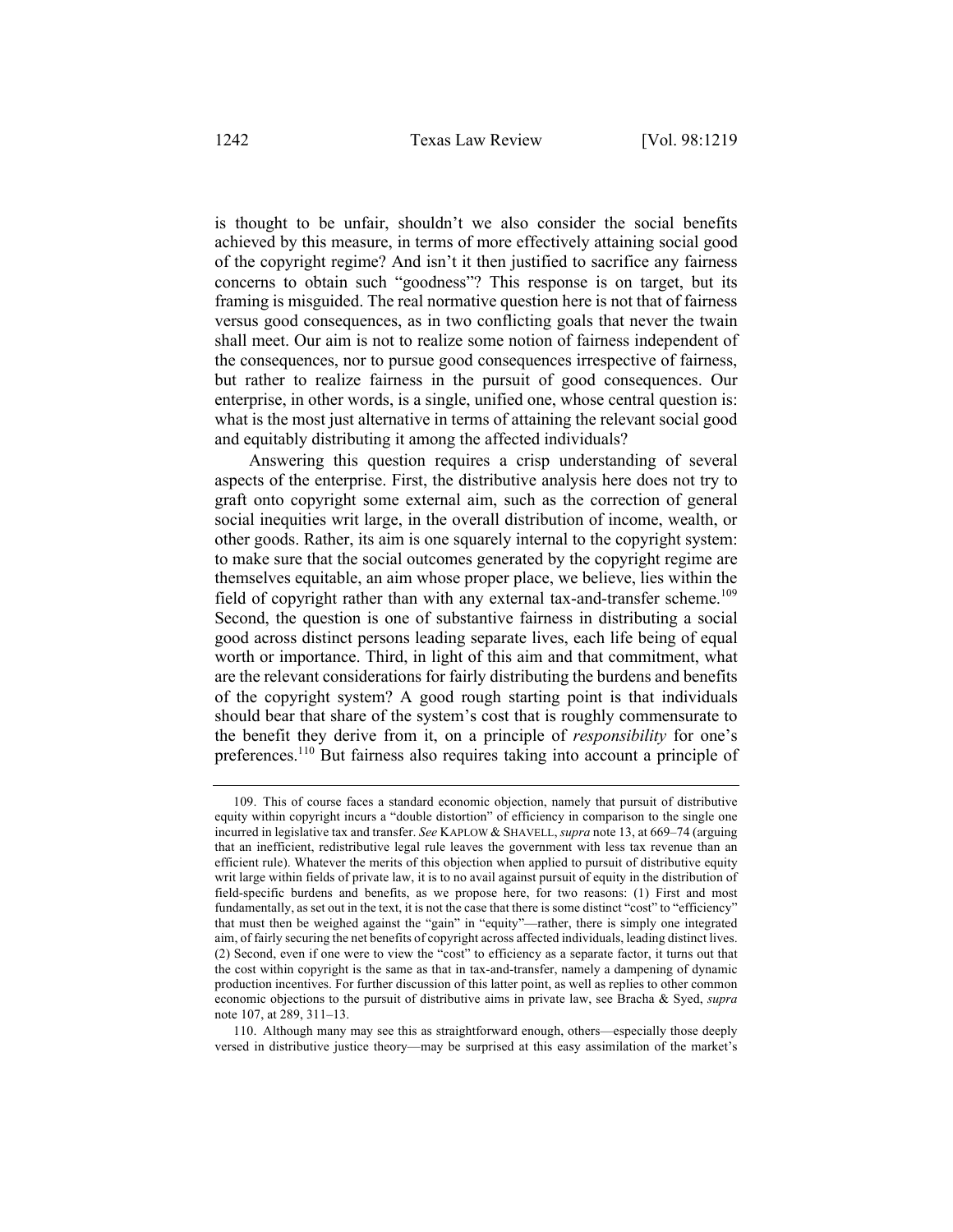*priority*: to the extent somebody is, through no fault of their own, worse off than others, then her claims with respect to the burdens and benefits disposed by copyright merit heightened concern.<sup>111</sup> Finally, fairness also requires taking into account any countervailing benefits enjoyed by some due to measures that might clash with the first two principles.

Against this backdrop, how does the standard account of optimal deterrence fare? This standard account, based on economic efficiency, counsels that disproportionate burdens should be laid on infringers so long as these burdens are outweighed by the total social benefits of improved deterrence. The problem with this position is that it compares burdens and benefits as aggregate social sums. We are dealing, however, with a question of fairness as between separate individuals leading distinct lives. There is no

distributive norm ("from each according to effective preferences, to each according to effective preferences") under the aegis of principles of distributive *equity*. Two points will hopefully alleviate any alarm on this score: (1) First, most theorists of distributive justice accept the role of a *responsibility* norm as relevant to fair distributions and also that markets, to a first approximation, give voice to individual responsibility, in terms of persons' choosing which preferences to cultivate and pursue in light of their social opportunity costs. Indeed, for some theorists the role of markets in this regard make them not merely of instrumental value but inherently indispensable to defining (liberal) distributive justice by serving as the vehicle through which responsibility is factored in via opportunity cost. *See* Ronald Dworkin, *What Is Equality? Part 2: Equality of Resources*, 10 PHIL. & PUB. AFF. 283, 338 (1981) (suggesting that the market enforces the "fundamental requirement" that social resources "be devoted to the lives of each of its members" as measured by the opportunity cost of those resources to others). Whether or not this stronger view is merited, the weaker position is virtually universally shared by distributive justice theorists—with the singular exception of John Rawls, who agrees in principle but demurs in practice. *See* Talha Syed, *Educational Accommodation and Distributive Equity: The Principle of Proportionate Progress*, 50 CONN. L. REV. 485, 543–44 n.212 (2018) (reviewing the literature, including Rawls's view and criticisms of it). (2) However, and second, most theorists also recognize that responsibility is only relevant when it is *reasonable* to factor in, as a matter of individuals having suitably free and fair conditions for the choices to which they are held responsible, and they also recognize that markets often do *not* present such conditions—i.e., that markets only model reasonable responsibility *to a first approximation*, and that ultimately they must be qualified and corrected to account for the role of unchosen factors in their processes and outcomes. Such corrections involve, principally, giving priority to those disadvantaged through no fault of their own, either in terms of disparities in market-based earnings or the market-based costs of meeting their needs, precisely along the lines of the *priority* principle discussed next in the text.

<sup>111.</sup> The principle in the text is formulated broadly enough so as to encompass a variety of distinct views that agree on the basic priority commitment, but otherwise disagree, both on the underlying normative basis for according such priority and on how much priority should be accorded. *See, e.g.*, LARRY S. TEMKIN, INEQUALITY 247–48, 282 (1993) (advancing the "telic equality" view that equalizing is in itself valuable and serves as the basis for giving priority to the "worse" off); Harry Frankfurt, *Equality as a Moral Ideal*, 98 ETHICS 21, 21–22 (1987) (advancing the "sufficiency" view that equalizing is not in itself valuable and so what matters is not whether someone is comparatively "worse" off than others but only whether someone is "badly" off according to an absolute standard); Derek Parfit, Equality or Priority? The Lindley Lecture at the University of Kansas 8 (Nov. 21, 1991) (advancing the noncomparative priority view as a generalization of the sufficiency view); Syed, *supra* note 110, at 488 (advancing the comparative priority view that what matters is neither equalizing for its own sake nor simply sufficiency or noncomparative priority, but rather *fairness*, which requires that persons be given priority *because* they are worse off than others).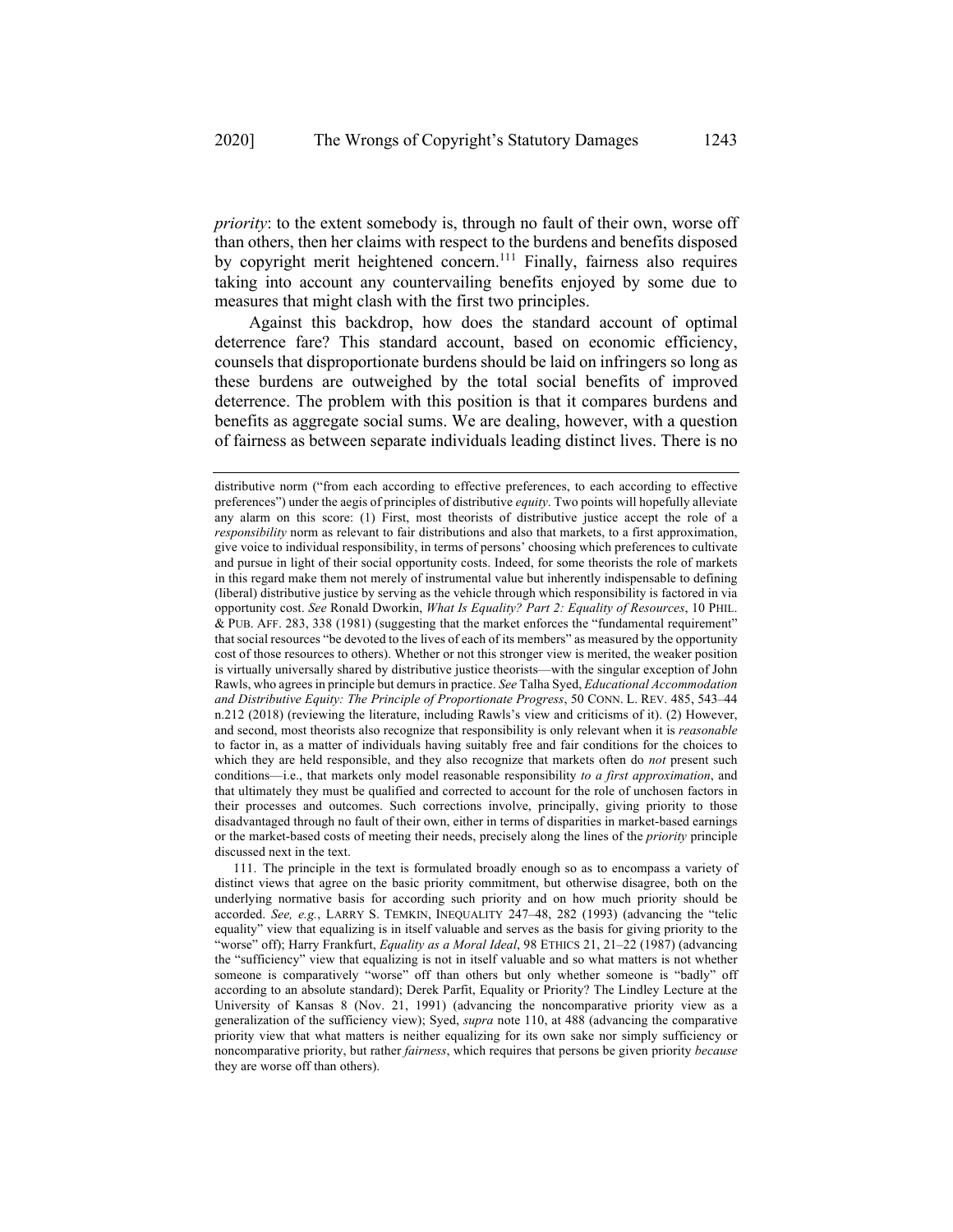entity or social "being" to which we can impute the enjoyment or suffering of aggregate costs or benefits. What then is efficiency's criterion once it is revealed for what it is: i.e., just one contender among others for the fair way of distributing costs and benefits among distinct individuals? It is that any individual burden is justified so long as other individuals enjoy a greater marginal benefit. The fatal flaw with that should be plain: in adjudicating competing individual claims, this criterion (appropriately) takes into account countervailing benefits, but it completely ignores any greater need or priority for those individuals whose starting position is worse off. In deciding whether it is fair to impose on me a burden of ten, it is relevant if you are going to get a benefit of twenty, but it is also relevant if I have 100 fewer than you to begin with. Efficiency focuses its concern entirely on the former, ignoring completely the latter.

Is there an alternative? In other work, one of us has developed a principle of distributive equity—the principle of proportionate priority.<sup>112</sup> That principle's central guiding commitment is that persons are owed priority in the distribution of goods *because*, *and to the extent that*, they are worse off than others through no fault of their own. From that single commitment emerges a two-sided implication. First, persons enjoy distributive priority over others *if and to the extent that* they are worse off than these others through no fault of their own. Second, a person also enjoys distributive priority over others *if and to the extent that* they stand to reap a greater benefit than these others from the good being distributed. That is, in prioritizing the principle not only considers both overall levels and marginal gains, but automatically integrates the two within the ambit of a single orientation. Specifically, individuals' priority claims are greater than others exactly to the extent that their starting point is lower than the others, with said priority weight then applied to their respective potential gains. This issues in the following principle of distributive justice: persons receive distributive priority over others so long as the relevant benefit for them, *as a proportion of their existing level*, is greater than the benefit for the others, *as a proportion of their existing levels*. 113

Applied to copyright statutory damages amped up by significant multipliers, the principle of proportionate priority causes distributive hazard lights to turn on. Two factors are relevant for assessing the distributive equity of such damages. The first is the substantiality of baseline compensatory damages relative to the infringer's initial holdings. While substantial compensatory damages, as such, may be justified on personal responsibility

<sup>112.</sup> Syed, *supra* note 110, at 489–90.

<sup>113.</sup> *See id.* at 533–34 (advancing and defending this principle of distributive justice based on an underlying notion of fairness whereby priority should be given to those "who are worse off through no fault of their own *because and to the extent that* they are worse off").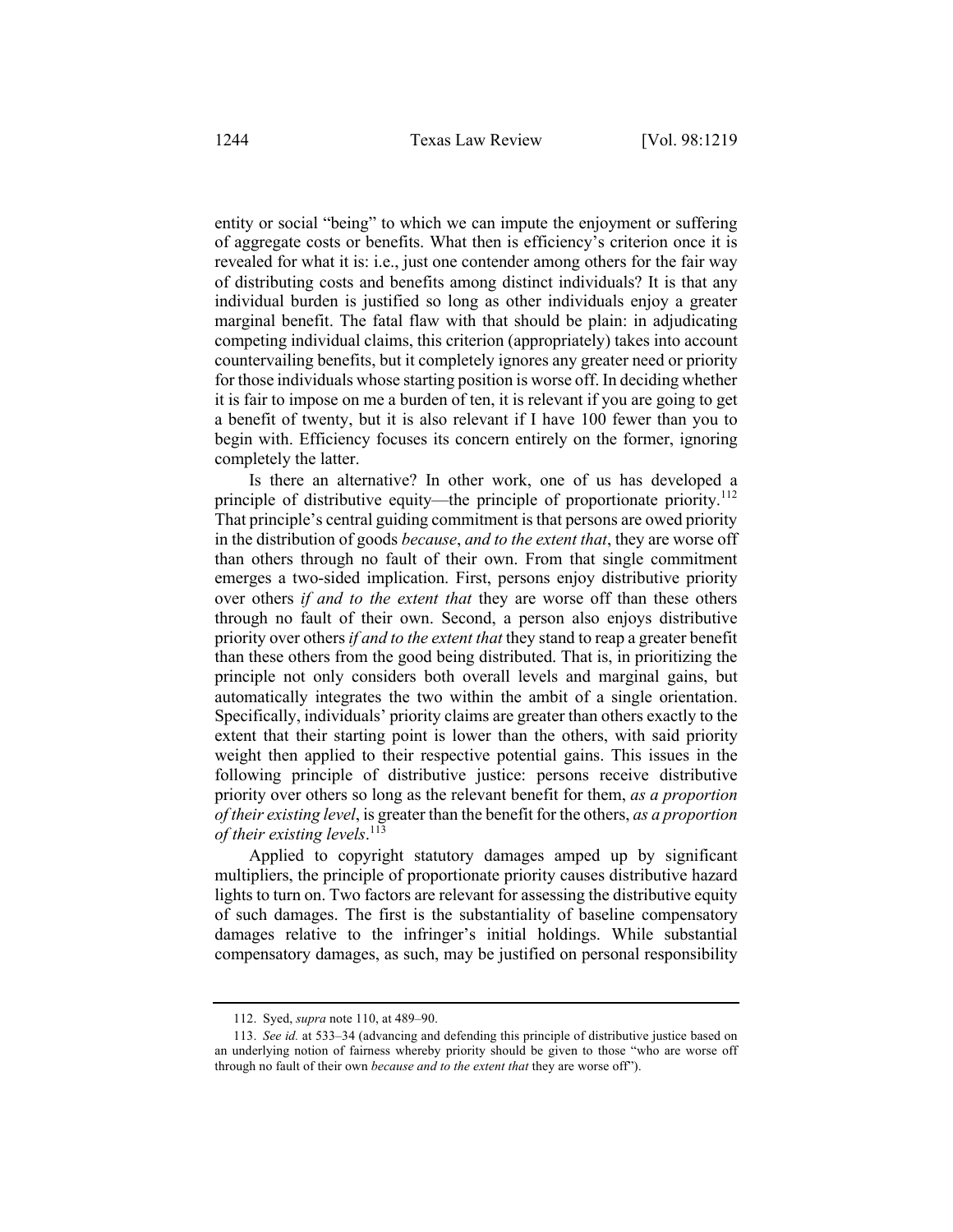grounds, the moment deterrence multipliers are introduced the analysis changes. To the extent that baseline damages are substantial, any added deterrence multiplier will render the infringer's starting point significantly worse off, thereby steadily pulling the distributive calculus in her favor. The second and obvious factor is the magnitude of the damage multiplier required to achieve optimal deterrence. The larger this magnitude, the more significant the adverse effect on those who bear the burden. When the baseline damages are substantial and the multiplier is large, the marginal point where priorityadjusted burdens on the infringer outweigh deterrence benefits will be reached at a sanction level much lower than the one counseled by optimal deterrence.

The most troubling cases of excessive statutory damages fit this mold. Unlike parking tickets, the baseline of compensatory damages is very substantial.<sup>114</sup> In some cases it could reach a significant share of an average individual's wealth. Meanwhile, very large damage multipliers cause both the negative effect on infringers and the degradation of their initial starting point to swell quickly. The result, as mentioned, is that the marginal point where need-adjusted detriments to infringers outweigh social deterrence gains is reached well before the optimal deterrence level. This is especially true in the most troubling subset of cases, i.e., those that involve the imposition of very large sums on private individuals rather than business firms. When such individuals are involved, the mitigation of the concentrated effect on wealth levels through dispersal over many stakeholders and limited liability is much less likely. The possibility of a cap in the form of such individuals being judgment proof beyond a certain level of damages is no consolation. It is, rather, further indication that under the analysis of proportionate priority the results are distributively unacceptable.

# *C. Aggregation Concerns*

Consider now a distinct possible fairness concern with "optimal" deterrence damages. The nub of the "optimal" deterrence argument is, recall, that the greater the cost of enforcement, the more we need to ratchet up supracompensatory damages against those who are actually caught: to offset the lower probability of detection requires a higher ultimate fine, to equal the same amount of expected harm. What if the enforcement cost is high enough to make the probability of detection 1-in-100? Then amp up the fines accordingly, with a multiplier of 100. What if it is 1-in-1,000? Then a multiplier of 1,000. And so on.<sup>115</sup> The point is that with each turn of the

<sup>114.</sup> *See supra* text accompanying notes 23–28.

<sup>115.</sup> To be sure, there is a limit to how effective such ratcheting up can be, with the ceiling determined by the point at which the average caught infringer will simply become judgment-proof,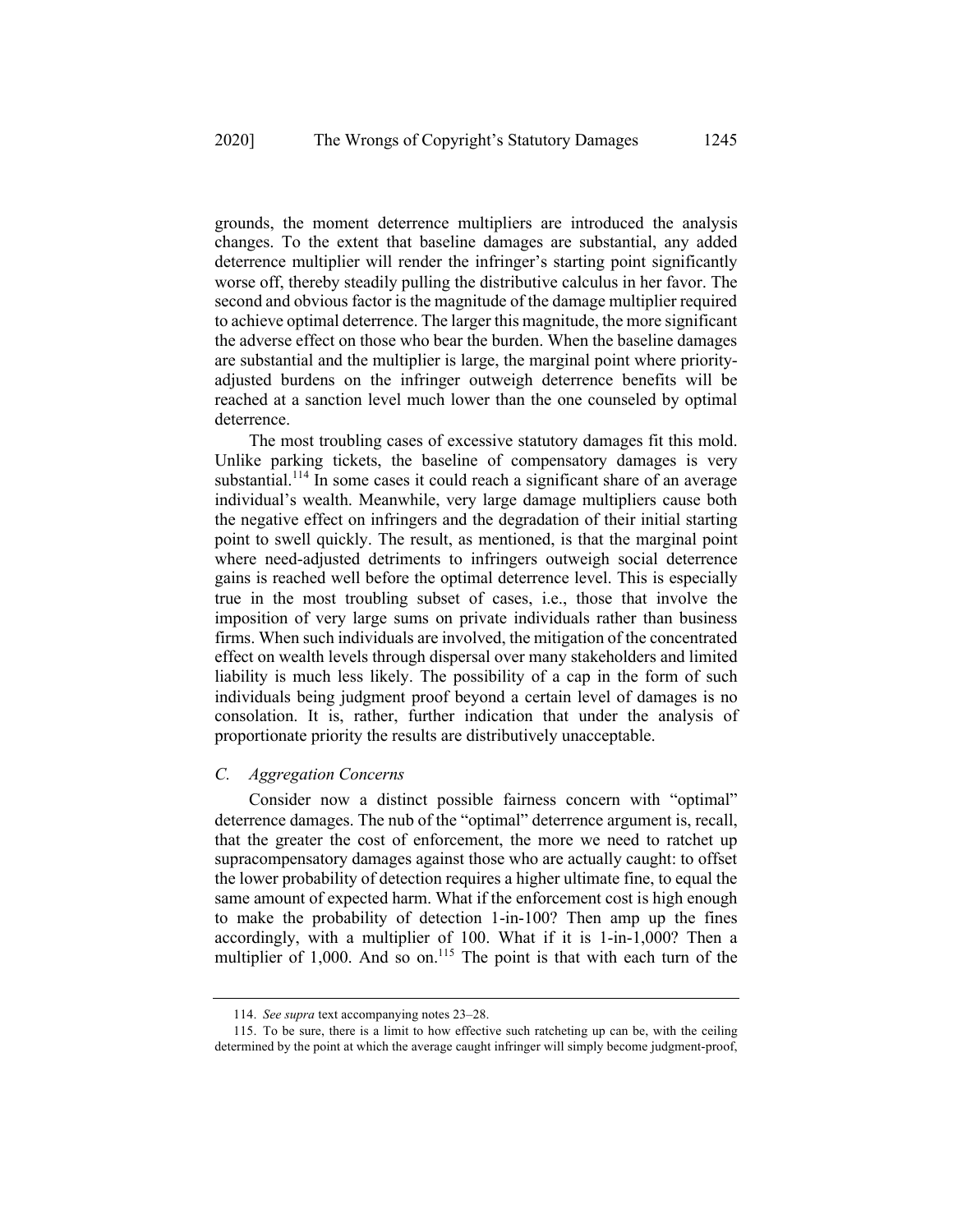ratchet, a more concentrated harm is imposed on a few, for the sake of a benefit the discrete gains from which are dispersed among a larger and larger number in ever-smaller unit amounts. At the limit, a few high-salience enforcement actions could serve to shore up the entire copyright system.

What might be wrong with such a scheme of imposing highly concentrated costs on a few for the sake of greater overall benefits spread across very many? More specifically, what is wrong with it in a way that is not already captured by a concern with distributive equity? The trouble with such a scheme is that it simplistically trades off, on a single quantitative scale, fundamental or urgent interests of a few against qualitatively distinct, modest or trivial, benefits spread over many. So long as the numbers affected on either side are disparate enough, modest or even trivial gains aggregated over a large enough number of persons will always, no matter how insignificant in quality or small in quantity the actual benefit per person, threaten to run roughshod over urgent or even fundamental interests of a few. Any qualitative difference in the competing interests will fail to be adequately captured by a metric registering only their quantitative intensity on a single scale. Such a metric simply pries apart units of "goods" or "bads" from their actual role in distinct persons' lives, abstractly quantifying and then summing them up in the aggregate.

How are such aggregation concerns distinct from those of distribution?<sup>116</sup> Distributive concerns are triggered even in "same numbers"

and hence the average potential infringer will cease to factor in additional sums into her expected harm calculus. But the concerns we raise here are likely to be triggered well before that ceiling is reached.

<sup>116.</sup> Aggregation concerns have a rich pedigree in the philosophical literature, going back at least to John Taurek's pioneering discussion of the problem in *Should the Numbers Count?* John Taurek, *Should the Numbers Count?*, 6 PHIL. & PUB. AFF. 293 (1977). For additional landmarks, see TIM SCANLON, WHAT WE OWE TO EACH OTHER (1998) and FRANCES KAMM, INTRICATE ETHICS (2007). The views advanced in these works, however, tend toward classically deontological ones, tracing back to Kant. Our argument here bears greater affinity with two related but distinct lines of "incommensurability" analysis, one descending from Mill, the other from Marx. The line from Mill focuses on "higher order" interests and arrives at the destination of Rawlsian "lexical priority." *See* JOHN STUART MILL, UTILITARIANISM 12–16 (1863) (articulating theory of higher order pleasures and the integral role of ordering human interests when determining a utility value); JOHN RAWLS, A THEORY OF JUSTICE 42–43 (1971) (describing the concept of a "lexical order"). The line from Marx focuses on "qualitatively distinct" interests and arrives at the destination of irreducibly plural capabilities per Sen and Nussbaum. *See* Karl Marx, *Economic and Philosophic Manuscripts of 1844: Selections*, *in* THE MARX-ENGELS READERS 66, 101–05 (Robert C. Tucker ed., 2nd. ed. 1978) (arguing that money, the existing and active concept of value in bourgeois society, confounds and compounds all natural and human qualities that possess distinctive character); Karl Marx, *On James Mill*, *in* KARL MARX: SELECTED WRITINGS 124, 125, 127–28, 130–32 (David McLellan ed., 2d ed. 2000) (noting that producers have distinct objectives and relationships with each other and with their products); Karl Marx & Friedrich Engels, *The German Ideology*, *in* KARL MARX: SELECTED WRITINGS 175, 201–05 (David McLellan ed., 2d ed. 2000) (outlining the development of the theory of utility and exploitation and its emphasis on the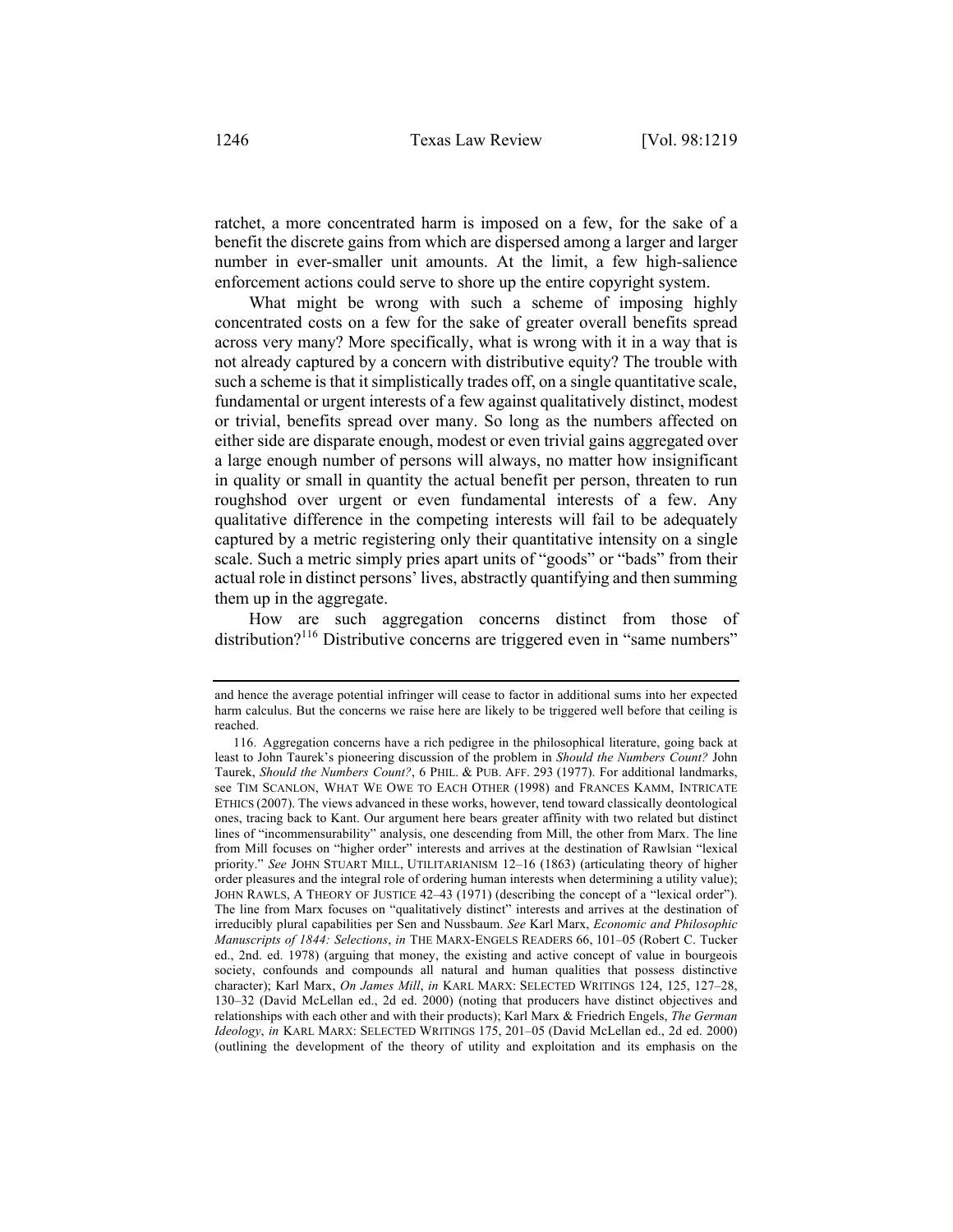cases—i.e., when those affected on either side of the ledger line up in number or are closely similar. Thus, even if only two persons were to be affected by a policy, one to gain and the other to lose, distributive considerations may be in play if one is significantly worse off than the other through no fault of her own. To ensure an equitable distribution, we would look not only to the parties' respective prospects for marginal gain but also at their respective overall levels of well-being. In a purely distributive analysis, that is, our concern is simply with giving priority to those overall worse off*,* as a check against merely maximizing marginal gains across persons. To be sure, in the real world it is not always "same numbers" on either side: we may have a potential harm to one person that needs to be weighed against potential gains spread over 2, or 5, or 20, or 100, etc. What then? A purely distributive view would simply ignore the issue of aggregation (i.e., different numbers on either side) and continue to apply its distributive principle or function to this new population set, so that we just tally equity-adjusted harms and sum them up across the numbers affected on the one side of the ledger and compare to equity-adjusted gains summed across the numbers affected on the other side.

But at some point we may wish no longer to ignore the numbers affected on the two sides. At which point? At the point at which (a) the discrete, perperson harms versus benefits on the two sides reach a very large disparity, and (b) that disparity is masked by the countervailing disparity of numbers affected on the two sides. At this point, very significant interests concentrated among a few may be unduly sacrificed to modest—even trivial—benefits dispersed across a very large number. And it is here that a purely distributive approach is likely to run out. This is because the benefits on the manynumbers side will likely equal a high enough magnitude in the aggregate to overrun those on the other side (even when both sides are adjusted by distribution weights). With the concern being that the former are widely dispersed in very small units across a very large number, while the latter are

aggregation of individual activity); Martha C. Nussbaum, *Flawed Foundations: The Philosophical Critique of (a Particular Type of) Economics*, 64 U. CHI. L. REV. 1197, 1199, 1202–03 (1997) (exploring the concept of qualitatively distinct interests); Amartya K. Sen, *Plural Utility*, 81 PROC. ARISTOTELIAN SOC'Y 193, 193–94 (1981) (arguing for a "vector view" of utility while acknowledging "the existence of many *co-existing aspects* of utility"). Our particular version of the argument, it bears noting, diverges from both the absolute or lexical priority accorded by Rawls and the radical incommensurability adopted by Sen and Nussbaum. Earlier deployments of this argument in distinct innovation policy contexts can be found elsewhere. *See* Bracha & Syed, *supra* note 107, at 284 n.183 (2014) (protecting from single-scale aggregation, fundamental interests in self-identification and self-expression in the context of copyright policy); William W. Fisher III & Talha Syed, *A Prize System as a Partial Solution to the Health Crisis in the Developing World*, *in* INCENTIVES FOR GLOBAL PUBLIC HEALTH: PATENT LAW AND ACCESS TO ESSENTIAL MEDICINES 181, 201–02 (Thomas Pogge et al. eds., 2010) (protecting from single-scale aggregation, the fundamental interests in health of those suffering from rare diseases in the context of prizes for drug research).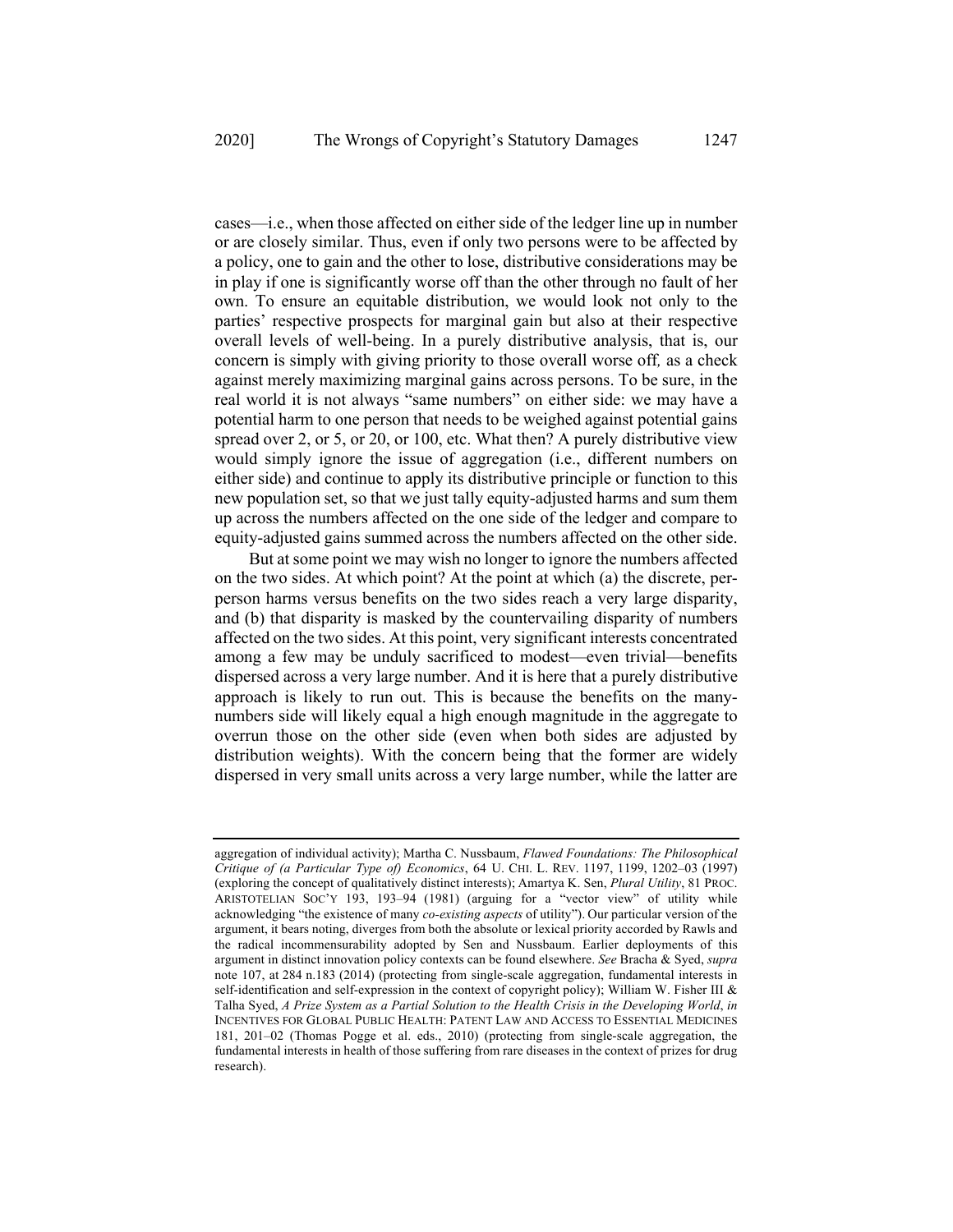highly concentrated in large doses among a few—such that the aggregated sums of quantified intensity mask—indeed disfigure—the underlying qualitative significance of the affected interests.

The pursuit of distributive equity, in other words, does not by itself secure against aggregation effects: very small marginal benefits (even after these are distribution-adjusted downward) may, when accumulated over a large enough number, begin to swamp very high marginal costs (even after these are distribution-adjusted upward) that are concentrated on a very few. For instance, as a principle of purely distributive equity, the principle of proportionate priority would allow *any* kind of harm to one or a few for the sake of *any* trivial benefit to others, so long as the latter were spread across a large enough number. This is because that principle's attention, like that of any other principle of purely distributive equity, is simply not directed to the relevant concern here: it is focused on issues of who is overall worse or better off among the similar numbers, while the issue here is about concentrated or dispersed harms and benefits across radically disparate numbers.

Does copyright's statutory damages scheme pose such aggregation concerns, in addition to those of a purely distributive sort? On the concentrated harms side of the ledger the answer seems clear, at least in some cases: certainly the damage awards at the higher end, which can involve sums as high as \$600,000 or even \$1,900,000 in certain high-profile cases against private individuals acting noncommercially, are enough to raise alarm bells.<sup>117</sup> Whether aggregation alarms should sound also depends on (a) how large the countervailing benefits from improved deterrence are and (b) how widely dispersed such benefits are. However, at least if the copyright system functions as hoped, there seems to be a strong prima facie case for serious aggregation concerns. The general assumption is that copyright does not simply funnel the bulk of the social value of creation into a few hands, but facilitates its dispersal over many users, consumers, and future creators. The benefits of improved deterrence, even if large, are likely to be very broadly dispersed. Meanwhile, the large award sums imposed on the few caught infringers are likely to translate into concentrated effects in realms of fundamental interests. A \$1,000,000 or even \$500,000 detriment inflicted upon an individual of average wealth is bound to have serious effects in areas such as housing, health, education, and more generally the ability to make and pursue basic life choices. Such effects on urgent interests of the few being swamped by a multitude of fractions of improvements for the many, in entertainment, consumption, or even education, is exactly the heart of the aggregation concern.

<sup>117.</sup> *See* Capitol Records, Inc. v. Thomas-Rasset, 692 F.3d 899, 901 (8th Cir. 2012) (noting that a jury awarded statutory damages of \$1,920,000 against a private individual); Sony BMG Music Entm't v. Tenenbaum, 660 F.3d 487, 490 (1st Cir. 2011) (noting that a jury awarded statutory damages of \$675,000 against a private individual).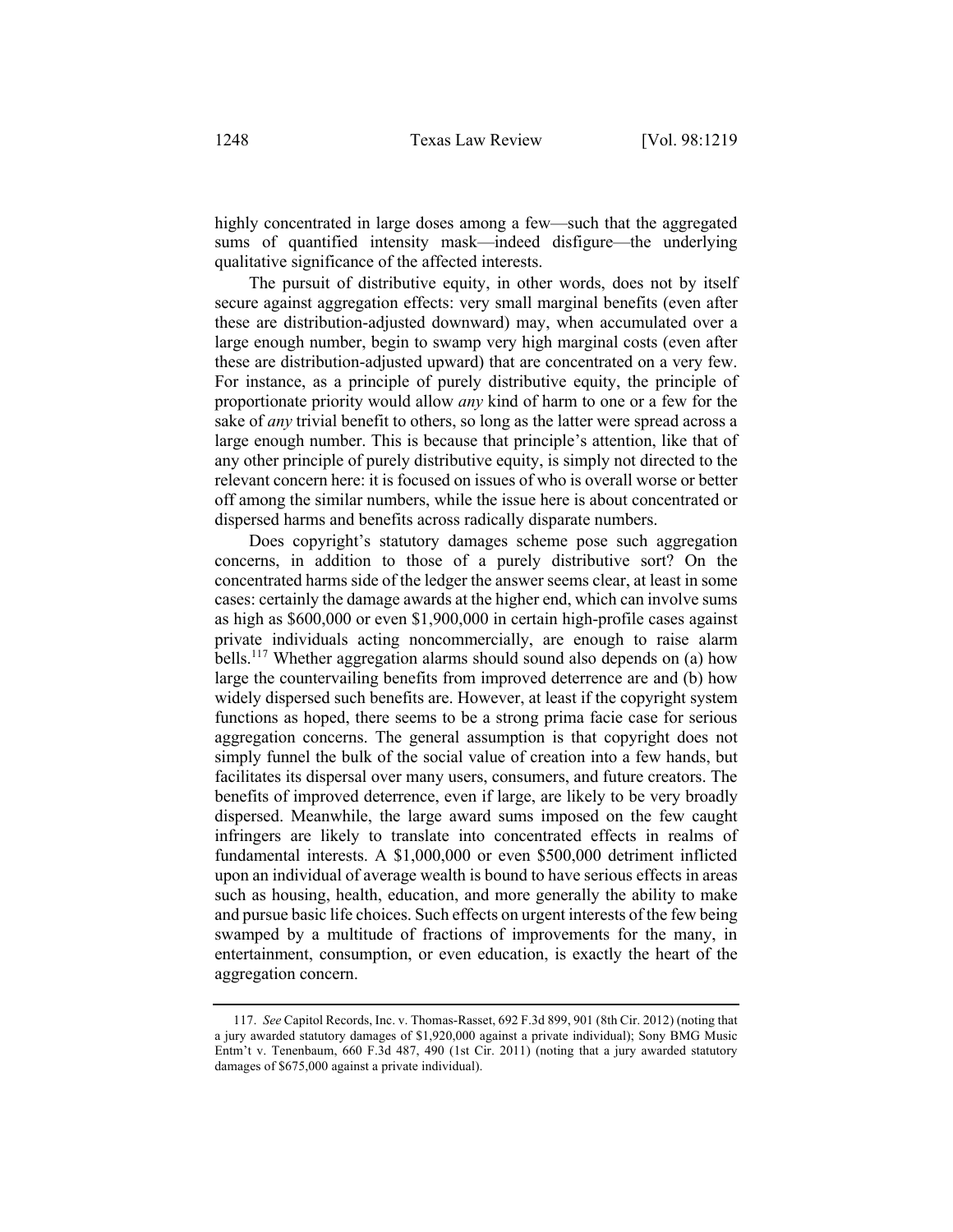#### IV. Possible Solutions

Where does this leave us? Let's briefly review. First, a statutory scheme is in place where (a) damages of up to \$150,000 may be awarded per infringed work; (b) damages are adjudicated in a very open-ended, largely discretionary manner, sometimes entirely delinked from any showing or estimates of the actual harm caused by the infringing activity; and (c) damage awards undergo modest, and similarly unstructured, appellate scrutiny. Second, none of the rationales most commonly adduced for this scheme evidentiary difficulties, retribution, or standard deterrence—hold up, either as justifications for many of its key features (such as delinking from compensatory harm or heavy reliance on culpability levels) or as compelling guides for its application going forward. Third, the most plausible rationale is one that courts have shied away from advancing, that of "optimal" deterrence: imposing very high fines on those caught to save on the costs of detection and enforcement against others. There is good reason why courts are shy of embracing this rationale: its "efficient" saving of enforcement cost—so as to secure the highest overall benefits of copyright protection at lowest overall cost—is radically unfair in its incidence of these costs and benefits. And this unfairness can take either of two distinct forms: (a) first, in cases where similar numbers of people are affected on both sides, it fails to take into account basic distributive equity by adjusting or weighing the marginal costs and benefits to account for differences in how well-off overall the respective burden-bearers and beneficiaries may be; (b) second, in lopsided numbers cases, it fails to check against aggregation concerns, whereby highly concentrated costs may be imposed on a few for the sake of modest or even trivial benefits dispersed across very many.

What is to be done? We offer here a sketch of three sets of possible reforms, starting with the most modest and straightforward and ascending in scale of ambition and contention.

#### *A. Reforming Existing Judicial Practice*

At the very least, our analysis in Part II suggests three reforms to existing judicial practice in this area as indispensable, based solely on considerations internal to the existing doctrinal framework and its standard rationales. First, the existing practice of awarding statutory damages with little to no attention paid to their underlying purpose is unacceptable simply on grounds of procedural fairness: the discretionary, inconsistent, and largely arbitrary awards that result are an affront to elemental rule-of-law values of transparency, horizontal equity, and prospectivity.<sup>118</sup> Second, of the purposes

<sup>118.</sup> That the courts' current manner of administering statutory damages is an affront to norms of procedural equity is of course not a point original to us. What may be somewhat more distinctive,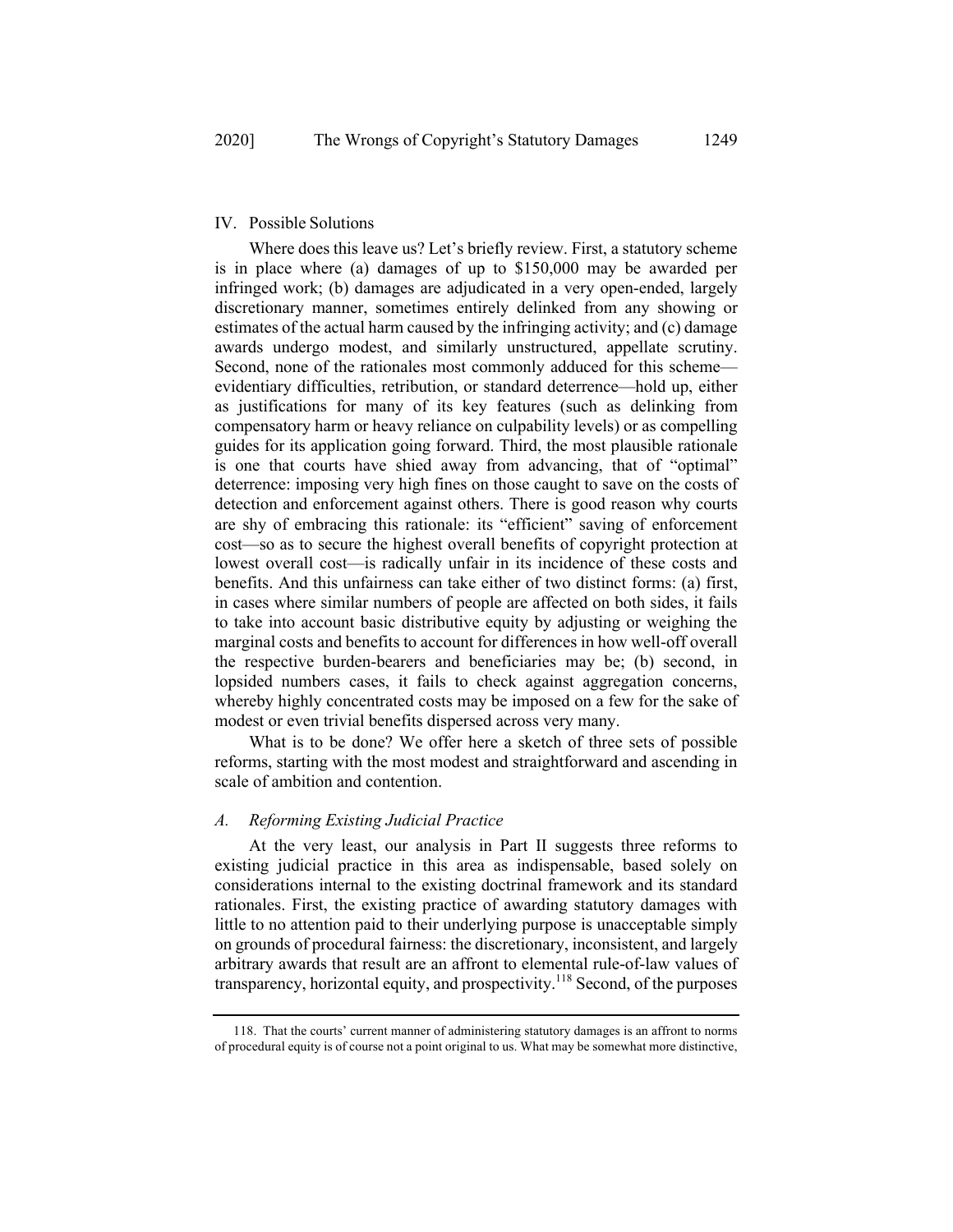standardly vaunted for such damages, two—retribution and standard "deterrence" claims—simply do not hold up as meaningful justifications or guides. This leaves standing only a third, evidentiary difficulties, and even this on wobbly legs given its radical ill-fit with a central feature of the statute, namely its reliance on culpability levels. Nevertheless, if we wish to hew closely to only those rationales explicitly offered by the courts, then our conclusion must be that statutory damages, moving forward, find their justification solely in evidentiary or administrative difficulties facing the determination of actual harm, and hence the awarding of such damages must remain tightly tethered to evidence or estimations of such harm. In a word, statutory damages must remain purely compensatory in character.

Courts have considerable room to follow this course even within the constraints of the statute's ranges and the legislative history guidance that a plaintiff "is not obliged to submit proof of damages and profits" to be awarded statutory damages. $119$  Within these constraints, courts could follow the compass of compensatory damages by allowing defendants to submit evidence of actual harm or profits, engaging in estimates of plausible, maximal figures for these measures when information is absent, and emphasizing in jury instructions and judicial reasoning that the sole guiding light for exercising the discretion is the approximation of actual harm or profits and not the addition of any premium in the name of retribution or  $\det$  deterrence.<sup>120</sup> Trial judges could use their standard tools to keep jury awards within these guidelines, and appellate courts could review lower courts' decisions with the same aim.

## *B. Reigning in "Optimal" Deterrence*

What if, however, we wish to leave conventional grounds and embrace supracompensatory damages for the sake of pursuing "optimal" deterrence, despite the courts' own reluctance to embrace that rationale? Two initial points follow immediately. First, just as in the case of the evidentiary rationale, so here judicial elaboration and pursuit of this rationale must entirely break free from the aroma of retribution that still surrounds statutory awards, enveloping the decisions and reasons in a thick fog of punitive language and sentiment that is neither apt as a matter of justification nor provides any sensible guidance. That is, principled pursuit of *both* evidentiary

however, is our diagnosis of the source of the problem as lying in a lack of clarity about the substantive aim $(s)$  that should guide us in this area, rather than simply in a lack of determinate "guidelines" or "factors" untethered from any underlying purpose—and hence our insistence that the proper remedy lies with the better articulation and adherence to a defensible rationale, rather than recourse to "bright-line" rules or any other salve for easy administrability.

<sup>119.</sup> H.R. REP. NO. 94-1476, at 161 (1975).

<sup>120.</sup> *See also* Depoorter, *supra* note 6, at 445–46 (proposing to amend the statute to allow defendants to submit credible evidence of damages or profit that would cap statutory damages).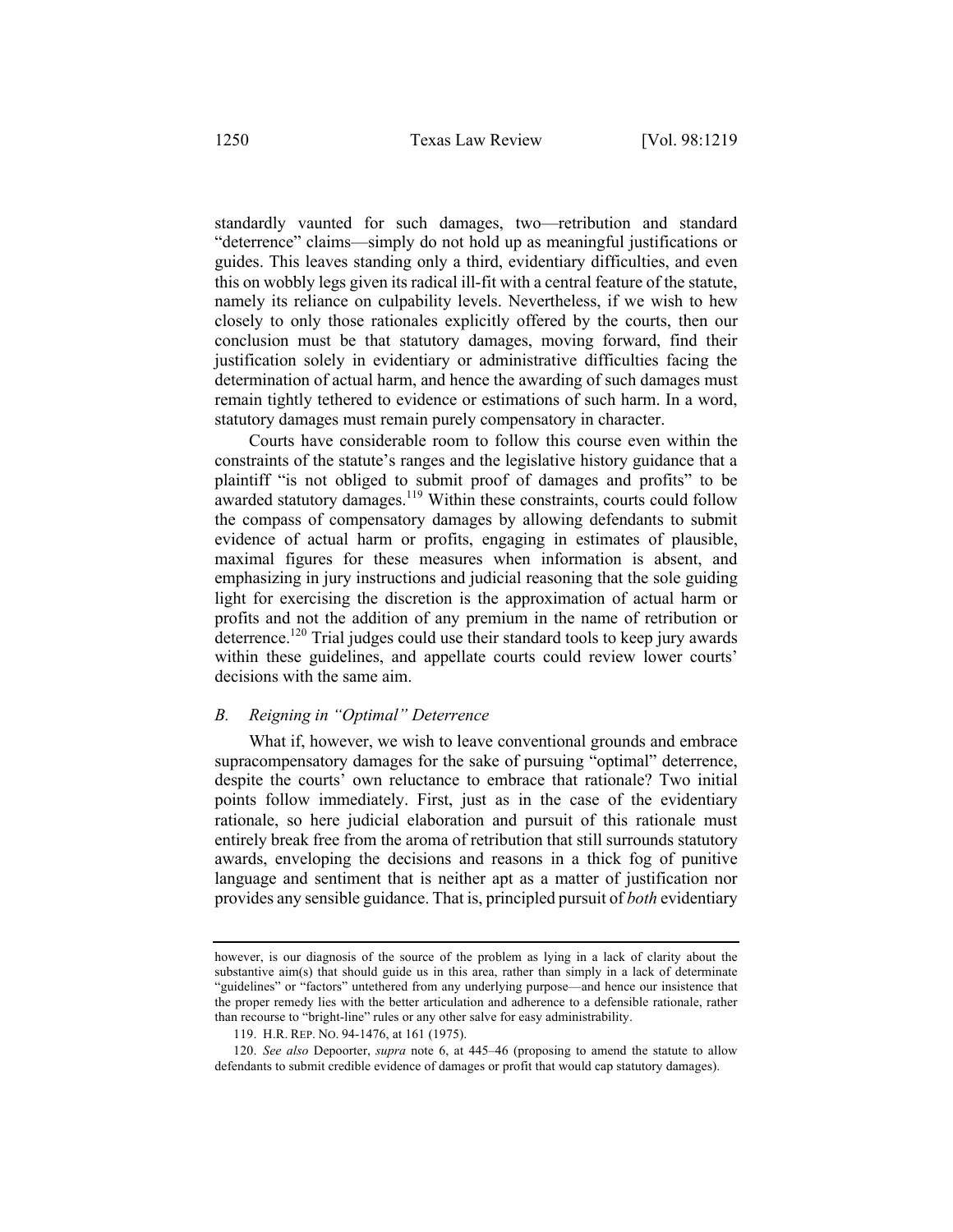and "optimal" deterrence concerns requires studious judicial disregard of any punitive considerations. In one case, our aim is purely compensatory, and in the other supracompensatory, but in neither does it have anything to do with levels of fault or culpability.

This, however, would put the courts in somewhat of a quandary, requiring them to ignore the plain language of the statutory text, with its clear indications of the relevance of fault, language that either party may invoke in a given case. Consequently, a second indispensable implication that follows from this counsel is the need for legislative reform to the language of the statute by abolishing its use of culpability categories. Absent such reform, the fog of retribution will threaten constantly to re-envelop the dispensation of statutory damages.

Would such a statutory modification be enough? Not by our lights. This is because the underlying aim of "optimal" deterrence is itself indefensible, at least in its unqualified economic and welfarist form, owing to the criticisms raised by distributive equity and aggregation concerns. What prescriptions for reform, then, issue from these concerns? Three main options present themselves, two lying within the traditional model of copyright and a third moving beyond.

A first option is to reign in the pursuit of "optimal" deterrence by instituting judicial safeguards against the incurrence of serious inequitable harms. Recall that distributive harms are likely to occur whenever the total damages that result from applying a multiplier to a compensatory base amount to a total high enough to reduce defendants' overall income or wealth to the point that they merit especially strong distributive concern. Aggregation concerns, meanwhile, step in when the offsetting benefits to such harms are high but accrue in very small increments dispersed across a large number of persons. What this counsels in terms of judicial safeguards is twofold: First, when the defendant is not an individual person but a firm with either limited liability or dispersed ownership, then neither distributive nor aggregation concerns are likely to prove worrying enough to require any safeguard. Second, however, when the defendant *is* an individual person, then an equity ceiling or cap to protect against distributive or aggregation harms is warranted, as follows: supracompensatory damages per infringing work should not pass a threshold level beyond which they would so eat into an average individual's income or wealth that (a) the marginal benefits to others in terms of securing them the goods of copyright protection at lower enforcement cost are unlikely to outweigh the marginal harms to the defendant, when both of these are distributively adjusted to take into account their overall levels of income or wealth; or (b) even when the aggregate marginal benefits would outweigh the harms, even after both sides are distributively adjusted, nevertheless the benefits are dispersed across such a large number as to amount to trivial or modest per-person gains, while the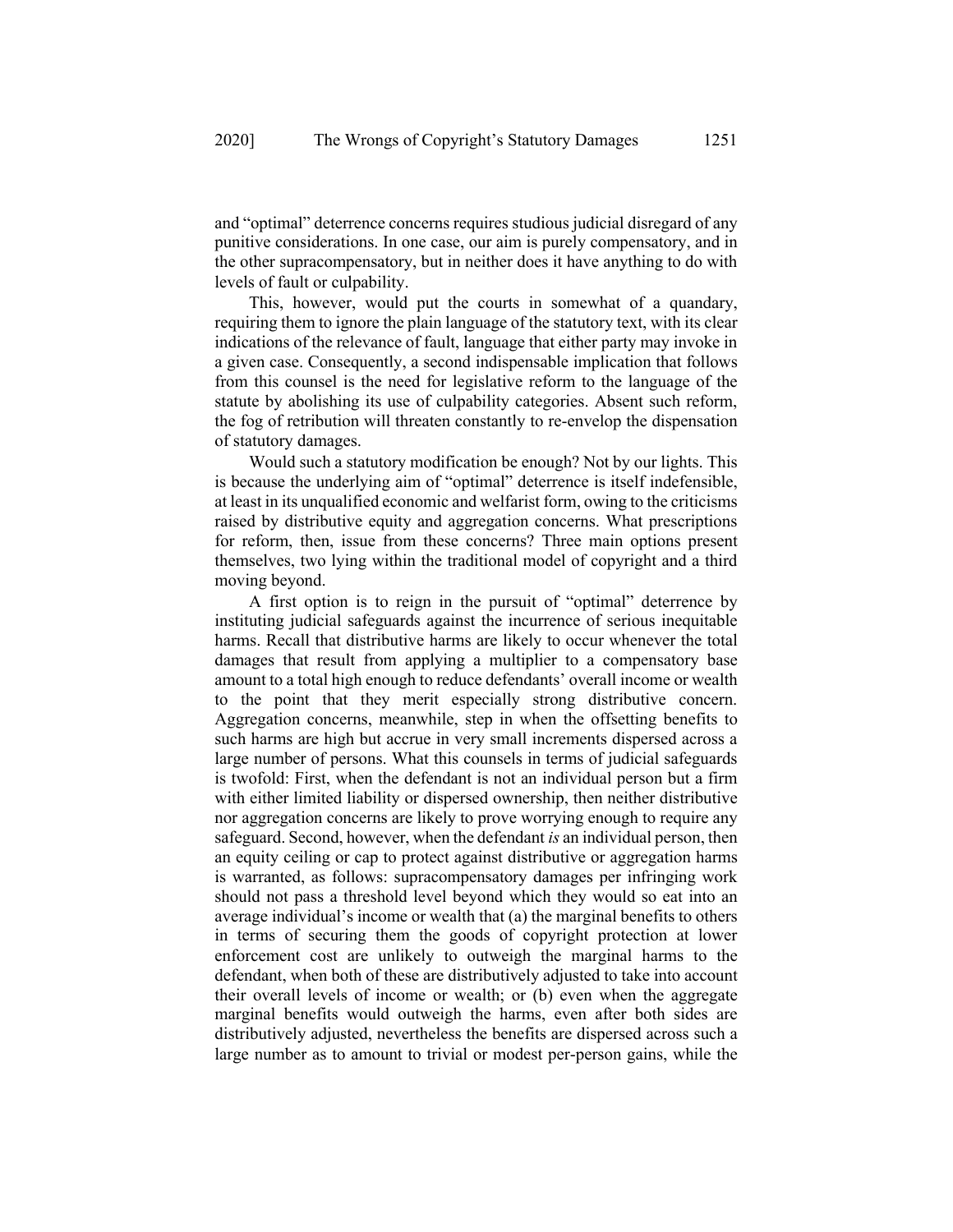harms burden fundamental or urgent interests of the defendant. What would that threshold level be? A precise answer would require better information than we presently have on the average income and wealth levels, and numbers of persons affected on both sides. A very rough and serviceable proxy, however, may be that when supracompensatory damages, i.e., those to which a multiplier has been applied, exceed \$50,000 per infringing work, they pass that threshold.

Of course this is subject to refinement upon a closer evaluation of the relevant data, should it become available. What if that closer assessment reveals that safeguarding against distributive and aggregation harms requires such fine-grained calibration as to not be judicially administrable? At that point the answer seems clear: we should simply call off the pursuit of "optimal" deterrence in cases involving noncorporate defendants, deciding that the risk of equitable harms is not worth the chase  $121$ —especially given judicial reluctance even to expressly embrace this rationale.

#### *C. Reconsidering Traditional Copyright*

What if either reigning in or calling off pursuit of "optimal" deterrence threatens to undermine the very goals of copyright in a digital and online world?<sup>122</sup> The contexts most in need of "optimal" deterrence are of course those most affected by the technologies enabling high-fidelity and low-cost reproduction and distribution of expressive works.<sup>123</sup> In such contexts, what the distributive and aggregation concerns present is an invitation to revisit the wisdom of traditional copyright in a new world. Specifically, what they suggest is that we may wish to move away from a strong "property rule" model of copyright—whereby the enforcement of rights is secured by threat of litigation ending in *ex post*, case-specific remedies of injunctive relief and lost profits—and toward more of a "liability rule" model, whereby the

<sup>121.</sup> This option is somewhat in line with other proposals in the literature that have as a main element the restriction of statutory damages, but it departs somewhat in its insistence on eliminating the culpability categories. *Cf.* Depoorter, *supra* note 6, at 443–44 (proposing to reduce the statutory ranges, reduce "outlier awards," and perhaps eliminate "enhanced" statutory damages); Alan Garfield, *Calibrating Copyright Statutory Damages to Promote Speech*, 38 FLA. ST. U. L. REV. 1, 43 (2010) (proposing that the default rule for statutory damages should be "merely compensatory and restitutionary damages" and enhanced damages should be awarded "only in those situations in which the deterrent value of punitive damages is clearly appropriate"); Samuelson & Wheatland, *supra* note 6, at 509 (proposing to break down statutory damages into two provisions: one limited to estimated compensation and the other devoted to enhanced damages in cases of "egregious" infringement).

<sup>122.</sup> *See, e.g.*, Srikantiah, *supra* note 99, at 1647 (describing the "main enforcement problems" of the digital age as increased volume and undetectability).

<sup>123.</sup> *See id.* ("The technology of the Internet allows users to download and distribute copies of software by pressing a few keys.").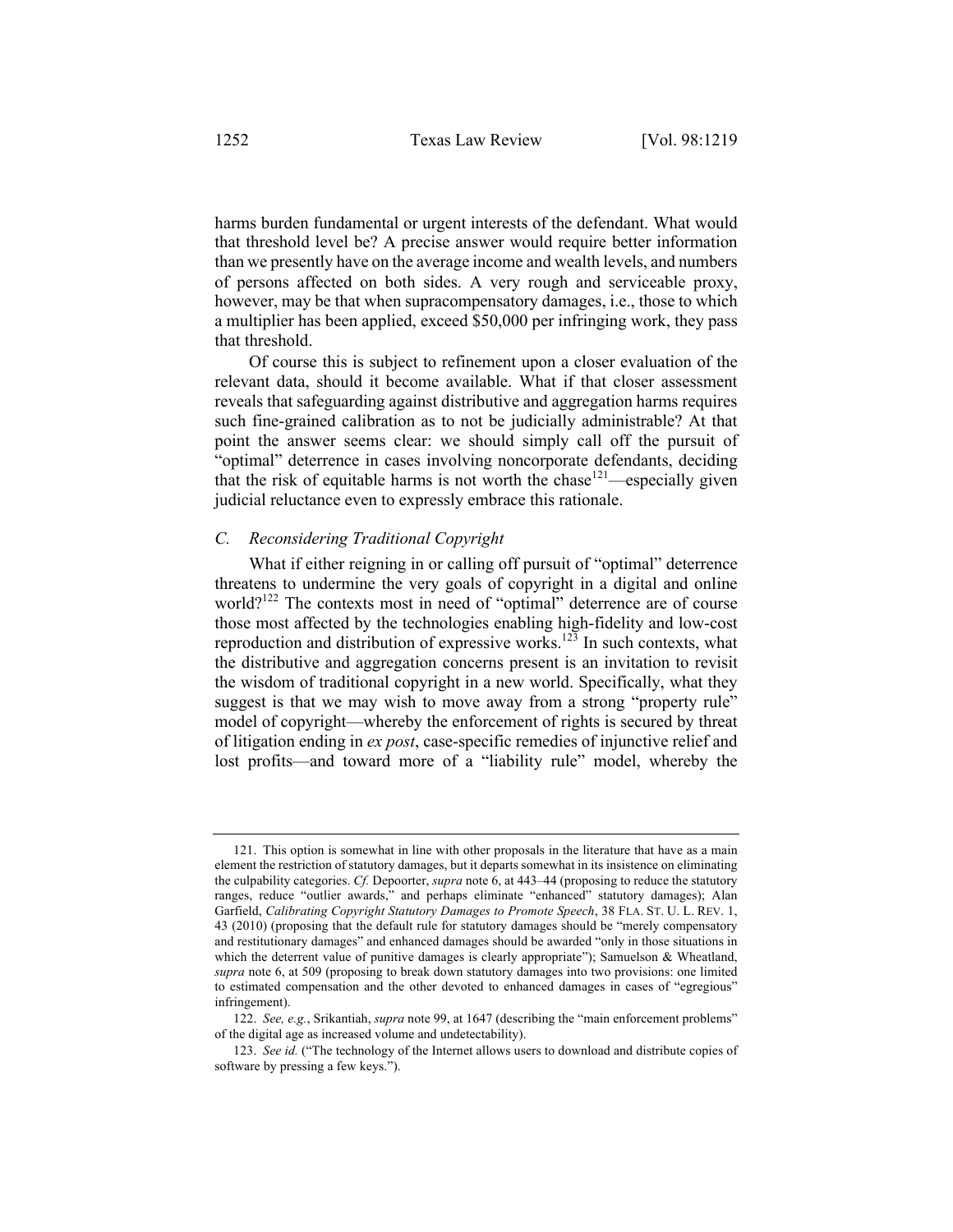licensing of rights is enabled in a streamlined way via *ex ante*, categorical royalty rates of one kind or another.<sup>124</sup>

Proposals along these lines already exist in the literature of course, in varying degrees of ambition.<sup>125</sup> What the present analysis adds are two not insignificant points. First, from a normative point of view, it shows how equitable concerns of distribution and aggregation further push for considering alternatives to traditional copyright, for how to secure copyright's aim of robust cultural production while posing less of a threat to our other values in a world of radically distributed technologies of highfidelity reproduction and easy circulation. If traditional copyright has become unsustainable without inflicting severe inequities, that is all the more reason to reconsider it. Second, from an institutional perspective, the analysis discloses the point that such alternatives may not be as far a step as often thought: to a statutory regime that already often replaces, in cases of evidentiary difficulties, compensatory damages with a statutory schedule, it proposes replacing, in cases of enforcement difficulties, *ex post* damages with *ex ante* royalties.

#### Conclusion

Copyright's scheme of statutory damages currently suffers from two fundamental defects. The first is a failure of the courts to specify the point of such damages with any care and then follow through on that purpose with any rigor. Instead, a cacophony of confused and conflicting rationales provides cover for a doctrine in messy disarray, one neither substantively well-founded nor in accord with minimal commitments of fair process. To remedy this defect, at a minimum the courts should settle on the one rationale in their midst that has some plausibility, namely the use of statutory schedules of compensation to overcome evidentiary hurdles in establishing actual harm. Doing so properly, however, would likely require legislative reform to the statutory scheme so as to abolish the use of culpability levels, which are irrelevant from a compensatory point of view and only threaten to subvert that purpose with the fog of (unjustified) punitive rationales.

The second fundamental defect of the scheme is that the rationale often adduced by scholars, that of imposing supracompensatory damages so as to achieve "optimal" deterrence in the face of significant enforcement costs,

<sup>124.</sup> *See* Guido Calabresi & A. Douglas Melamed, *Property Rules, Liability Rules, and Inalienability: One View of the Cathedral*, 85 HARV. L. REV. 1089, 1092 (1972) (theorizing the concepts of property and liability rules).

<sup>125.</sup> *See, e.g.*, WILLIAM W. FISHER III, PROMISES TO KEEP: TECHNOLOGY, LAW, AND THE FUTURE OF ENTERTAINMENT 202 (2004) (proposing a government-administered compensation system to replace the current copyright system); Neil Weinstock Netanel, *Impose a Noncommercial Use Levy to Allow Free Peer-to-Peer File Sharing*, 17 HARV. J. L. & TECH. 1, 4 (2003) (proposing a levy on noncommercial peer-to-peer media sharing).